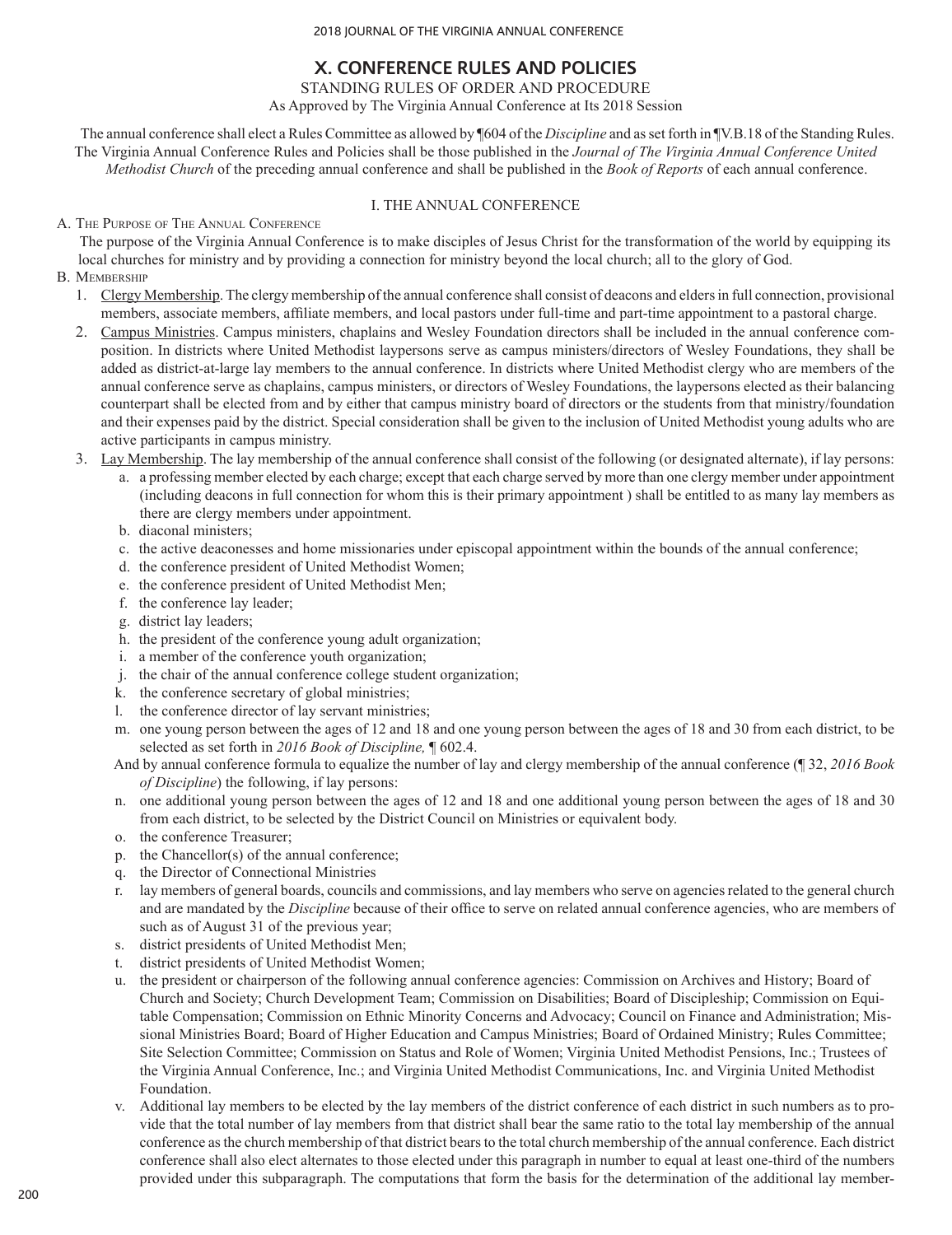ship to be elected by each district hereunder shall be based on the various membership categories as of the adjournment of the preceding annual conference. In making these computations, a lay person shall not be counted in more than one membership position. The Director of Connectional Ministries shall furnish to the Bishop by September 1 of each year the totals of each category of members together with the number of additional lay members to be elected by each district.

- w. Conference scouting coordinator.
- x. All lay members of the annual conference shall conform to the requirements for membership of the *2016 Book of Discipline* in ¶ 602.4.
- 4. Members of Next Succeeding Annual Conference. By the adoption of Paragraphs 3. d-u, all lay persons holding the positions enumerated in those subparagraphs are elected as lay members of the next succeeding annual conference. In the event of a change in the persons holding a position in  $\P$  I.C.3. between sessions of the annual conference, the person holding the position at the time of the next succeeding annual conference shall be the member of the annual conference.
- 5. Expenses. Unless otherwise covered by a local charge, expenses of attending annual conference shall be born as follows:

## a. By the districts:

- i. two young persons between the ages of 12 and 18;
- ii. two young persons between the ages of 18 and 30;
- iii. the district lay leaders;
- iv. the district president of the United Methodist Men;
- v. the district president of the United Methodist Women;
- vi. additional district members at large;
- b. By the annual conference:
	- i. the Director of Connectional Ministries
	- ii. the Conference Director of Lay Servant Ministries;
	- iii. the president of the conference young adult organization;
	- iv. a member of the conference youth organization;
	- v. the conference Treasurer;
	- vi. the conference Chancellor(s);
	- vii. lay members of general boards, councils and commissions, and lay members who serve on agencies related to the general church and are mandated by the *Discipline* because of their office to serve on related annual conference agencies, who are members of such as of August 31 of the previous year;
	- viii. the chair of the annual conference college student organization;
	- ix. the conference scouting coordinator
- c. By annual conference boards or agencies:
	- i. the Conference Lay Leader
	- ii. the conference president of the United Methodist Men;
	- iii. the conference president of the United Methodist Women;
	- iv. the Conference Secretary of Global Ministries
	- v. the president or chairperson, of the following annual conference agencies: Commission on Archives and History; Board of Church and Society; Church Development Team; Commission on Disabilities; Board of Discipleship, Commission on Equitable Compensation; Commission on Ethnic Minority Concerns and Advocacy; Council on Finance and Administration; United Methodist Foundation; Missional Ministries Board; Board of Higher Education and Campus Ministries; Board of Ordained Ministry; Rules Committee; Site Selection Committee; Commission on Status and Role of Women; Virginia United Methodist Pensions; Inc., Trustees of the Virginia Annual Conference, Inc.; and Virginia United Methodist Communications, Inc.
- 6. Right to Floor and Right to Vote. With the exception of provisional members, associate members, and local pastors serving full-time and part-time appointments, those members of the conference listed in ¶¶ I.C.1.,2., and 3. shall be full members of the conference with the right to the floor and the right to vote. Provisional members, associate members, and local pastors serving full-time and part-time appointments have the right to the floor and the right to vote on all matters except the following:
	- a. Constitutional amendments.
	- b. Matters of ordination, character and conference relations of clergy. These shall be the sole responsibility of clergy members in full connection.

For the election of delegates to the General and the Jurisdictional conference the following clergy are eligible to vote:

- a. Active and retired members (elders and deacons)
- b. Active and retired provisional members
- c. Active and retired associate members
- d. Part-time and full-time local pastors who have completed the educational requirements and have been under uninterrupted appointment for two years (*2016 Book of Discipline* ¶316.6).
- e. Retired local pastors (including those under appointment) are NOT eligible to vote for the election of delegates (2016 *Book of Discipline* ¶ 320.5).
- 7. Roll of Conference. The roll of the conference shall be the official registration signed by the members of the conference.
- 8. Privilege of Floor Without Vote. The following shall be seated in the annual conference and shall be given the privilege of the floor without vote: official representatives from other denominations, especially from member churches of Churches Uniting In Christ, invited by the annual conference; missionaries regularly assigned by the General Board of Global Ministries and serving within the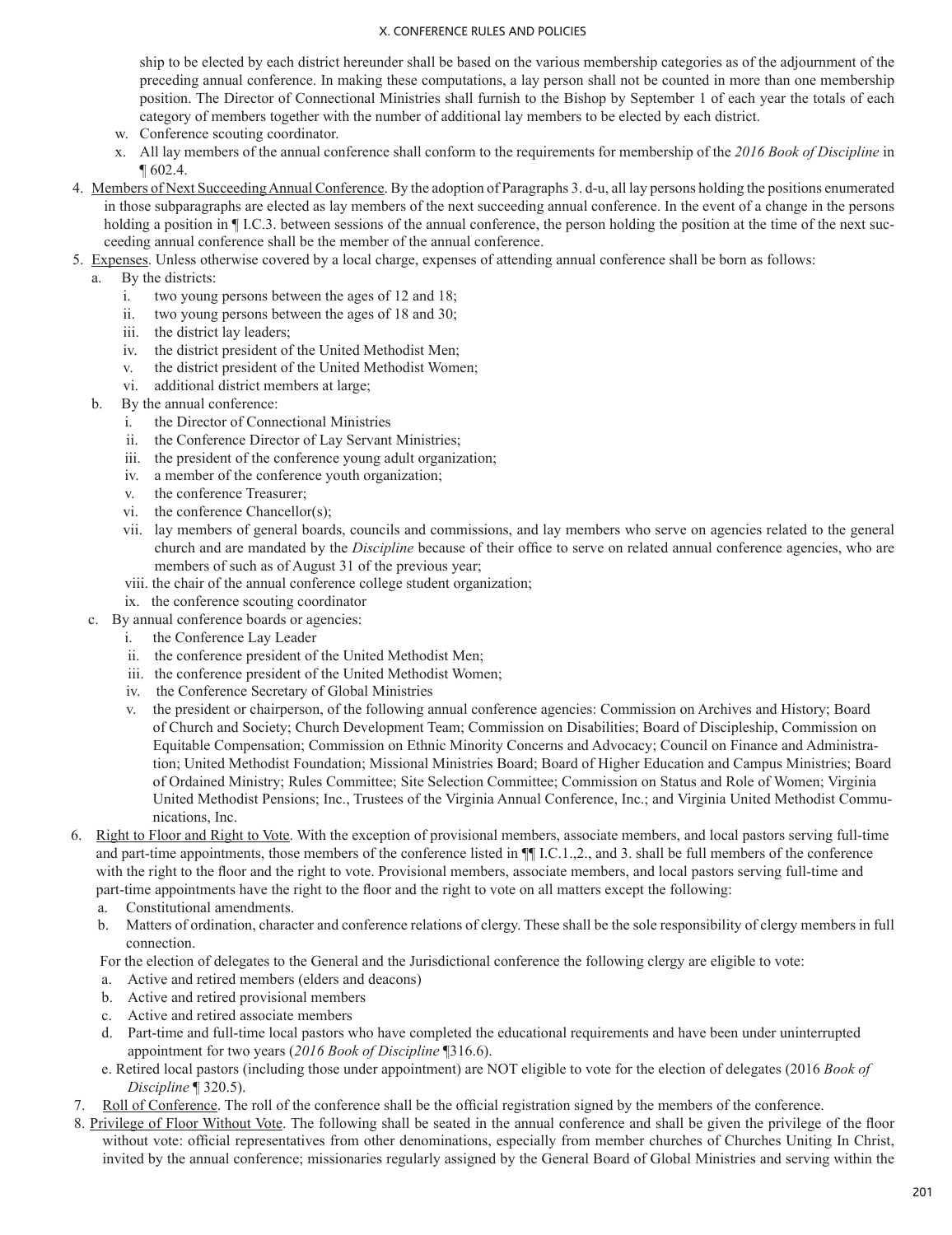bounds of the annual conference; lay missionaries regularly appointed by the General Board of Global Ministries in nations other than the United States and certified lay missionaries from nations other than the United States serving within the bounds of the annual conference (quoting 2016 Book of Discipline ¶ 602.9).

- C. Annual Conference Officials
	- 1. The Presiding Officer. The resident Bishop of the conference shall preside at all sessions of the conference but shall have the privilege of appointing a presiding officer to preside in his or her stead in the event of illness or temporary absence from the annual conference floor.
	- 2. Annual Conference Secretary. The secretary of the annual conference shall be elected quadrennially by the annual conference upon nominations arising from the floor at annual conference following each regular General Conference of The United Methodist Church. In the event a vacancy occurs between sessions of the annual conference, the Bishop, after consultation with the District Superintendents, shall appoint a person to act until the next session.
	- 3. Assistant Secretaries. The secretary shall annually nominate a sufficient number of assistant secretaries who shall be elected by the annual conference to handle properly the work of the annual conference.
	- 4. Treasurer. The annual conference Treasurer shall be nominated by the Council on Finance and Administration. He or she shall be elected by the annual conference at the first session of the annual conference following the regular General Conference. He or she shall be elected for the quadrennium or until his or her successor has been elected and qualifies. If a vacancy should occur during the quadrennium, the Council on Finance and Administration shall fill the vacancy until the next session of the annual conference.
	- 5. Statistician. The annual conference statistician shall be elected by the annual conference on nomination by the Cabinet at the annual conference following each regular General Conference of The United Methodist Church. In the event a vacancy occurs between sessions of the annual conference, the Bishop, after consultation with the District Superintendents, shall appoint a person to act until the next session of the annual conference.
	- 6. Assistant Statisticians. The annual conference statistician shall annually nominate a sufficient number of assistant statisticians who shall be elected by the annual conference for the annual conference year.
	- 7. Editor of the Annual Conference *Journal*. The annual conference secretary shall nominate annually the editor of the conference *Journal*, who shall be elected by the annual conference for the next calendar year. He or she shall be responsible for editing and printing the *Journal of the Virginia Annual Conference* and shall be amenable to the conference secretary.
	- 8. Conference Parliamentarian. The Bishop may appoint a conference parliamentarian whose duty shall be to advise and counsel concerning rules of order and procedure.
- D. Nomination and Election of Boards, Councils, Commissions, and Committees
	- 1. The Conference Leadership Discovery and Development Team: There shall be a Conference Leadership Discovery and Development Team. The team shall meet at least quarterly. The Director of Connectional Ministries and the Conference Lay Leader shall serve as co-chairs. The Conference Leadership Discovery and Development Team shall consist of 18 members in addition to the co-chairs. Two members (one clergy, one lay) shall be appointed by the Bishop to ensure appropriate age, ethnic and gender representation on the Conference Leadership Discovery and Development Team. The Bishop will make replacement appointments in a manner that continues to ensure appropriate age, ethnic and gender representation and in a manner that maintains the clergy/laity balance on the Conference Leadership Discovery and Development Team. Of the remaining 16 members, eight shall be clergy and eight shall be lay. Each district of the Virginia Annual Conference shall be represented. Representatives of the Commission on the Status and Role of Women, the Commission on Disabilities, and the Commission on Ethnic Minority Concerns and Advocacy shall monitor and have voice at these meetings.

 All persons shall serve terms of four years, and no person shall serve for more than four consecutive years. As terms of district representatives expire, each District Nominations Facilitation Committee will name one replacement individual to serve on the Conference Leadership Discovery and Development Team, clergy to replace lay, lay to replace clergy. In the event that a member moves from the district, resigns, or dies during his/her term, a replacement shall be selected in the manner which was applicable to the departing member, with the replacement only serving until the end of the original term.

 Each District Nominations Facilitation Committee shall designate one of its members as an alternate to its District Representative on the Conference Leadership Discovery and Development Team.

- 2. District Nominations Facilitation Committee. There shall be on each district a Nominations Facilitation Committee composed of the District Superintendent as chair; the district lay leader; president of United Methodist Men; president of United Methodist Women; a representative of United Methodist Youth; a college chaplain or a campus minister (applies only to districts with Wesley Foundation or ecumenical campus ministry programs), the district representative to the Conference Leadership Discovery and Development Team, plus one to three persons (lay and clergy) elected by the district council on ministries. The committee shall meet on the call of the chair at least twice a year between annual conference and March 1. The committee shall develop and maintain a talent bank of lay and clergy persons from the district who could be qualified nominees for the various boards and agencies of the annual conference. The committee shall prepare a profile on each person nominated and upon having a person nominated to a board or agency of the conference, will provide a copy of that profile, including address and phone number, conference boards or agencies the individual is already serving, and the person's willingness to serve, to the co-chairs of the Conference Leadership Discovery and Development Team.
- 3. Information to Be Furnished to Each District Nominations Facilitation Committee. Each board, council, commission and committee of the annual conference shall furnish to the co-chairs of the Conference Leadership Discovery and Development Team on a timely basis for the use of the District Nominations Facilitation Committees:
	- a. A summary of its responsibilities and the specific division/committee for which a vacancy exists;
	- b. A list of the gifts and talents desired;
	- c. Length of service expected;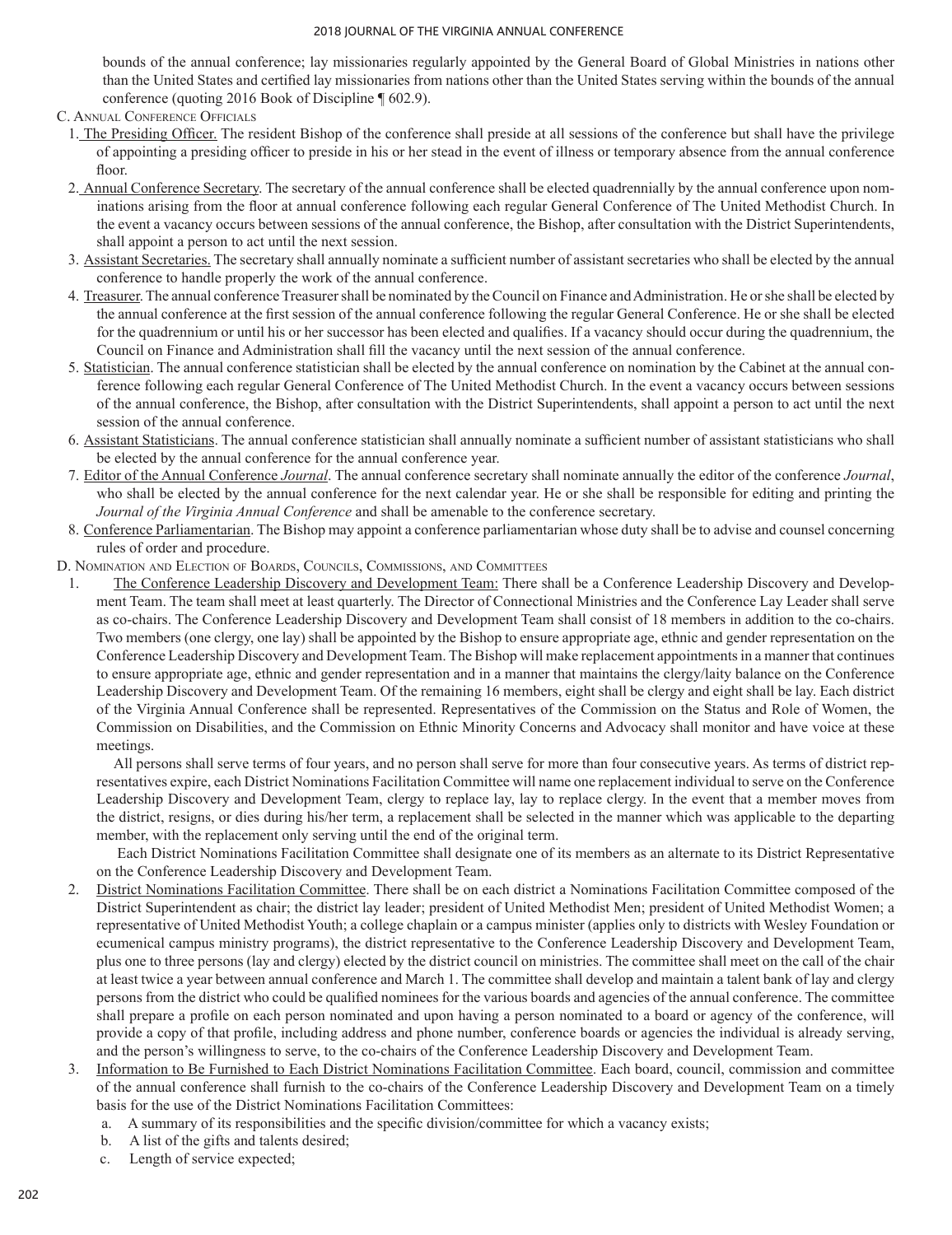- d. Demographic information about its current makeup (e.g., number of men, women, ethnic representation, district representation, etc.); and
- e. Schedule of times and locations of its meetings during the year.

It may also suggest names and profiles to the Conference Leadership Discovery and Development Team through its co-chairs.

- 4. When Conference Leadership Discovery and Development Team Should Make Nominations. The Conference Leadership Discovery and Development Team shall annually or quadrennially, as set forth by Disciplinary provision or Virginia Annual Conference Rules and Policies, nominate the membership of the boards, councils, commissions, and committees of the annual conference. Nominees for boards and other agencies shall be published in the *Book of Reports*.
- 5. Removal Due to Absences. Any member of any board, council, commission or committee who is absent from two meetings of such board, council, commission or committee without excuse, or from three consecutive agency meetings for any reason, shall automatically cease to be a member of such board, council, commission or committee. The secretary of each board, council, commission or committee shall notify the co-chairs of the Conference Leadership Discovery and Development Team of vacancies. Any vacancy shall be filled by action of the board, council, commission or committee until the next annual conference session, at which time the annual conference shall fill the vacancy.
- 6. Request at Annual Charge Conferences for Names to be Given to District Nominations Facilitation Committee. At each annual charge conference the elder presiding at the charge conference shall ask if the Lay Leadership Committee has any names to recommend for conference boards, councils, commissions or committees. Such names shall be given to the district Nominations Facilitation Committee.
- 7. Multicultural Inclusiveness. The Conference Leadership Discovery and Development Team shall strive to insure multicultural inclusiveness.
- 8. Normal Term Of Service Is Four Years. Unless otherwise specified in these rules or in the *Book of Discipline*, a person elected to a board, council, commission or committee of the annual conference is elected for a four-year term of service and is eligible for re-election to an additional four-year term. However, if one is first elected to fill an unexpired term of two years or less, that person is eligible for re-election to two full terms. A person completing two consecutive full terms is eligible for re-election to that agency after an interim of one year. In the case of a board or agency with an eight-year term, members elected to fill unexpired terms of three years or less shall be eligible for re-election to one full term of eight years. Program boards and agencies other than the Board of Ordained Ministry may co-opt specific persons for specific projects for short periods of time as consultants, without vote. Any combination of continuous service as either a regular or co-opted member shall count on the eight-year time limit for consecutive service. The term of office of members of conference boards and agencies shall begin with the adjournment of the Annual Conference at which said members are elected and shall extend until their successors are elected.
- 9. Members of general boards or agencies shall be members ex‑officio of the corresponding conference board or agency.
- 10. Nomination or Election to Only One Board, Council, Commission, or Standing Committee with Limited Exceptions. No person is eligible for nomination, election, or interim appointment to more than one board, council, commission, or standing committee, except where permitted by the *Discipline* and/or conference structure.
- 11. District Superintendent Not Eligible to be Chairperson or President of Board, Council, Commission, or Standing Committee. N District Superintendent shall be eligible to serve as a chairperson or president of any board, council, commission, or committee of the annual conference. The Bishop may appoint a representative of the Cabinet to any board, council, commission, or committee which is not program‑related of which a member of the Cabinet is not already an elected member. The appointment of District Superintendents to boards, councils, commissions, or committees which are program related shall be made annually.
- 12. Officers of Quadrennially Elected Boards, Councils, Commissions or Committees. Officers of boards, councils, commissions, and committees whose members are required to be elected quadrennially shall be elected by the representative agency at the session of the annual conference at which new members are elected or within ninety days after adjournment. Nominations shall come from a nominating committee appointed by the outgoing president of the agency and/or from the floor. The organizational or first meeting of each agency shall be convened by a person designated by the Bishop.
- 13. Officers of Other Boards, Councils, Commissions and Committees. Officers of other boards, councils, commissions and committees shall be elected by the representative agency at the agency's last regular meeting prior to each annual conference. Nominations shall come from a nominating committee appointed by the outgoing president of the agency and/or from the floor.
- 14. Tellers. For those sessions of the annual conference where there is no election of delegates to General Conference and the jurisdictional conference, the Conference Leadership Discovery and Development Team shall appoint a chief teller, who shall be ineligible to serve again for a quadrennium. It shall additionally appoint a team of tellers composed of two persons, one clergy and one lay, from each district. Each time a count vote is called for in the annual conference session, the chief teller shall have the tellers ready to count the vote, having previously trained them to accurately and efficiently perform their duties.

## II. REPORTS, PRESENTATIONS, PETITIONS, PROPOSALS AND CONSENT AGENDA

# A. REPORTS

- 1. Submission of Annual Reports and Mailing of Book of Reports. Agencies shall submit annual reports to the designated person before the date set annually by the Common Table for Church Vitality. The Director of Connectional Ministries shall mail the *Book of Reports*  to each clergy and lay member of annual conference at least 30 days before the opening session of annual conference, printing and mailing at conference expense.
- 2. Reporting At Annual Conference. For reports printed in the *Book of Reports*, verbal introductions shall not exceed five minutes, and there shall be no further reading of recommendations or resolutions, unless requested for clarification or requested by a majority vote of the annual conference. The presiding Bishop shall amend the Annual Conference schedule as needed.
- 3. Amendments to be Submitted in Writing. Persons proposing amendments to any report must submit them in writing to the secretary upon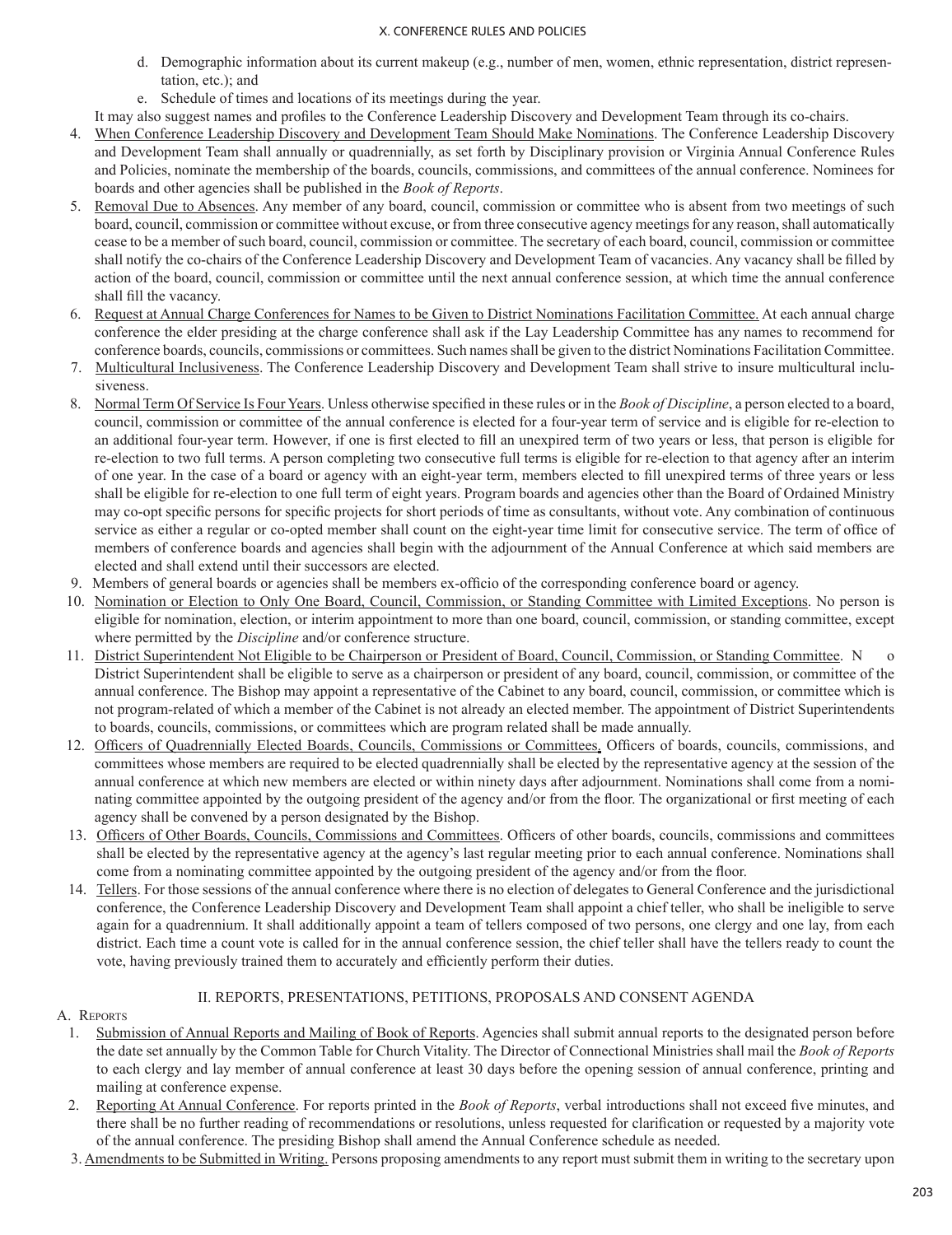presentation to the annual conference.

- 4. Submission of New Reports, Changes, or Additions to Printed Report. Persons proposing new reports, changes or additions to the printed report of an agency in the *Book of Reports* must submit them in writing for delivery to members of the annual conference at the opening session, but not to be considered by the annual conference before the morning session of the second day of annual conference.
- 5. Presiding Officer of Agency giving Report has Privilege of Floor, without Vote, for that Report. When the annual conference has before it the report of any agency, or a matter concerning any agency, the presiding officer of that group, if not a member of the conference, shall have the privilege of the floor, without vote, for that report.
- B. Presentations

Requests for inclusion of presentations for the annual conference agenda shall be submitted to the Director of Connectional Ministries by the due date for the publication of the Book of Reports. The author or originating agency must be identified if other than the submitter(s) of the proposal."

- C. PETITIONS
	- An area designated by the annual conference planning committee shall be determined for receiving signatures for petitions.
- D. Proposals
	- 1. Proposals Requiring Publication of Materials. Proposed annual conference action that includes publication or dissemination of information in the *Virginia Advocate* or other media shall be referred to the Print Media Committee of Virginia United Methodist Communications, Inc., for its consideration and report on the proposed action, including the financial consequences, prior to conference action. The committee may act through its chairperson, the *Advocate* editor, or other representatives to make its report and recommendation.
	- 2. Proposals Requiring Funding. Proposals or amendments which may require expenditure of funds, which have not been considered by the Council on Finance and Administration (CFA), shall be referred to CFA for its consideration and recommendation prior to final annual conference action.
	- 3. Proposals Requiring Addition to Agenda. During the first business session of annual conference, the agenda shall include time to introduce items in addition to the printed agenda. Any such items not referred to conference agencies under the preceding paragraphs shall be referred to the Rules Committee for its consideration and recommendation prior to adjournment of annual conference.
- E. Consent Agenda

Agenda items and reports not requiring action by the Annual Conference other than a vote to receive said items for publication in the Journal shall be placed on a Consent Agenda. For any item or report to be eligible for placement on the Consent Agenda, it must have been distributed in the pre-Conference materials. Determination of items to be placed on the Consent Agenda shall be made annually by the Bishop in consultation with the Consent Agenda Committee. This committee shall be composed of the Conference Secretary, the Conference Lay Leader, the Chair of the Conference Rules Committee, and the Director of Connectional Ministries. An individual item may be removed from the Consent Agenda at the request of no less than 30 members of the annual conference. The process for making that request will be determined by the Consent Agenda Committee, and the deadline for such requests will not be prior to ten minutes after the call to order of the annual conference session. The Consent Agenda will be made available electronically one week prior to the annual conference. When an individual item has been removed from the Consent Agenda, it shall be placed into the regular agenda.

### III. ELECTION OF DELEGATES TO GENERAL CONFERENCE AND THE JURISDICTIONAL CONFERENCE

## A. An Inclusive Church

We are an inclusive church. We desire to have a delegation that will capably represent the annual conference. The delegation should be representative of the annual conference considering such factors as sex, age, race, disability, ethnic background, economic conditions and geographical locations.

### B. Election Procedures

Clergy and lay delegates to General Conference and the jurisdictional conference shall be elected in a fair and open process at the session of the annual conference held not more than two years preceding the session of General Conference.

- 1. Special Sessions. Clergy and lay delegates elected to the preceding General Conference and the jurisdictional conference shall be the delegates to special sessions of the respective conferences.
- 2. Number of Delegates. The number of clergy and lay delegates to the General Conference and the jurisdictional conference shall be that number of delegates to such conferences respectively as furnished by the secretary of the General Conference.
- 3. Election of General Conference and jurisdictional conference Delegates. The number of General Conference delegates authorized by the secretary of the General Conference shall be first elected, followed by balloting on the authorized number of the jurisdictional conference delegates who shall be reserves to General Conference in the order of their election. After the authorized numbers of the jurisdictional conference delegates have been elected, 10 clergy and 10 lay reserve delegates to the jurisdictional conference shall be elected on a single ballot with the 10 persons receiving the greatest number of votes in each category being elected in the order of the number of votes received.
- 4. Speeches/Printed Materials. No speeches may be made or printed materials distributed at the site of the Annual Conference on behalf of any nominee.
- 5. Nominee Participation. Nothing herein shall prevent any nominee from
- a. appearing at the podium or floor microphone for the purpose of conducting Conference business.
- b. fully participating in activities of the Conference including the debate over budgets or proposals pending before the Conference. This shall include the right to bring petitions or amendments to the Conference and encourage votes for or against the same.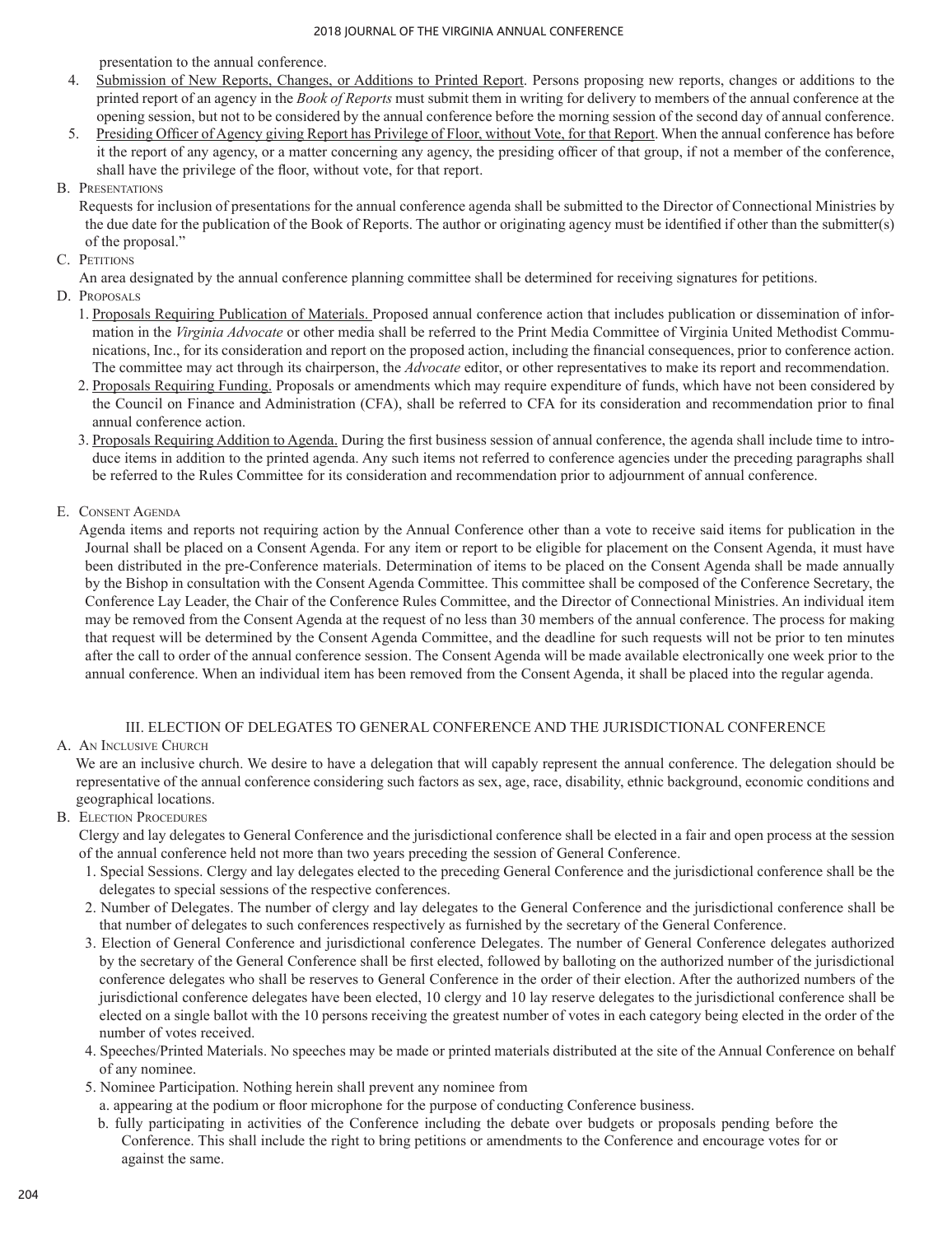- c. conducting one-on-one conversations about the election of delegates to the General Conference and the jurisdictional conference including how that nominee proposes to represent the Conference at such events. Nominees are reminded to respect the need of the Conference to conduct business and are asked to take such conversations off the floor of the Conference.
- C. Clergy Nominations

1. Eligibility

a. To be nominated. All clergy members in full connection are eligible to be nominated (*2016 Book of Discipline* ¶35), except as provided in *2016 Book of Discipline* ¶354.8.

b. To vote

- i. The following clergy are eligible to vote:
	- a) Active and retired members (elders and deacons)
	- b) Active and retired provisional members
- c) Active and retired associate members
- d) Part time and full time local pastors who
	- Part-time and full-time local pastors who have completed the educational requirements and have been under uninterrupted appointment for two years (*2016 Book of Discipline* ¶316.6)

ii. Retired local pastors (including those under appointment) are NOT eligible to vote (*2016 Book of Discipline*, ¶320.5).

- 2. Nomination Process.
	- a. All eligible clergy have the opportunity to serve as delegates to General Conference and jurisdictional conference. Clergy persons desiring nomination/election as delegates to General and jurisdictional must follow the process outlined below. No exceptions to the process, including deadline dates, will be granted except as mandated by changes in *The Book of Discipline* of The United Methodist Church and/or the Annual Conference in changing these rules.

Those who consent to or desire nomination are asked to commit to the following expectations:

- 1) Pray for God's guidance in decision-making;
- 2) Commit the time needed to read and study the issues;
- 3) Attend the meetings of the Virginia Conference delegations;
- 4) Attend both General Conference and jurisdictional conference.

Each clergy nomination shall be submitted on a clergy nomination form. Clergy nomination forms will be posted on the conference web site in January preceding the Annual Conference session of delegate elections. The form shall include the names one clergy who is eligible to vote who is making the nomination. Alternatively, any clergy who desires nomination must complete a clergy nomination form. All nominations shall include the nominee's name, picture not to exceed 1 1/2" by 2 1/2" (unless nominated at Clergy Session), address, phone number, e-mail address if available, church, district, and should include a personal statement no to exceed 150 words in which may be indicated the nominee's experience, qualifications, and reasons for wanting to serve. There shall be a box to be checked stating: "Nominee is aware of nomination and agrees to serve if elected.", and a line for the signature of the nominee. The completed nomination form or facsimile thereof must be returned to the Director of Connectional Ministries no later than March 1 preceding the Annual Conference session of delegate elections. The deadline is non-negotiable.

- b. Clergy Nominations from the Floor. After the convening of the Annual Conference session, prior to entering block voting, the presiding Bishop will ask for any nominations from the floor. Any nominations made from the floor must be made by eligible clergy (III.C.1.b.i) and the nominee must be present to accept or decline the nomination. Nominations from the floor shall be closed by the presiding Bishop.
- c. Clergy Nomination Review Committee. The committee shall be composed of two persons appointed by the bishop plus one clergy member of the Rules Committee designated by that committee. The Director of Clergy Excellence shall serve as an ex-officio member. The committee shall review and compile all nomination forms alphabetically according to the last name of the nominee. This clergy nomination booklet will be available on the conference web site. Printed copies will be available at cost from the office of the Director of Connectional Ministries. An alphabetical listing will be included in the clergy *Book of Reports* packet. This committee will also be responsible for reviewing and validating any nomination forms submitted at the Clergy Session of the Annual Conference.
- D. Lay Nominations

1. Lay Nominations from Districts. Nominations for lay delegates to General Conference and the jurisdictional conference shall be made by the lay members of the district conference of each district from names submitted by the District Council on Ministries and/or from names of all persons given by any member of The United Methodist Churches of the district to the District Superintendent. These names shall be submitted by the superintendent to the District Conference. Additional nominations at the district conference may be made from the floor, provided that no nomination may be made without the agreement of the nominee to serve if elected. In the event of a tie for the final nominee(s), the nominee(s) shall be selected by lot.

 Each district may nominate up to one person for each 2,000 members of The United Methodist Church or major fraction thereof in that district, based upon figures reported at the preceding annual conference. District nominees need not be from the district which nominates them.

2. Agency Nominations. The lay members of the following agencies of the annual conference may also nominate one additional lay delegate: Board of Church and Society; Commission on Disabilities; Board of Discipleship; Commission on Ethnic Minority Concerns and Advocacy; Council on Finance and Administration; Missional Ministries Board; Board of Higher Education and Campus Ministries; Board of Laity; Commission on the Status and Role of Women; United Methodist Men; United Methodist Women; Virginia United Methodist Communications, Inc.; and Virginia United Methodist Pensions, Inc. In addition to the aforementioned nominees, the Conference Council on Youth Ministries, and the Virginia United Methodist Student Movement each may nominate one delegate.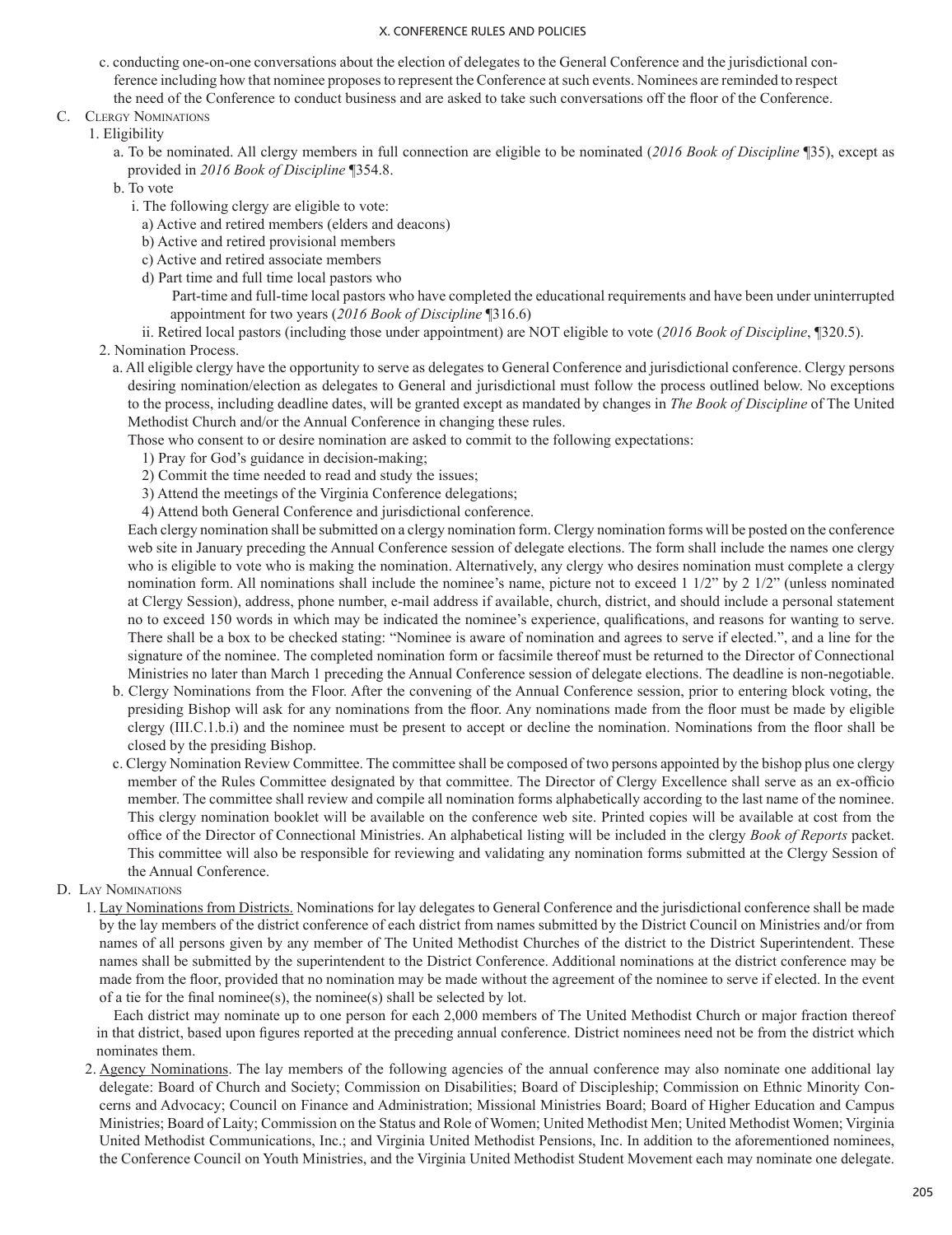- 3. Church Membership. All nominees shall have been professing members of The United Methodist Church for at least two years preceding their nomination and must be members of churches in the Virginia Annual Conference and shall have been active participants in The United Methodist Church for at least four years preceding their election. They also must be active members within The United Methodist Church at the time of holding General Conference and jurisdictional conference. The four year participation and two year membership requirements may be waived for young persons under twenty-five years of age. Such persons must be members of The United Methodist Church and active participants at the time of election.
- 4. Nomination Forms. All nominations shall include the nominee's name, picture not to exceed  $1\frac{1}{2}$ " x  $2\frac{1}{2}$ " (unless nominated at Laity Session), address, phone number, e-mail address if available, church, district, and should include a personal statement not to exceed 150 words in which the nominee may indicate his or her experience, qualifications and reasons for wanting to serve. There shall be a box to be checked stating: "Nominee is aware of nomination and agrees to serve if elected.", and a line for the signature of the nominee. The nominations shall be on a form or facsimile thereof furnished by the Director of Connectional Ministries. It is recommended that the nomination forms for persons to be voted upon by the district conference be circulated to the members of the district conference in advance of the district conference at which voting is to take place.
- 5. Lay Nominations from the Floor. After the convening of the Annual Conference session, prior to entering block voting, the presiding Bishop will ask for any nominations from the floor. Any nominations made from the floor must be made by lay members (III.D.3.) and the nominee must be present to accept or decline the nomination. Nominations from the floor shall be closed by the presiding Bishop.
- E. Conference Committee on Lay Delegate Nominations
	- 1. Membership. The committee shall be composed of two persons appointed by the Bishop plus one member of the Rules Committee designated by that committee.
	- 2. Function. Each District Superintendent shall by January 15 of the year of election submit to this committee in care of the Director of Connectional Ministries completed forms for all nominees from the district. The committee shall then forward a list of all nominees to the agencies named in ¶ III.D.2. Each agency of the annual conference shall be responsible for forwarding to the committee any completed nomination form no later than March 1. The committee shall review and compile all nomination forms alphabetically according to the last name of the nominee. This lay nomination booklet will be made available on the conference website. Printed copies will be available at cost from the office of the Director of Connectional Ministries. An alphabetical listing will be included in the *Book of Reports.* This committee will also be responsible for reviewing and validating any nomination forms submitted at the Laity Session of the Annual Conference.
	- 3. List of Nominees. The lay nominees shall be those persons named on the nomination forms.

# F. Balloting Procedures

- 1. Separate Voting Areas. Following the convening of Annual Conference, clergy and laity will separate to elect General and jurisdictional delegates and alternates, allowing five (5) hours to complete the process.
- 2. Ballots Shall Be Counted Electronically. The Rules Committee shall determine the electronic equipment and procedures to be used and shall do so in consultation with the chief lay and clergy tellers.
- 3. Valid Ballots. To be valid, a ballot:
	- (a) must be cast on the ballot bearing the number designated by the presiding officer for that particular ballot; and
	- (b) must be voted for the number of delegates and/or alternates to be elected on that ballot, no more and no less.
- 4. Voting Area. The presiding officer shall designate the areas of the Lay and Clergy Sessions where members shall be seated during balloting. Ballots shall be cast from only those present and seated within the voting areas of the annual conference and displaying the proper credentials.
- 5. Ballot Reporting. After a ballot has been counted, the chief teller, either clergy or lay, shall furnish a written report to the Bishop which shall contain (a) number of ballots cast; (b) number of ballots not valid; (c) number of ballots counted; (d) number of ballots necessary to elect; and (e) list of names of persons voted for, including the number of votes received by each, beginning with the largest number of votes.
- 6. Majority Required for Election. On every ballot, a majority of the valid votes cast shall be necessary for the election of a delegate, except on the ballot to elect reserve delegates to the jurisdictional conference.
- 7. Reading or Distributing Names. On the first ballot for General Conference, the presiding officer shall read or display all names receiving votes with the number of votes cast for each. After the first ballot, the 25 nominees receiving the highest number of votes shall be read or displayed, according to the highest number of votes received. In the event of a tie between two or more nominees for the last available position on the General or jurisdictional delegation, a run-off election will be ordered by the bishop to select the person to fill that position. Only the names of those in the run-off are open for votes. The names will be read in order of their election. The person with the highest number of votes cast will be seated with the appropriate delegation.
- When all General Conference delegates have been elected, the same procedure shall be followed for jurisdictional conference delegates. 8. Handling of Ballots after Counting and Recording. Upon completion of the counting and recording of a ballot, the chief teller shall seal the ballot results and deliver them to the annual conference secretary. The annual conference secretary shall retain all ballot results until the adjournment of the annual conference after which they shall be destroyed.
- G. Tellers
	- 1. Appointment of Chief Tellers, Assistant Chief Tellers, and Tellers. The Conference Leadership Discovery and Development Team shall appoint a chief teller and an assistant chief teller for the clergy tellers and a chief teller and an assistant chief teller for the lay tellers. The chief tellers shall not be eligible to serve in the year of the next election of delegates to General Conference and jurisdictional conference. The Conference Leadership Discovery and Development Team shall additionally appoint four (4) clergy and four (4) lay members of the annual conference from each district to form a pool of tellers from which as many teams shall be formed as the chief tellers deem advisable. One member of each team shall be designated as the captain for that team.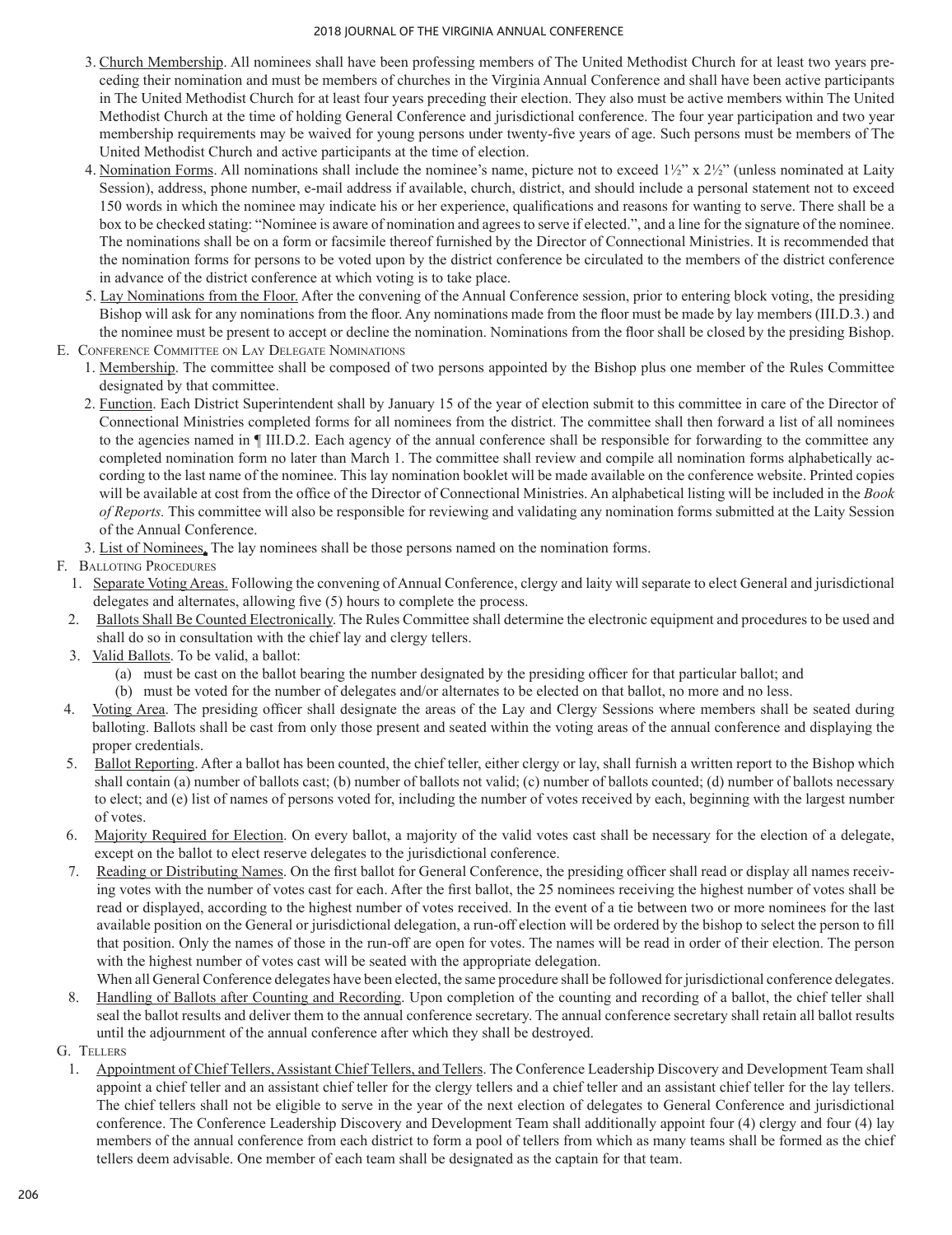- 2. Expenses for Balloting. All expenses incident to the balloting for and election of delegates to General Conference and the jurisdictional conference shall be borne by the annual conference.
- H. Expenses of Clergy and Lay Alternates

The expenses of two clergy and two lay alternates to General Conference and to the jurisdictional conference shall be borne by the annual conference. Such expense allowances shall not exceed the expense allowances, per diem and travel, as are paid to the regular delegates.

I. Delegates Under the Age of 18

When a General Conference or jurisdictional conference delegate will be under the age of 18 at the time of General Conference and/or jurisdictional conference, the Virginia Conference Child Protection Policy will be observed for this person. The leader of the General Conference Delegation will be responsible for implementation of the Child Protection Policy.

## IV. NOMINATIONS FOR EPISCOPAL ELECTION

At the annual conference immediately preceding the jurisdictional conference, nominations for the office of Bishop may be made by submitting the name of an elder and a biographical sketch of not more than 100 words to the secretary of the conference signed by not fewer than 50 members of the annual conference. To be eligible for nomination the person must not have attained his or her 68th birthday prior to the first day of the month in which the jurisdictional conference is held. Nominations shall cease at the close of the afternoon session of the first day of the annual conference.

 The conference secretary shall cause copies of each sketch to be prepared and distributed to the members of the annual conference. Ballots shall be prepared containing the name of each nominee and, beside each name, a square followed by the word "yes." The ballots shall be distributed to the members of the annual conference immediately before they are to be cast. A member of the annual conference may vote for one or more nominees, but not more than the number of episcopal vacancies to be filled, or may choose not to vote for any of the nominees. To be nominated to the jurisdictional conference, a nominee must receive an affirmative vote of not less than 60 percent of the total ballots cast.

# V. ANNUAL CONFERENCE PROGRAM BOARDS AND AGENCIES

A. Annual Conference Program Boards and Agencies

The following are defined as program boards and agencies: The Board of Church and Society, the Church Development Team, the Board of Discipleship, the Missional Ministries Board, the Board of Higher Education and Campus Ministries, and the Board of Laity. Each board and agency shall meet at least annually.

- 1. Membership. All program board and agency members shall be elected for a four-year term by the annual conference. So far as possible, board membership shall be composed of an equal number of clergy and laity. No elected member may serve more than eight consecutive years except as authorized by the *Discipline* or in ¶ I.E.8 of the Virginia Annual Conference Rules and Policies. The bishop shall annually appoint for one year terms at least one District Superintendent to each board, agency or commission. Except for the Board of Ordained Ministry, the presiding bishop and the Director of Connectional Ministries are members of all boards, agencies and commissions with vote unless otherwise provided for by the *Book of Discipline*.
- 2. Organization. The boards shall organize in the several divisions or equivalent structure listed below to carry out their respective functions. Each member of a board shall serve on one division or equivalent structure. There shall be an executive committee of each board whose duties and responsibilities shall be determined by the board. A board may develop such additional structure, including the election of division members-at-large, as it deems necessary to discharge its assigned responsibilities, provided, however, that where additional funding is required for such structure, prior approval of the Common Table for Church Vitality shall be obtained by the board. Division members-at-large are not members of the board.
- 3. Function. The conference boards will provide consultative services and resources to the local church, the District Councils on Ministries, the annual conference and the Common Table for Church Vitality. Each board will make program recommendations to the Common Table for Church Vitality, will be responsible for the essential functions of the area of concern assigned by the Common Table for Church Vitality, or by the *Book of Discipline,* and will be related to the objectives and scope of work set forth by its General Board. Each board is amenable to the Common Table for Church Vitality.
- 4. Responsibilities.
	- a. Church and Society. The Board of Church and Society, in cooperation with the General Board of Church and Society and the Common Table for Church Vitality, shall develop programs on Christian social concern within the bounds of the annual conference. To discharge its responsibilities it shall divide its membership into committees, which so far as practical shall be patterned after the divisions of the General Board of Church and Society. The total membership shall be 20 (10 lay and 10 clergy).
	- b. Church Development Team. There shall be a Church Development Team dedicated to working on strategies for and implementation of church development and new faith communities in the annual conference. This team/board will consist of a minimum of 12 and up to 16 persons: six nominated by the bishop and Cabinet, six nominated by the Conference Leadership Discovery and Development Team, and up to four additional persons who may be co-opted by the team for expertise and diversity. The membership of this team will be placed in four classes to ensure continuity. The team is amenable to the Common Table for Church Vitality.
	- c. Discipleship. The Board of Discipleship in cooperation with the General Board of Discipleship and the Common Table for Church Vitality shall create partnerships by providing a network of experience, knowledge and coaching through intentional connection to enhance or create effective disciple making processes. These partnerships are created by: (1) coaching at local levels and pulling in identified district and conference resources as needed, (2) training at district or regional levels, (3) drawing on best practices gathered locally, jurisdictionally, nationally and globally, (4) connecting mentor/resource churches with those who request assistance and information, (5) organizing in regional teams, and (6) raising vision, visibility and possibility during Annual Conference sessions and inviting people to connect with a congregational coach. The Board of Discipleship shall consist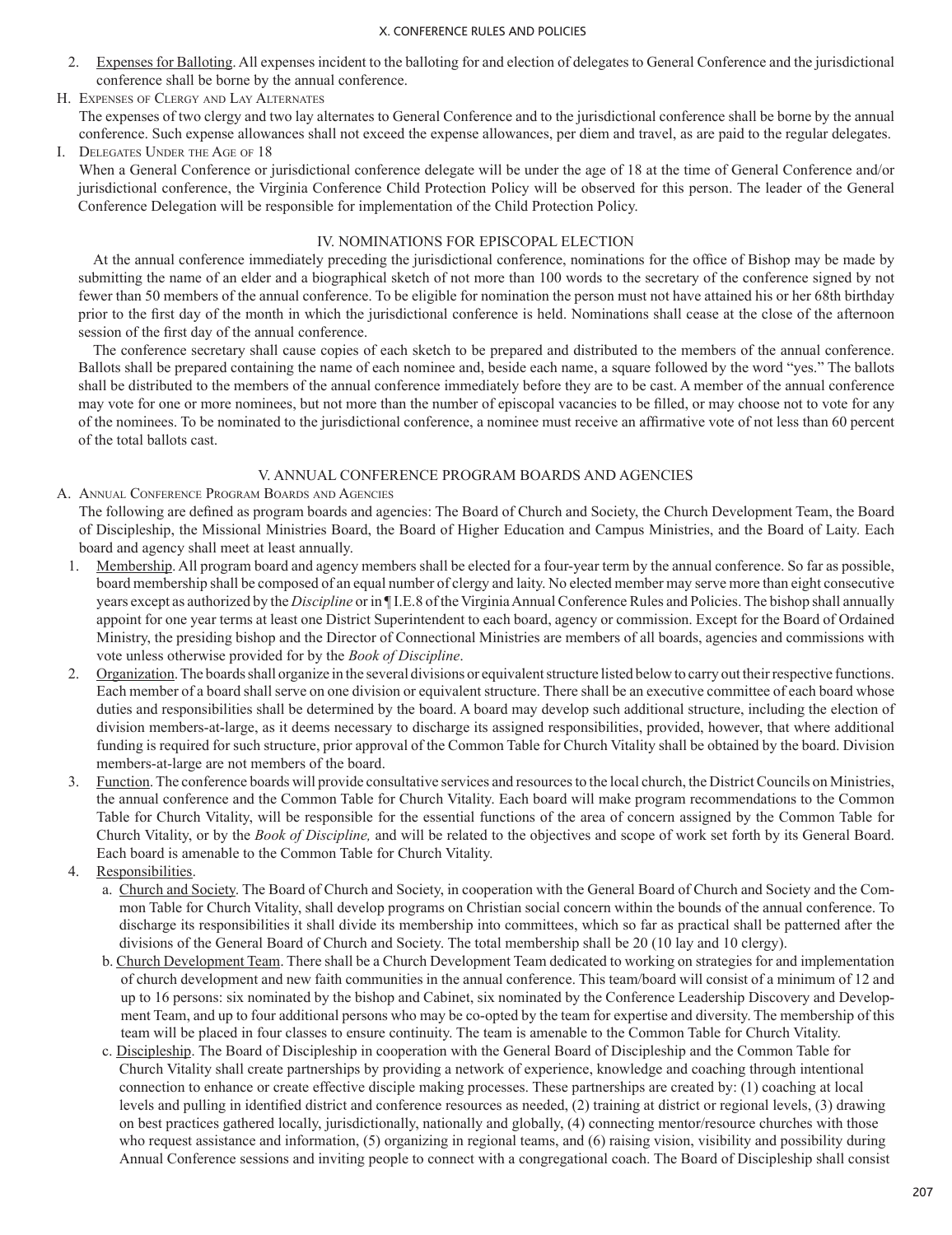of a directing board to set the vision for disciple-making ministries in the annual conference and to support research on best practices, gathered and distributed by a Conference Awareness Team at events and through all other forms of communication.

The Directing Board will consist of the following eight (8) members: three officers (chair, vice-chair, and secretary) to be elected by the Annual Conference, the chair of the Disciple Resource Team, and four (4) Regional Network Leads. In addition, the Bishops' Foundation will be represented by one person with voice but no vote. The Directing Board will select individuals to serve as leads of the Regional Network Teams. The Regional Network Leads will be ex-officio members of the Directing Board with voice and vote.

 The Disciple Resource Team will consist of eight (8) members, Four classes of two, one laity and one clergy per class. Members of the Disciple Resource Team will be nominated from the Conference Leadership Discovery and Development Team (CLDDT) and elected by the Annual Conference.

 Members of the Regional Network Teams will be selected by the Regional Network Leads, in consultation with the Directing Board, based upon best practices research.

Each age-level council will meet at least annually as the conference council for the respective ministry areas (with additional members as required by conference Rules and the *Book of Discipline*, if any) for: (a) sharing of the best practices in their regions, (b) training which will enhance their service to the faith communities within each region, (c) coordinating of conference programs and initiatives as appropriate, and (d) serving as resources to the Regional Network Teams.

The Youth Council and Young Adult Council (ages  $18 - 35$ ) will consist of members as mandated in the appropriate sections of *The Book of Discipline.*

The Youth Council shall have one youth representative (grade  $7 - 12$ ) elected by each District Youth Council or equivalent. Six adults shall be elected to the Youth Council: three adults elected by the Youth Council or equivalent and three elected by the Annual Conference.

The Young Adult Council shall have three additional young adult members at-large elected by the Annual Conference. The Older Adult Council shall have six members elected by the Annual Conference.

d. Missional Ministries. The Missional Ministries Board in cooperation with the General Board of Global Ministries and the Common Table for Church Vitality shall develop programs to assist districts and local churches to carry out all phases of the work of the church in mission and of church extension within the annual conference. The Conference Director of Justice and Missional Excellence shall serve as the Conference Secretary of Global Ministries (CSGM), fulfilling the responsibilities outlined in ¶ 633.3 of the *2016 Book of Discipline*. To discharge its responsibilities it shall divide into two (2) mission teams: (1) Missional Discipleship and Engagement and (2) Missional Connection. The position of Conference Coordinator of Christian Unity and Interreligious Concerns (CUIC) shall be appointed by the Bishop and shall be an ex-officio member of the Mission Connection Team of the Conference Missional Ministries Board, as outlined in ¶ 633.2 of the *2016 Book of Discipline*. The membership of the board shall be 20, with 6 or 4 persons (one-half lay and one-half clergy) elected each year to replace outgoing classes.

e. Higher Education and Campus Ministries. The Board of Higher Education and Campus Ministries in cooperation with the General Board of Higher Education and Campus Ministries and the Common Table for Church Vitality, shall develop programs to provide for higher education and ministry objectives as set forth in ¶ 1405 of the *2016 Book of Discipline*, and to perform the responsibilities in regard to education and professional campus ministries as set forth in ¶ 634 of the *2016 Book of Discipline*. Membership: With an effort to maintain a balance of clergy and laity, the Board of Higher Education and Campus Ministries shall have 12 Conference elected members (placed in four classes): a current campus minister, a current Campus Ministry Local Board Chairperson, a current local church pastor with passion for campus ministry, a current United Methodist College or University President, a young adult/student, a member with expertise in property management, and six general members (with a preference for expertise in executive leadership, finance, communication, and marketing). The member who has expertise in the area of property management shall also serve as the chairperson of the Conference Board of Property Managers of the Wesley Foundation, Inc. Ex officio members shall be: the Director of Connectional Ministries, a Liaison District Superintendent (liaison between the BHECM and the Cabinet), an additional District Superintendent, the Conference Treasurer, and any Virginia Conference member to the General Board of Higher Education and Campus Ministries. The related conference staff person (the Director of Ministries with Young People) and the Director of the Association of Educational Institutions (AEI) will serve as members with voice but no vote. The term for chairperson shall be four years and terms for members shall also be four years and follow section I.E.8 of the Conference Rules and Policies. Nominations and election of the chairperson shall follow section I.E.11 of the Conference Rules and Policies. The Executive Committee of the BHECM shall consist of the chairperson, the Liaison District Superintendent, the current campus minister, the member with expertise in property management and three general members.

Organization: The BHECM will meet a minimum of every other month. The Executive Committee will meet as needed. The BHECM will also be responsible for a minimum of one annual meeting for the following: Effectiveness Training Forums for Local Campus Ministry Boards, Effectiveness Training Forums for Campus Ministers/Chaplains, and Effectiveness Discussion Forums for District Superintendents. The incorporated entities of the board are the Wesley Foundation, Inc., and Francis Asbury Loan Fund, Inc. The conference board of property managers is a sub-group of the Wesley Foundation, Inc. The Executive Committee of the Board shall function as the board of directors of both the Wesley Foundation, Inc., and Francis Asbury Loan Fund, Inc.

f. Laity. The Board of Laity shall act as an advocate for the Virginia Annual Conference laity in all forums of the annual conference. The purpose of the Board of Laity is to create a culture of call by engaging, equipping, and empowering people so that they might effectively partner with each other and their pastors to live out God's call as they lead the church in transforming the world as disciples of Jesus Christ. Membership of the Board of Laity shall be composed of the conference lay leader, three associate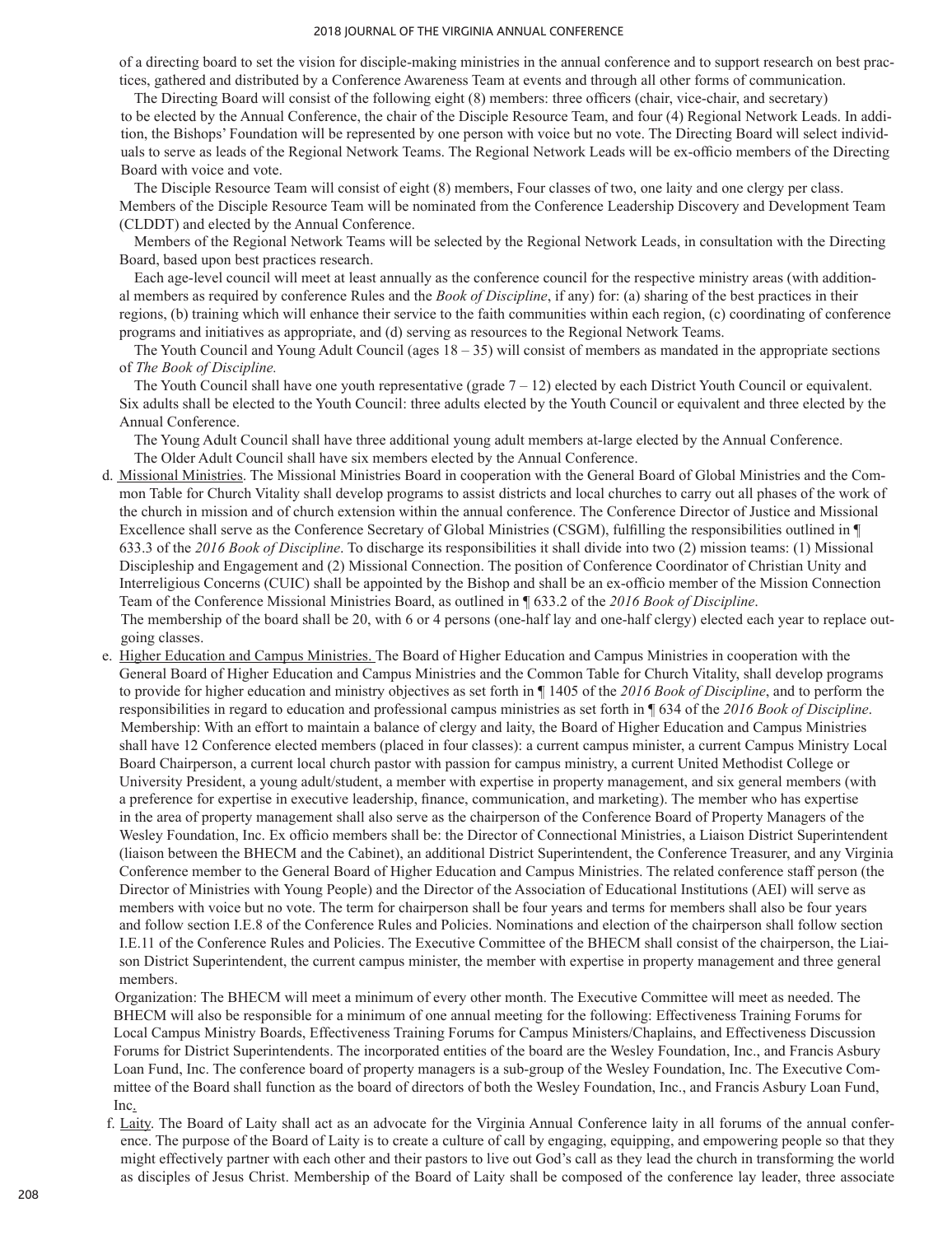conference lay leaders, the Conference Director(s) of Lay Servant Ministries, the presidents of the conference organizations of United Methodist Men and United Methodist Women or their designees, Young People's Representative selected by the Youth or Young Adult Council, sixteen (16) district lay leaders, one District Superintendent appointed by the Bishop, and the Bishop. Three clergy who model excellence in the lay-clergy partnership for ministry will be appointed by the Executive Committee to serve as ex-officio members. To discharge its responsibilities, the Board of Laity shall divide its membership into three work area teams: (I) Engaging (Holistic Stewardship); (2) Equipping (Leadership Excellence); and (3) Empowering (Shared Ministry). The Board of Laity shall nominate to the annual conference for election a layperson to be the conference lay leader for the ensuing four years. Any person elected to the office of conference lay leader shall not be eligible to serve more than two consecutive terms, or a total of eight (8) years.

### B. Administrative Agencies

The following agencies having administrative responsibilities are grouped together under the general title "Administration" with duties and responsibilities as indicated.

- 1. Archives and History, Commission on. There shall be a Commission on Archives and History and a Virginia Conference Historical Society. The duties and responsibilities of the commission shall be as set forth in the *2016 Book of Discipline* (See ¶ 641*)*. Members of the annual conference shall be members of the Virginia Conference Historical Society, which will elect 48 members to the commission who will also serve as the directors of the Virginia Conference Historical Society. The officers of the commission and the society shall be the same.
- 2. Bishops' Foundation. There shall be a Bishops' Foundation whose purpose is to provide training for leadership development of both lay and clergypersons of the Virginia Conference of The United Methodist Church in the areas of evangelism and preaching in the Wesleyan spirit, and whose Board of Directors shall consist of nine (9) directors nominated by the Cabinet of the Virginia Conference and elected by the Annual Conference: five (5) clergy members and four (4) lay members serving for staggered terms of three (3) years after the initial term of 1, 2, and 3 years. The director of Connectional Ministries of the Virginia Conference or his/her designee will serve as an *ex officio* member of the Board of Directors.
- 3. Communications, Virginia United Methodist, Inc. There shall be a Board of Communications which is to serve all of the agencies of the annual conference in the area of communication. It shall be administratively related to and amenable to the Common Table for Church Vitality. The board and/or its subunits may be incorporated.
	- a*.* Function The mission of Virginia United Methodist Communications, Inc. is to assist faith communities in communications and related technologies, empowering their mission to make disciples of Jesus Christ.
	- b. Membership Virginia United Methodist Communications, Inc., shall consist of 24 persons, 14 of whom (half lay and half clergy) shall be elected by the annual conference. The 14 members thus elected and ex-officio members shall elect 10 additional members-at-large selected with regard to professional expertise, nonprofessional objectivity, and media representation. The ex-officio members shall be the Director of Connectional Ministries, a Cabinet representative, director of Virginia United Methodist Communications, Inc., the Conference Information Systems Director, and any member of United Methodist Communications, the General Board of Publications, and any other general board or agency whose purpose or function is included with the purposes and functions of this organization, or their successors, who is a member of a local charge in the Virginia Annual Conference or a clergy member of the Virginia Annual Conference. There shall be a president, vice president and secretary.
	- c. Organization There shall be the following committees:
		- i. Executive Committee shall consist of the elected officers of the corporation, the conference director of Communications and three additional members of the board. The three non-officer members of the Executive Committee shall be elected quadrennially by the Board of Directors and shall hold office until their successors are elected and qualify. Vacancies may be filled at any meeting of the Board of Directors. All non-officer members of the Executive Committee shall be chosen from among the directors. The Executive Committee shall include both laypersons and clergypersons. The president shall act as chair of the Executive Committee. The Executive Committee shall also serve as the committee on Nominations, with the corporation vice president overseeing the business of nominations. The Executive Committee shall review board membership annually and recommend changes in membership to the board.
		- ii. Project Committees. As needs arise, project committees may be appointed by the president to function on behalf of specific projects or activities of the corporation. Any two (2) members of a project committee shall constitute a quorum for the transaction of the committee's business. The president shall be an ex-officio of all such project committees. It is strongly encouraged that all board members serve on a project.
- d. Finance
	- i. The Director of Communications for the Virginia Conference shall be designated as the person who can authorize expenditures on behalf of the corporation under the direction of the Board of Directors.
	- ii. Budget. The Director of Communications for the Virginia Conference, working closely with the board president, committee chairs, and communications staff will annually develop the various communication budgets and submit them to the board for approval and will regularly review expenditures to insure compliance with the adopted budgets. The Board of Directors, prior to the budget deadline of the annual conference Connectional Ministries office each year, shall recommend an income and expense budget covering all activities for the next fiscal year, including capital improvements or expenditures.
- 4. Conference Leadership Discovery and Development Team (CLDDT). (See ¶ I.D.1. for composition and function of the Conference Leadership Discovery and Development Team.)
- 5. Disabilities, Commission on. The commission shall consist of 18 members, half clergy and half lay. Membership shall include persons with physical disabilities and persons with intellectual disabilities. The Bishop may appoint to the commission a District Superintendent to serve as Cabinet representative with voice but not vote.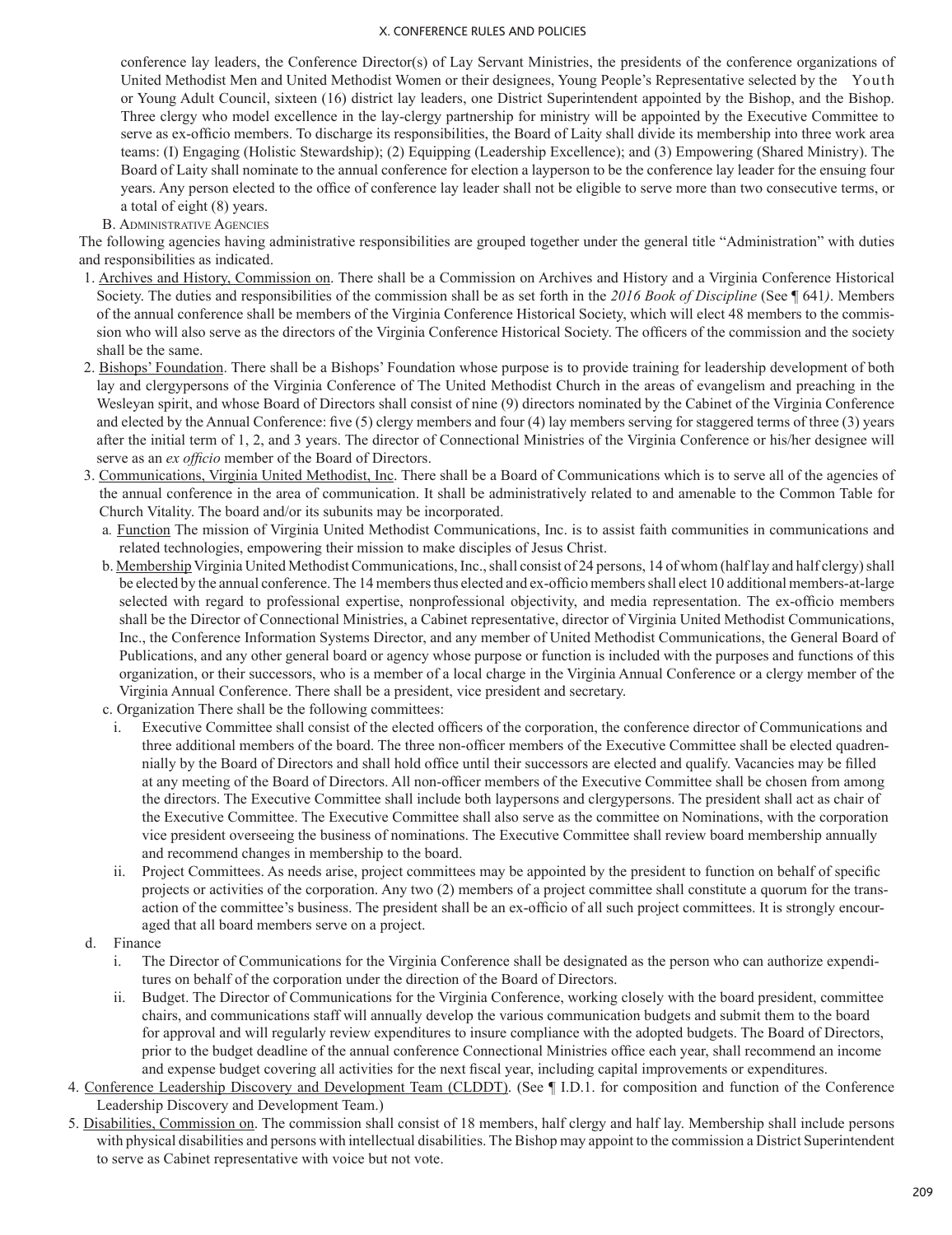- 6. Episcopacy, Committee on the. There shall be a Committee on the Episcopacy, the membership and duties of which shall be as prescribed in ¶ 637 of the *2016 Book of Discipline*.
- 7. Equitable Compensation, Commission on. The Commission on Equitable Compensation shall be composed of an equal number of lay and clergy persons including at least one lay and one clergy from churches of fewer than 200 members who are nominated by the Conference Leadership Discovery and Development Team and elected by the annual conference. In addition, one District Superintendent named by the Cabinet shall be a member. It shall perform the duties assigned to it by the *2016 Book of Discipline* (See ¶ 625). It shall receive all requests from or on behalf of all pastoral charges for aid to be used solely for clergy support. It shall administer the Equitable Compensation Fund and may employ money from other agencies, including those which may be granted by the Missional Ministries Board, as appropriate in each case, to meet these requests.
- 8. Ethnic Minority Concerns and Advocacy, Commission on. There shall be a Virginia Conference Commission on Minority Concerns and Advocacy amenable to the Common Table for Church Vitality. The commission will provide for the functions as outlined in the current *Book of Discipline* for the Committee on Ethnic Local Church Concerns and Commission on Religion and Race. The basic membership of the commission shall consist of 10 clergy, 10 laypersons, and five members at-large elected upon nomination of the Conference Leadership Discovery and Development Team. A minimum of two members shall be youth and young adults between the ages of 12 - 35. The commission will be constituted so that two-thirds of the membership be representative of people from diverse racial and ethnic backgrounds. The district coordinators for Religion and Race shall be ex-officio members of the commission with both voice and vote. The presidents or chairs of conference caucuses, fellowships, or associations for racial and ethnic constituencies shall be ex-officio members of the commission with voice but not vote. The bishop may appoint to the commission a district superintendent to serve as Cabinet representative with voice but not vote.
- 9. Finance and Administration, Conference Council on. There shall be a Conference Council on Finance and Administration elected and organized with responsibilities as set forth in the *2016 Book of Discipline* (See ¶¶ 611-619), provided that membership of the council shall be composed of five clergy, five lay women, and five lay men nominated by the Conference Leadership Discovery and Development Team.
- 10. Foundation, United Methodist. There shall be a United Methodist Foundation organized with responsibilities as set forth in the *2016 Book of Discipline* ¶2513 and pursuant to the charter heretofore approved by the Annual Conference in 2016; fourteen (14) of the twenty-three (23) trustees shall be elected by the Annual Conference.
- 11. Incapacity, Joint Committee on. There shall be a Joint Committee on Incapacity consisting of two representatives from the Board of Ordained Ministry, two representatives from the Virginia United Methodist Pensions, Inc., one representative from the Cabinet and one representative of the General Board of Pension and Health Benefits. Their duties shall be as prescribed by the *2016 Book of Discipline* (See ¶ 652).
- 12. Investigation, Committee on. There shall be a Committee on Investigation nominated, elected, and with duties as set forth in the *2016 Book of Discipline* (See ¶ 2703.2).
- 13. Minutes, Committee on. There shall be a Committee on Minutes consisting of seven members nominated by the Cabinet for a term of eight years, provided that the terms of four members shall expire at the end of one quadrennium and terms of the other three shall expire at the end of the next quadrennium. At least three members shall be lay persons and at least three shall be clergy. The chair shall be designated by the Cabinet. The committee shall review the daily minutes of the annual conference proceedings and report at the next session. Within three weeks of the close of the annual conference session, the committee will meet with the conference secretary to review and correct the minutes of proceedings before submitting the same for printing in the conference *Journal*.
- 14. Ordained Ministry. The Board of Ordained Ministry in cooperation with the General Board of Higher Education and Campus Ministries and the Common Table for Church Vitality, shall develop programs to assist districts and local churches in preparing and aiding persons to fulfill their ministry in Christ as this has been historically understood by United Methodism. The Board of Ordained Ministry shall perform all the duties and functions as set forth in the Book of Discipline and shall be directly amenable to the annual conference. The Board of Ordained Ministry shall have sixty-seven (67) persons nominated by the bishop (*2012 Book of Discipline* ¶ 635.1) and elected by the annual conference at the beginning of each quadrennium. The annual conference registrar and at least one District Superintendent appointed by the bishop shall also serve on the Board of Ordained Ministry. At least one person from each district shall be included on the board. If during the course of the quadrennium a district should lose its representation on the board, an additional person shall be elected to the board to ensure representation from each district.
- 15. Pensions and Related Benefits, Virginia United Methodist, Inc. This agency, which is incorporated as Virginia United Methodist Pensions, Inc., shall be composed of twenty-four (24) members in two classes serving eight-year terms. It is recommended that all classes consist of one-third laywomen, one-third laymen, and one-third clergy. Any clergy member of the conference or lay member of a church within the conference who is a member of the General Board of Pension and Health Benefits shall also be a member of the agency (2016 *Book of Discipline* ¶639.2a) If no District Superintendent is a member of this agency the Bishop may name one to represent the Cabinet. He or she shall have voice but not vote.

 This agency shall perform the duties set forth in the *2016 Book of Discipline* (see ¶ 639). In addition, it shall administer the conference program for participant supplemental benefits including the various insurance programs, shall study on a continuing basis the problems of participant disability, making recommendations relative to these problems as needed, and shall provide for a continuing pastoral ministry to disabled participants.

- 16. Preachers' Relief Society. This is an incorporated body with invested trust funds, the income from which is used from time to time for the relief of needy members of the clergy and their families.
- 17. Professional Association of United Methodist Secretaries. There shall be a Chapter of the Professional Association of United Methodist Secretaries (VAPAUMCS), which is to provide church secretaries and other administrative professionals a supportive base for unity and fellowship so as to promote individual growth, professional development, continuing education, and spiritual enrichment.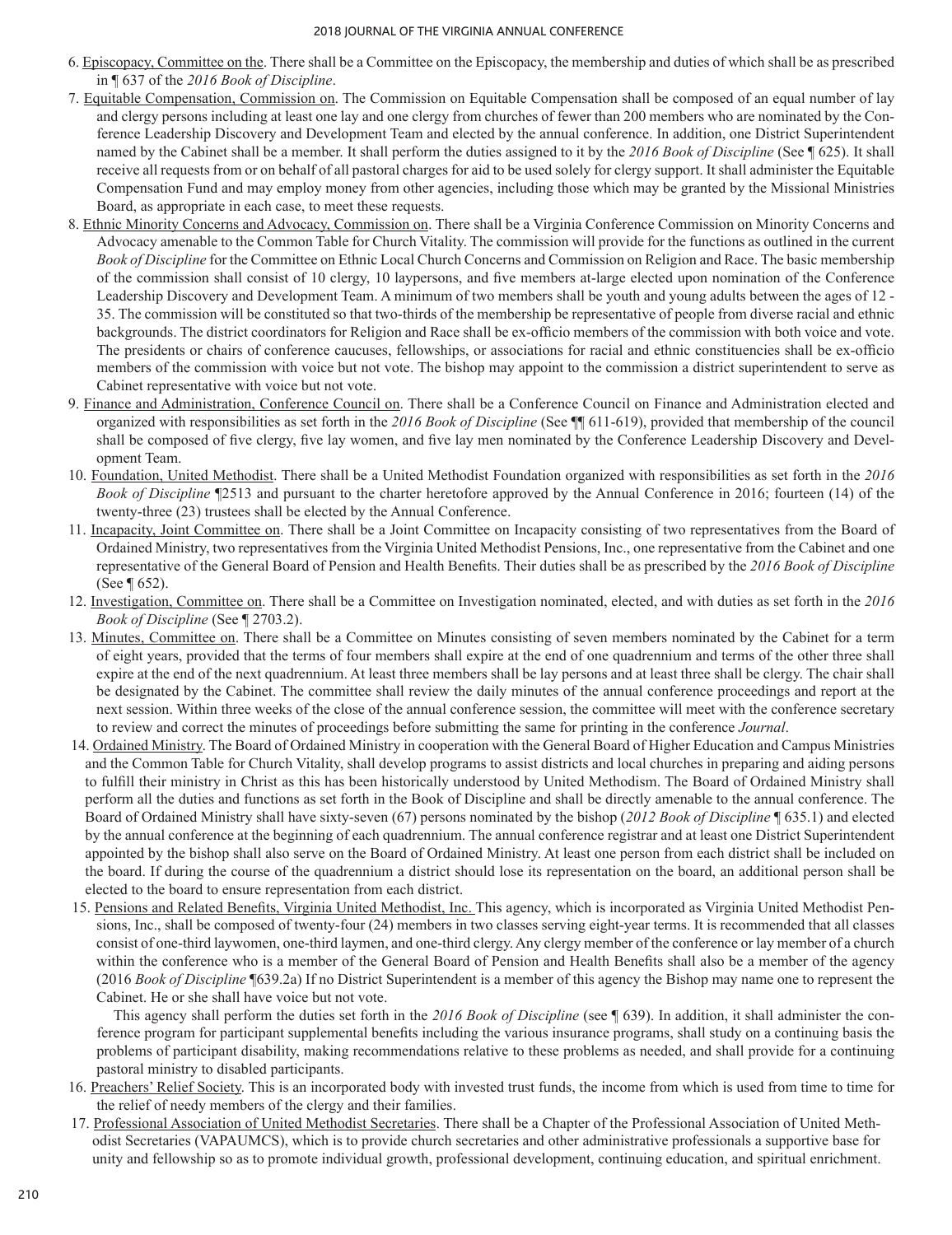There shall be an Executive Committee consisting of a President, 1st Vice President, 2nd Vice President, Secretary, Membership Secretary, Treasurer and the Standing Committees Chairs. There shall be standing committees: Communications composed of five members; Finance composed of four members (the President, 1st Vice President, 2nd Vice President and Treasurer); and Nominating composed of six members in classes of two for three-year terms.

- 18. Rules Committee. There shall be a Rules Committee consisting of nine members elected by the annual conference on nomination of the Conference Leadership Discovery and Development Team or from the floor for a term of eight years. The terms of four members shall expire at the end of one quadrennium and the terms of the other five members shall expire at the end of the next quadrennium. Five members of the committee shall be lay and four members shall be clergy. The chancellor(s) of the annual conference shall be *ex officio* members of the Rules Committee. The Rules Committee shall review the Virginia Annual Conference Rules and Policies between sessions of the annual conference, and make its recommendations to the annual conference. Proposed amendments to the Virginia Annual Conference Rules and Policies and any other matters of parliamentary order or procedure in the business of the annual conference shall be referred to the Rules Committee.
- 19. Site Selection, Committee on. There shall be a Committee on Site Selection consisting of four members, one‑half lay and one‑half clergy, elected on nomination of the Conference Leadership Discovery and Development Team for a term of eight years. The committee shall be divided into two classes with the terms of one class to expire at the end of one quadrennium and the terms of the other class to expire at the end of the next quadrennium. This committee shall make arrangements for the meeting of the annual conference and shall recommend a location for the meeting of the annual conference a minimum of five years in advance.
- 20. Status and Role of Women in the Church, Commission on the. There shall be a Virginia Annual Conference Commission on the Status and Role of Women in The United Methodist Church amenable to the Common Table for Church Vitality. The membership shall consist of one representative from each district plus six persons at large elected by the annual conference. In addition, the conference United Methodist Women shall name one member. The Bishop may appoint to the commission a District Superintendent to serve as Cabinet representative with voice but not vote. The majority of the commission, including both lay and clergy, shall be women. The chairperson shall be a woman.
- 21. Trustees, Board of. There shall be a Board of Trustees consisting of 12 members, elected by the annual conference, organized and with responsibilities as set forth in the *2016 Book of Discipline* (¶¶ 2512‑2517).
- C. Task Forces

A task force may be established to accomplish a specific objective. If it is organized by direction of the annual conference, the authorizing legislation shall contain a termination date for the task force. Such task force desiring continuation beyond its termination date shall seek and receive their established termination dates (June or December). Task forces should not as a general rule exist beyond a four-year term. Task forces may request funding for conference projects, but no task force shall disburse funds unless so directed by its parent board or requested to do so by the Common Table for Church Vitality and approved by the Council on Finance and Administration in its report to annual conference. A conference-organized task force continuing beyond its first year shall annually request, in its report to annual conference, funding to cover operational costs in the succeeding year.

D. Changing Structure of Program Board or Agency

Any proposal to the annual conference to amend or change the structure of any program board or agency at the division level or above may originate (1) upon recommendation of the board or agency itself and shall be submitted to the Common Table for Church Vitality for its recommendation; (2) upon recommendation of the Common Table for Church Vitality, provided such proposal shall have been submitted to the board itself for its recommendation; or (3) on petition of a member or members of the annual conference if such a petition has been previously submitted to the Common Table for Church Vitality and the board or agency for their recommendations, or if not previously so submitted in time for consideration by these organizations, such petition shall be referred to the Common Table for Church Vitality and the board or agency for their recommendations prior to action by the annual conference. Internal change below the division level shall be the responsibility of each board.

### VI. THE DISTRICT CONFERENCE

A. District Conference Shall Meet At Least Once A Year

Each district within the Virginia Conference shall hold a session of the district conference at least once during the annual conference year (in accordance with the *2016 Book of Discipline*, ¶658).

B. AGENDA

The district superintendent, in consultation with the district lay leader, shall set the agenda for the district conference. The agenda shall include a report from the district committee on ordained ministry.

Members of the district conference shall elect the district lay leader (¶660.2) for a term of not less than four years and not more than six years. The district conference shall also elect the committee on the district superintendency (¶669.1,2), the district trustees (¶2518.2) and such other officers as it deems appropriate. The district committee on ordained ministry (¶666.1) and the district board of church location and building (¶2519) are approved or elected by the annual conference.

C. Membership

The membership of each district conference shall be composed of the following: all ordained and commissioned clergy, licensed local pastors, lay supply pastors, certified lay ministers, diaconal ministers, and deaconesses and home missioners related to that district; a church lay leader, chairperson of the church council\*, church school superintendent, president of the United Methodist Women, and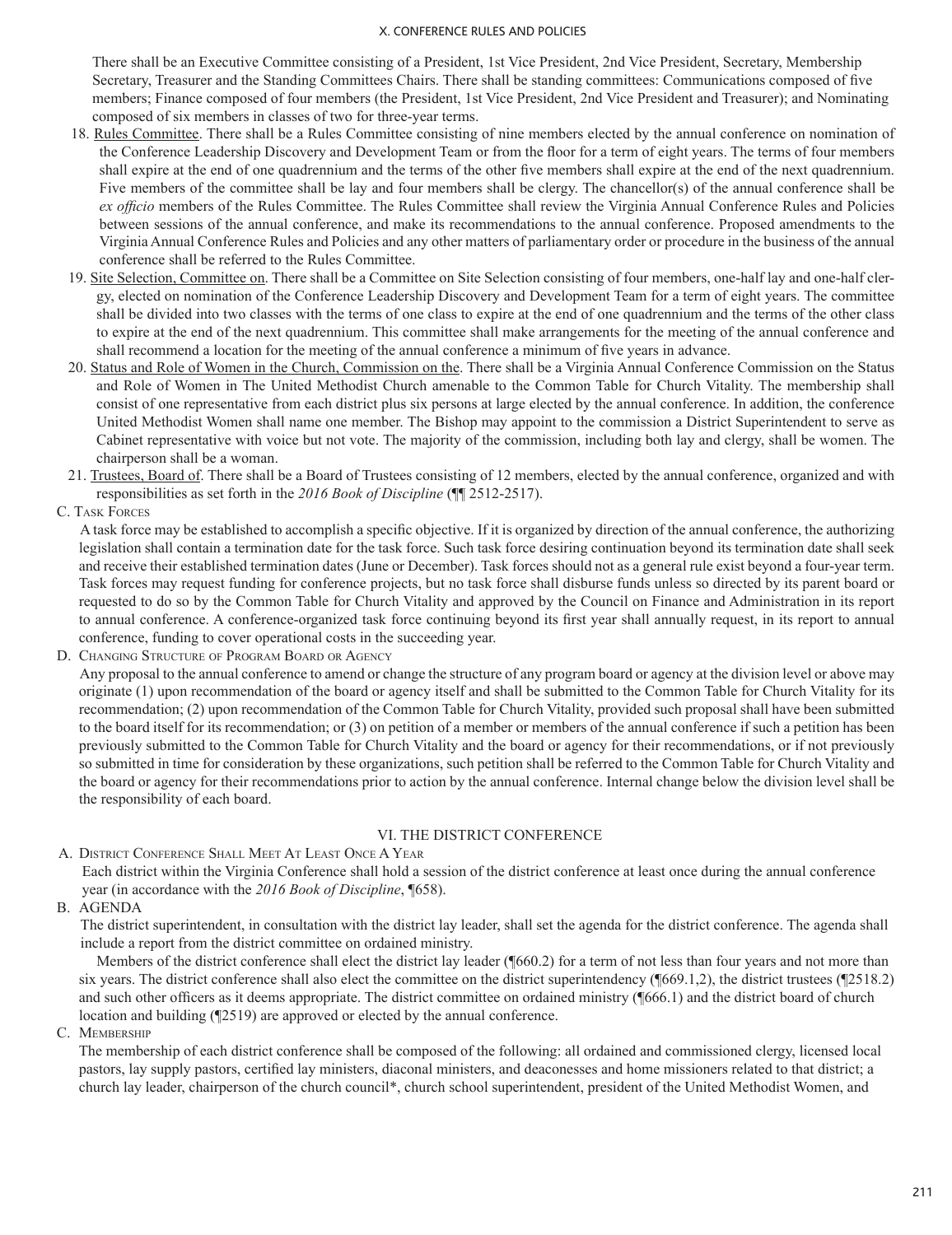president of the chartered United Methodist Men from each local church in the district; the district steward from each charge; the lay member of the annual conference from each charge; and three members at large, one of whom shall be a youth, elected by each charge conference;.

District officers who are members of the district conference include\*: the chairperson of the district Council on Ministries\*, the district trustees, the district treasurer, the district lay leader and associate lay leaders, the president of the district United Methodist Women, the president of the district United Methodist Men, a representative of the district youth council\*, the president of the district United Methodist Young Adults\*, the district coordinators of children, youth, young adult, adult, and family ministries, other district coordinators and directors, five youth members elected by the district youth council and five young adult members\* elected by the District Council on Ministries\*. Special attention shall be given to inclusiveness. \*Designates or equivalent body

## D. Election of District Lay Members At Large of Annual Conference

District members at large of the annual conference shall be elected by the lay members of the district conference. Nominations may be made in whatever manner the district determines, but provision shall always be made for nomination from the floor. Districts are encouraged to include members-at-large from non-chartered faith communities being served by clergy with voting rights at Annual Conference, provided that they meet the provisions of *2016 Book of Discipline* ¶602.4. Election shall be by written ballot, and those nominees receiving the most votes shall be the members at large, and the rest shall be alternates in order of the votes received up to the number of members at large and alternates allotted to each district by the annual conference.

## E. Record of District Conference

The secretary of the district conference shall keep an accurate record of the proceedings and send a copy to the secretary of the annual conference within 30 days following the district conference.

# VII. RULES OF ORDER AND PARLIAMENTARY PROCEDURE

A. Rules That Apply When The Chairperson Stands

When the chairperson stands and calls the conference to order, no member shall speak, address the chair, or stand while the chairperson stands.

B. Voting Area

The annual conference shall fix the voting area of the conference at the opening business session and voting on all annual conference matters must take place within the prescribed area. The voting area of the conference shall be separated from other areas at the meeting site. All entrances to the voting area shall be staffed by ushers and admission shall be by official badge only. All members of the conference within the voting area when the vote is taken shall be entitled to vote except such persons as otherwise are ineligible to vote.

## C. Sufficient Seats Shall Be Provided

Sufficient seats shall be provided for all lay, clergy, provisional, and associate members and all youth members, members on special assignment, and all other persons entitled by the Virginia Annual Conference Rules and Policies to be within the voting area of the conference.

### D. Voters To Display Proper Credentials

Members of the conference and others entitled to be seated within the voting area of the conference shall be furnished proper credentials as set forth in Appendix "A" (attached). During balloting, ballots will be distributed to and collected from only those persons displaying the proper credentials.

## E. Method Of Voting

Method of voting shall be determined by the presiding officer. A count vote may be ordered on call of any member supported by one-third of the members present and voting, in which case the members shall arise as they are able from their seats and stand until counted.

## F. Exceptions To The No Interruption Rule

No member who has the floor may be interrupted except for a question on the matter under consideration, a breach of order, a misrepresentation, to direct the attention of the conference to the fact that the time has arrived for a special order, or to raise a very urgent question of high privilege.

G. Limits On Speaking

No member shall speak: 1. more than once on the same question if any member who has not spoken desires the floor; 2. more than twice on the same subject under the same motion; 3. any longer than two minutes, unless this two-minute period may be limited or extended by a two-thirds vote of the conference.

H. High Privilege

A member claiming the floor for a very urgent question of high privilege shall be allowed to indicate briefly the nature of the question, and if it be adjudged by the chair to be such, he or she may proceed until the chairperson judges that he or she has exhausted the privilege.

I. Call For Division Of Any Question

Before a vote is taken any member shall have the right to call for a division of any question, if it is subject to such division as he or she indicates. If no member objects, the division shall be made; but if there is objection, the chair shall put the question of division to vote, not waiting for a second.

## J. Motions To Be Presented In Writing

For the benefit of the secretary, and for the sake of clarification, motions, including amendments, shall be presented in writing.

K. Suspension Of The Rules

The operation of any of the provisions of the Virginia Annual Conference Rules and Policies or of these Rules of Order and Procedure may be suspended at any time by a two-thirds vote of the conference.

L. Change Or Amendment Of The Rules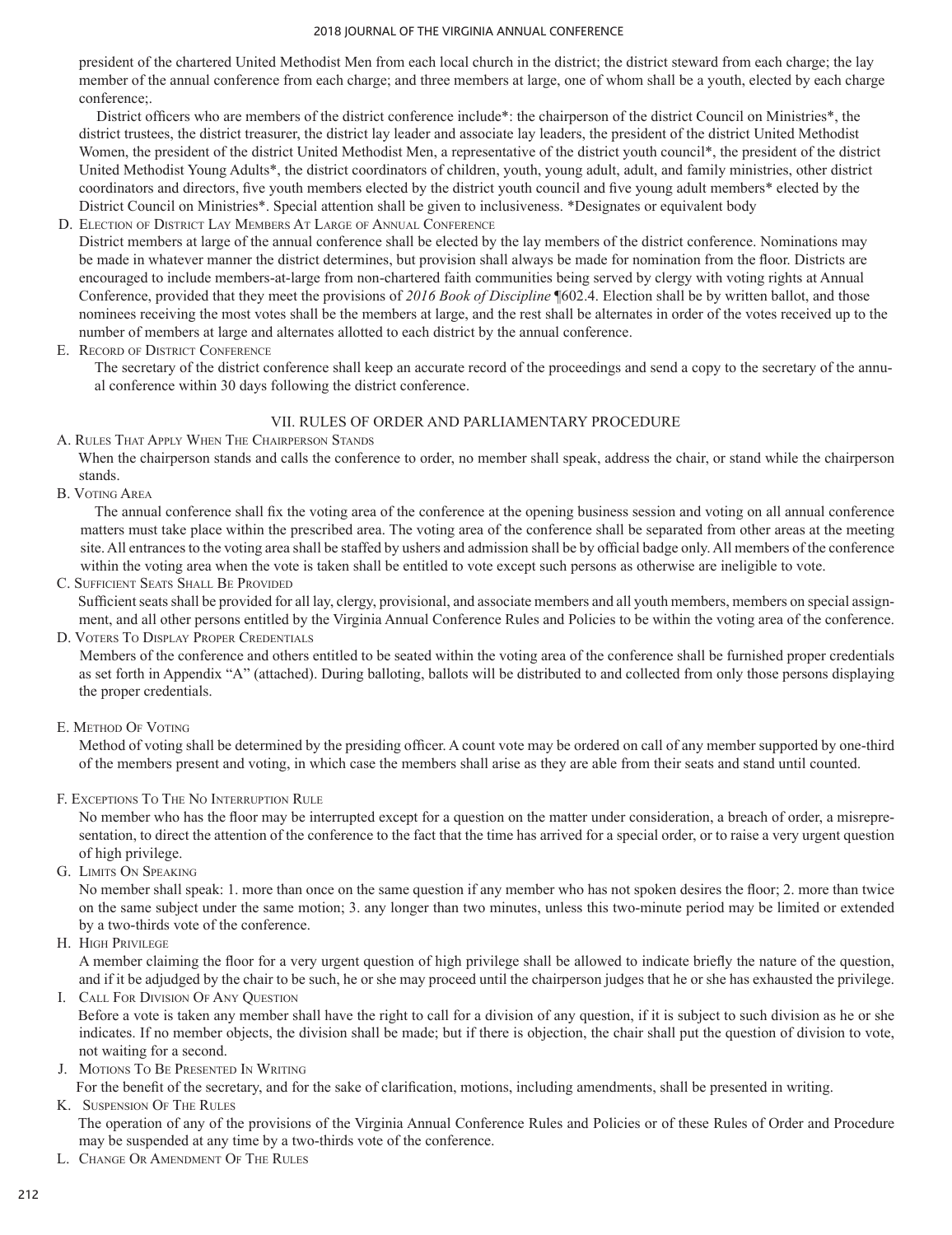The Virginia Annual Conference Rules and Policies and these Rules of Order and Procedure may be amended or changed by a two-thirds vote of the conference; provided the proposed change or amendment has originated in the Rules Committee, or has been presented to the conference in writing and referred to this committee, which committee shall report thereon not later than the following day.

### M. Roberts Rules Of Order Applies

The current edition of *Robert's Rules of Order Newly Revised* shall apply to any and all situations not covered elsewhere by these rules.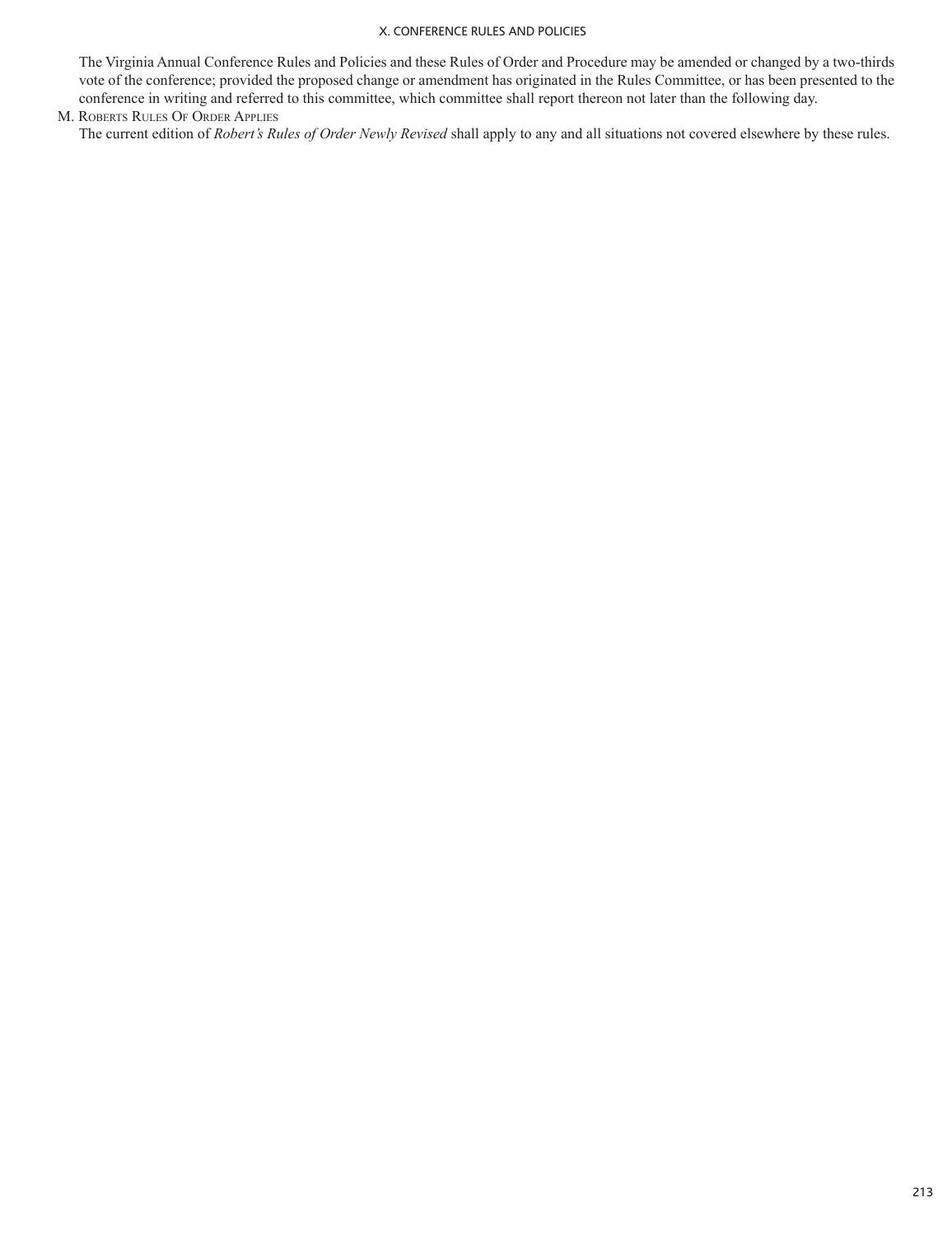Name Badge Colors

Green (lay vote with full lay voting rights, ¶602.4) Lay Members At-Large District Lay Members District and Conference Lay Leaders Conference President of United Methodist Men Conference President of United Methodist Women Conference Director of Lay Servant Ministries Conference Scouting Coordinator President or equivalent of Conference Young Adult Organization President of Conference Youth Organization Chair, Conference College Student Organization District Youth and Young Adult Members (one of each from each district) Diaconal Ministers Retired Diaconal Ministers Deaconesses (see also ¶1314.5) Home Missioners White (ordained deacons and elders in full connection with full voting rights, ¶602.1a) FE Elder in Full Connection (¶334.1) FD Deacon in Full Connection (¶329.2) Note: Clergy on voluntary leaves of absence (personal, family, transitional) may vote for other clergy delegates to general or jurisdictional conferences and may be elected to serve as delegates themselves (¶354.7). Clergy on involuntary leave of absence may not vote on or be elected as delegates to general or jurisdictional conference (¶355.7). RM & RD Retired Full Member (¶602.1a) White (May vote on all matters except constitutional amendments and clergy matters) AM Associate Members (¶35 and ¶602.1c) PM Probationary Member under 1992 Discipline (¶413.2, *1992 Discipline)* PD Provisional Deacon (¶35, ¶327.2 and ¶602.1b) PE Provisional Elder (¶35, ¶327.2 and ¶602.1b) EP Full member other denomination serving as a UM Provisional Elder (¶35, ¶347.3b, ¶327.2)<br>DP Deacon recognized from other denomination serving as a UM Provisional Deacon (¶35, ¶347.3) Deacon recognized from other denomination serving as a UM Provisional Deacon (¶35, ¶347.3b and ¶327.2) RA Retired Associate Member (¶35, ¶602.1c) RP Retired Probationary/Provisional Member (¶35, ¶327.2) And the following who have completed the educational requirements (Five Year Course of Study, equivalency for the Five Year Course of Study based on approval of GBHEM and VA Conference BOM, or an M.Div. from an approved seminary) and have been under uninterrupted appointment for two years at the time of voting (see ¶35 and Judicial Council ruling 1181): FL Full time Local Pastor (¶316.6 and ¶602.1d) PL Part time Local Pastor (¶316.6 and ¶602.1d) White (May vote on all matters except constitutional amendments, delegates to General and Jurisdictional Conference, and clergy matters) OF Full member of another denomination (¶346.2) And the following who have not met the requirements in the section above: FL Full time Local Pastor (¶316.6 and ¶602.1d) PL Part time Local Pastor (¶316.6 and ¶602.1d) White (voice but no vote) AF Affiliate Member, non-voting (¶334.5) RL Retired Local Pastor (¶320.5)<br>OE Elder Member of other Annua Elder Member of other Annual Conference (¶346.1) OD Deacon Member of other Annual Conference (¶346.1) OA Associate Member of other Annual Conference (¶346.1) OP Provisional Member of other Annual Conference (¶346.1) RAF Retired Affiliate Member, non-voting (¶334.5) Red (no voice or vote) SY Lay Supply LM Certified Lay Minister HL Honorable Location (¶359) RHL Retired – Honorable Location (¶359.3)<br>MOD Minister of Another Denomination Serv Minister of Another Denomination Serving an Ecumenical Parish in VA G Official Guest ROC Retired full member, other annual conference Brown (not official)

All others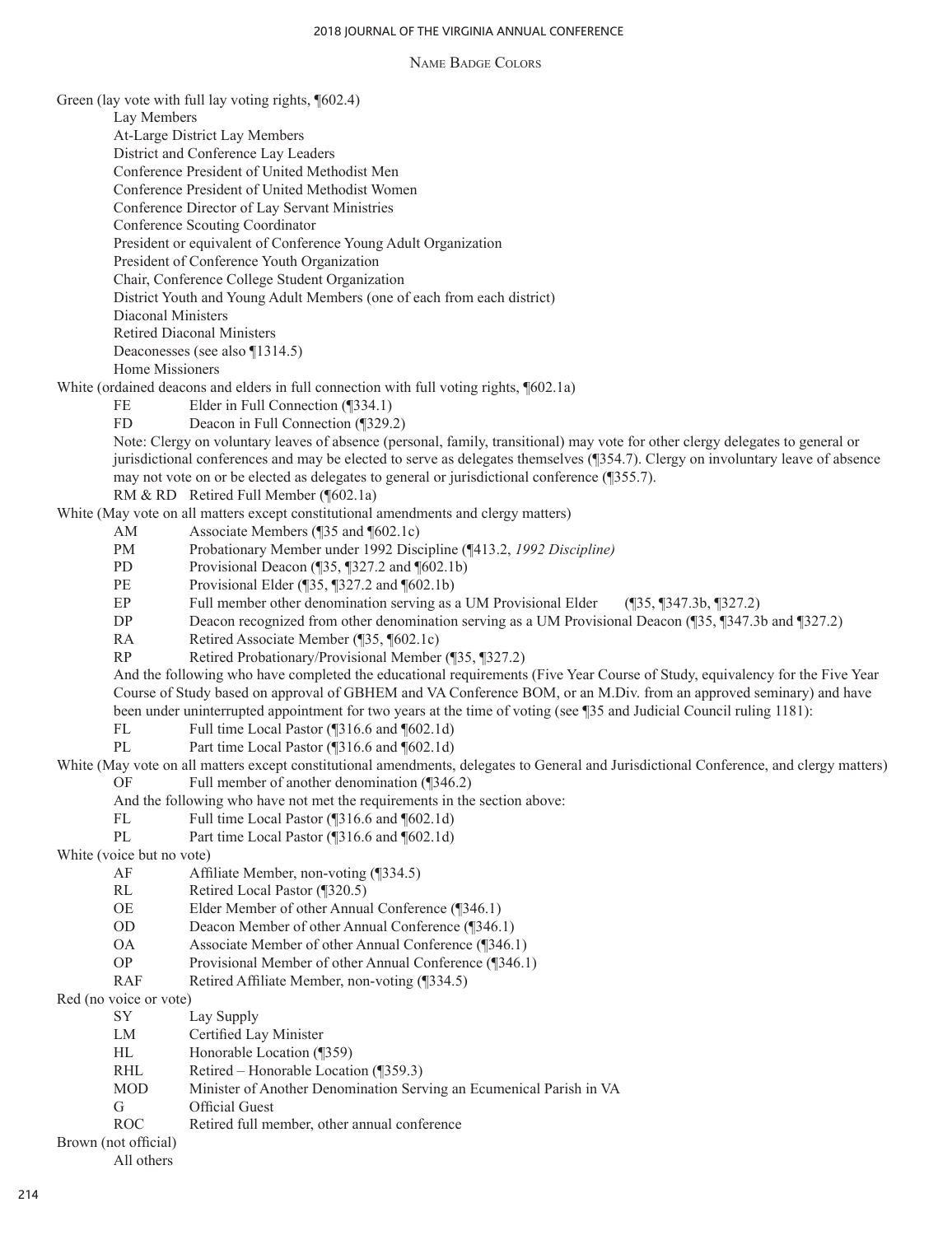## **CHARTER FOR THE COMMON TABLE FOR CHURCH VITALITY**

## **Effective January 1, 2006**

# **I. PURPOSE**

The Common Table for Church Vitality ("Common Table") serves to coordinate and prioritize the ministries and resources of the Virginia Conference. It nurtures, interprets and promotes the vision of the Conference, as well as the mandates of *The Book of Discipline* which relate to Conference work. The Common Table lives out the values of the Conference (stated below in **I.B.**) in its own work, and advocates for the presence and observance of those values in the work and ministry of the Conference.

## **A. MISSION**

The mission of the Virginia Annual Conference is to make disciples of Jesus Christ for the transformation of the world by equipping its local churches for ministry and by providing a connection for ministry beyond the local church; all to the glory of God.

## **B. VALUES**

The Conference shall embody the following values as it endeavors to assist all churches in the task of *making disciples*:

- Be led by the Holy Spirit.
- Grow spiritually and numerically.
- Serve the local church.
- Connect with and equip the local church for ministries of welcome, nurture and transformation.
- Develop and live out ministries to the poor.
- Strive for excellence.
- Model servant-leadership at all levels.
- Honor diversity and teach inclusivity.
- Practice simplicity.
- Communicate effectively, that others might also.
- Focus on ministry.

## **II. MEMBERSHIP**

The Common Table provides spiritual leadership for the Conference to carry out the Purpose of this Charter. The Common Table includes the following 14 voting positions and 2 non-voting positions:

- A. Voting Members
	- 1. Presiding Bishop
	- 2. Conference Lay Leader
	- 3. Director of Connectional Ministries
	- 4. Cabinet representative assigned by the bishop
	- 5. Commission on Ethnic Minority Concerns and Advocacy representative (in accordance with ¶643.5)
	- 6. Chair of Board of Higher Education and Campus Ministries (in accordance with ¶634.3)

7. Eight at-large members equally divided between clergy and laity in annual classes, including two young adult/youth representatives, as elected in III

B. Non-voting Members

1. Representative from Council on Finance and Administration assigned by the Council on Finance and Administration The elected Secretary of the Annual Conference shall serve as Secretary for the Common Table without vote.

It is both desirable and consistent with our Conference values that the members of the Common Table represent the diversity of our Conference.

## **III. SELECTION OF AT-LARGE COMMON TABLE MEMBERS**

1. Four of the Common Table at-large members (2 clergy and 2 laity) are nominated by the Conference Leadership Discovery and Development Team and elected by the annual conference. Two of these t at-large members must be young adult/youth representatives.

2. Four of the Common Table at-large members (2 clergy and 2 laity) are nominated by the Bishop and elected by the annual conference.

## **IV. TERMS OF SERVICE FOR AT-LARGE MEMBERS**

At-large members serve four year terms and are placed in annual classes. If a person is elected to fill an unexpired term of two years or less, that person is eligible for reelection to a full four year term. In the event that a member resigns or dies during his/her term, a replacement shall be nominated by the Conference Leadership Discovery and Development Team or the Bishop, according to method of nomination, and elected by the Annual Conference with the replacement serving until the end of the original term. Any at-large member of the Common Table who is absent from two meetings without excuse or from three consecutive meetings for any reason shall automatically cease to be a member of the Common Table.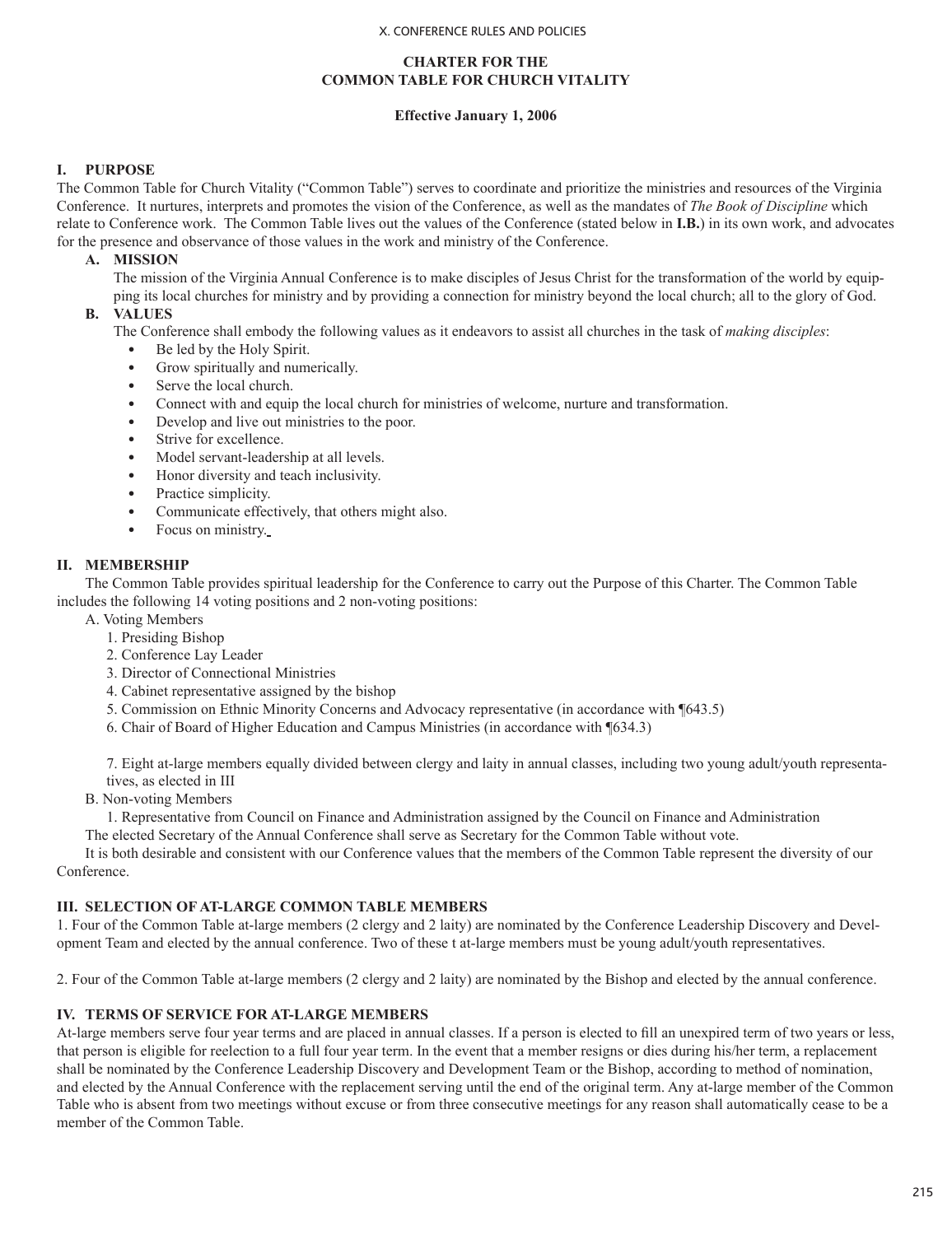# **V. MEETINGS**

The Common Table will meet at least quarterly, often in extended day format, to enhance the depth of its work and its own spiritual formation as a faith community. By invitation of the Common Table, others may meet with the Common Table to enhance its knowledge and understanding. Meetings shall be open, consistent with the provisions of *The Book of Discipline.* 

# **VI. OFFICERS**

The Bishop, Conference Lay Leader and Director of Connectional Ministries will lead the Common Table in interpreting the Conference vision. The Director of Connectional Ministries is the Chairperson. The Conference Lay Leader is the Vice Chairperson. The Secretary of the Annual Conference is the Secretary of the Common Table, without vote.

# **VII. COMMITTEES**

# **A. PERSONNEL COMMITTEE**

The Common Table shall appoint a Personnel Committee annually from within its members to assist with the selection and employment of all Conference program staff, both lay and clergy**.** The Common Table shall appoint the chair of the Personnel Committee. The Director of Connectional Ministries shall serve as an ex officio member of this committee without vote.

# **B. GRANTS COMMITTEE**

The Common Table may appoint a Grants Committee annually from among the members of the Conference to advise the Common Table on the following:

- 1. Grants for connectional ministries beyond the local level, funded through the Conference Benevolence apportionment, and
- 2. Program grants for local ministry projects funded through the Conference Benevolence apportionment, the United Methodist Women, and the Church Extension Fund.

## **C. OTHER COMMITTEES**

The Common Table may designate such other committees as are necessary for its functioning.

## **VIII. SELECTION OF DIRECTOR OF CONNECTIONAL MINISTRIES AND STAFF**

- A. The Annual Conference shall elect annually upon nomination of the Bishop, and in consultation with the Common Table's Personnel Committee and the Cabinet, an executive officer to be known as the Director of Connectional Ministries. The responsibilities of the Director of Connectional Ministries shall be but are not limited to the following:
	- 1. To serve as the Chairperson of the Common Table and Co-chairperson, with the Conference Lay Leader, of the Conference Leadership Development and Discovery Team.
	- 2. To be a communication link between the Conference program agencies and Jurisdictional and General Conference program agencies.
	- 3. To facilitate communication among the Conference program agencies and the local churches.
	- 4. To serve as a resource person for district programs and the Common Table in the program planning, implementation and evaluation process.
	- 5. To supervise the Conference program staff persons.
	- 6. To serve on other Conference agencies as determined by the Annual Conference, and/or by the Common Table.
- B. Each clergy staff person shall be nominated annually by the Personnel Committee of the Common Table with the request that the Bishop would appoint him or her. Each lay staff person shall be nominated annually by the Personnel Committee of Common Table and employed by the Common Table.Nominations for staff members shall be presented to the Common Table after consultation with the appropriate boards and agencies.
- X. The Director of United Methodist Communications shall carry out the policies and program of Virginia United Methodist Communications, Inc. and shall cooperate with all agencies of the Conference in the use of the media to disseminate news that promotes the diverse work of the Church's life.
- $\Delta$ . The Business Manager/Treasurer of the Annual Conference shall serve the Common Table and all of the boards and agencies in direct support of their work and shall oversee the financial operations of the Common Table. In that capacity, the Business Manager/Treasurer shall coordinate this work with the Director of Connectional Ministries.
- E. All Conference program staff shall be employed by and amenable to the Common Table. The Director of Connectional Ministries shall be responsible for the administration and direction of the program staff.
- $\Phi$ . Administrative/Technical/Professional Staff of the Common Table shall be employed by the Director of Connectional Ministries in consultation with the appropriate elected staff member as may be requested and as provision for same is made by the Common Table.

## **IX. FINANCES**

The Common Table shall present a budget to the Council on Finance and Administration to cover the expenses for the work of the Common Table and the boards and agencies, committees, commissions, task forces and other groups for which it is responsible. The right of the Annual Conference boards and agencies to be heard by the Council on Finance and Administration shall not be denied, as provided by ¶614 the *2016 Book of Discipline*.

# **X. MEETINGS OF BOARD AND COMMISSION CHAIRS**

Semi-annual (or as often as necessary) meetings of Chairs (or designated representatives) of Conference Program Boards and Com-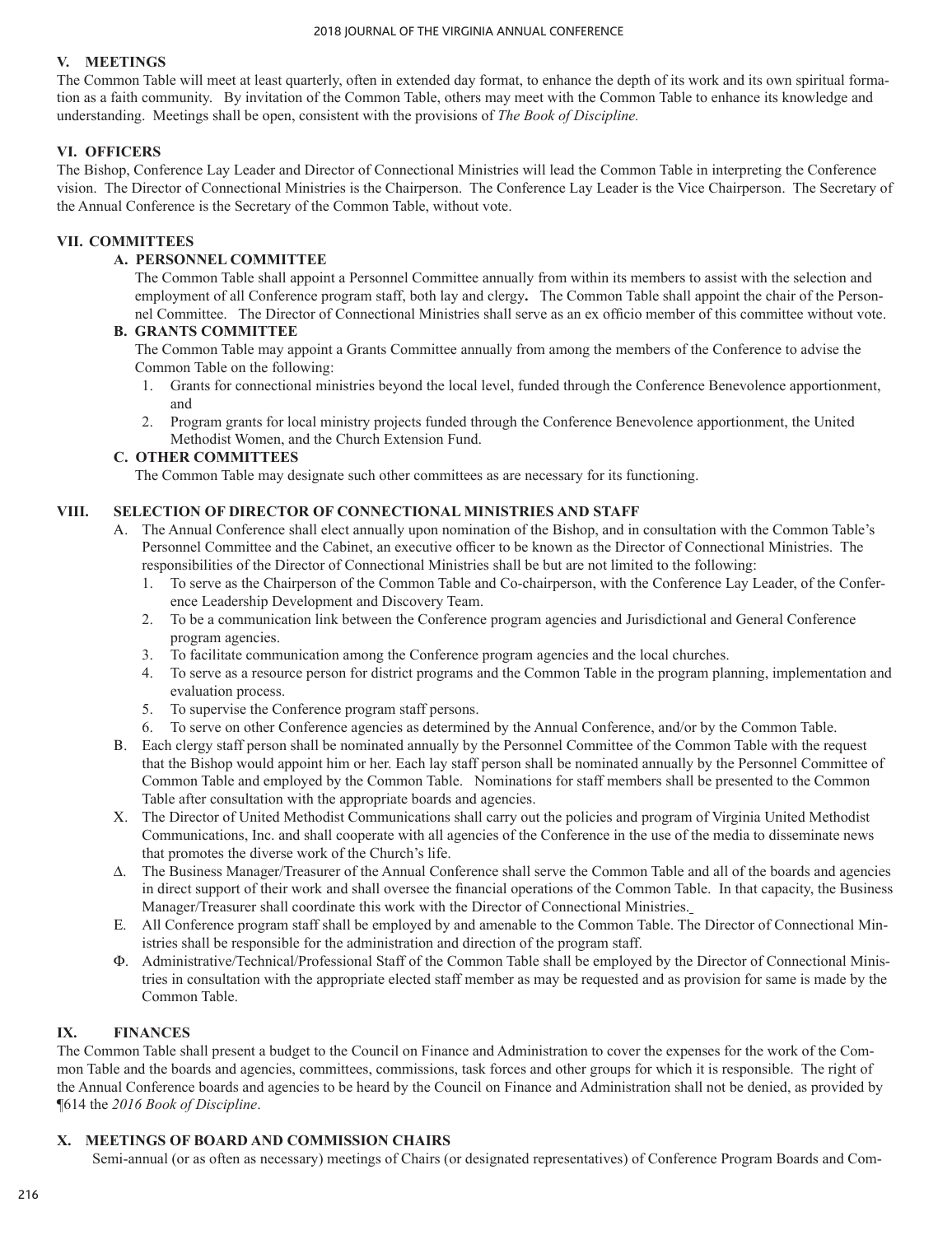missions that are under the oversight of Common Table will be held for the purpose of aligning conference program and mission with the vision of the Conference. A report of the Chairs' meetings will be provided to Common Table to assist in its responsibilities for its purpose of coordinating and prioritizing the ministries and resources of the Virginia Conference. The boards and commissions that are amenable to Common Table are:

- Board of Church and Society
- Board of Communications
- Board of Discipleship
- Missional Ministries Board
- Board of Higher Education and Campus Ministries
- Board of Laity
- Church Development Team
- Commission on Disabilities
- Commission on Ethnic Minority Concerns and Advocacy
- Commission on Status and Role of Women

Other Attendees

- a. Conference Staff serving as primary staff resource to these boards and commissions will attend these meetings with voice but without vote.
- b. The Presidents (or designated representatives) of the Conference United Methodist Men and United Methodist Women will be encouraged to participate in these meetings.
- c. Chairs (or designated representatives) of Conference Administrative Boards that are not under the purview of Common Table will be encouraged to participate in these meetings.

The Director of Connectional Ministries shall chair these meetings.

## **XI. AMENDMENTS**

Amendments to the charter not in conflict with *The Book of Discipline* may be made by a majority vote of the Annual Conference and originate as follows:

- (1) upon recommendation of the Common Table, or
- (2) upon petition of a member of the Annual Conference at least 60 days prior to the next annual conference session.

The Common Table shall review the petition(s) and submit its recommendations to the Annual Conference together with the proposed amendment.

# **XII. EFFECTIVE DATE OF CHARTER**

The Charter for the Common Table for Church Vitality shall become effective January 1, 2006.

## **VIRGINIA CONFERENCE GUIDELINES FOR MOVING EXPENSES**

A charge, district, or conference agency receiving a new clergy shall be responsible for all his/her moving expenses under the following provisions:

- 1. A maximum weight limit as weighed in the van of 16,000 lbs. Charges for moving goods over 16,000 lbs. shall be the responsibility of the clergy.
- 2. A maximum allowance of \$500 for packing materials, cartons (and any packing not performed by the Pastor).
- 3. A limit of \$125 for piano handling.
- 4. Where there is a pastor's study at the church and extra stops must be made by the mover for loading and unloading books or office equipment, a maximum allowance of not more than \$165.
- 5. Seminarians entering the Virginia Conference from outside the conference shall be entitled to the moving expenses listed above, with the limitation that the maximum total reimbursement shall be \$4000.
- 6. Clergy other than seminarians entering the Virginia Conference from outside the Conference shall be entitled to the moving expenses listed above with the limitation that mileage-based moving expenses shall be based on the distance from the appropriate boundary of the Conference to the place of appointment.
- 7. Insurance (replacement value equivalency) shall be provided by the receiving church/charge for personal injury or damage to clergy family property during the move. The matter of additional insurance on furnishings above that provided by the hauler shall be the responsibility of the persons moving.
- 8. If more economical, moves of less than 30 miles shall be arranged at the hourly rate.
- 9. The Cabinet will review annually the costs of moving and update the moving allowances as necessary.
- 10. All churches/charges should build a moving-expense fund by annual appropriations for moving expenses, regardless of which year a move may be expected to occur. The Cabinet strongly urges churches/charges to budget each year an amount equal to 1/6 of the most recent move.
- 11. All moving of clergy will be done professionally and in a responsible manner.
- 12. Clergy are expected to secure at least two estimates for comparison. Moving estimates must be submitted to the S/PPRC of the receiving church in a prompt manner. Clergy are expected to exercise reasonable standards of stewardship when determining what items to keep/move or dispose. Unless there are physical limitations, all clergy are responsible for the packing of books, linens and general household effects. The new relationship between clergy and receiving congregations has a much better chance of success if the clergy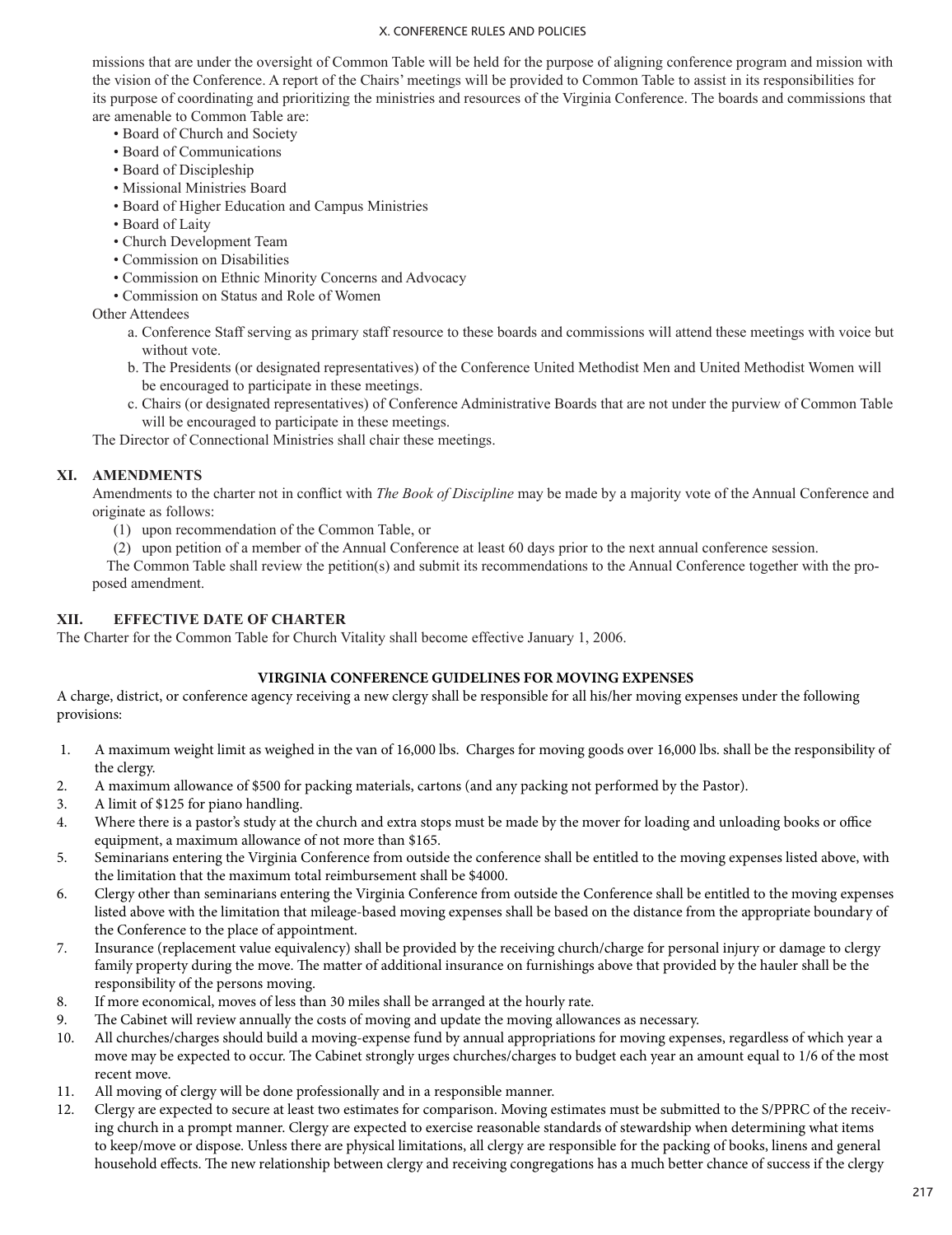family avoids the appearance of imposition or entitlement.

13. Additional information on "moving tips" is posted on the Conference web site.

*Reviewed and updated by Cabinet, 02/17*

## **COMMISSION ON EQUITABLE COMPENSATION POLICIES AND PROCEDURES**

1. The Philosophy of and the Purpose for the Equitable Compensation Program.

a. "Ordained ministers are called by God to a lifetime of servant leadership in specialized ministries among the people of God. Ordained ministers are called to interpret to the Church the needs, concerns, and hopes of the world and the promise of God for creation. Within these specialized ministries, deacons are called to ministries of Word, Service (¶328), Compassion, and Justice and elders are called to ministries of Service, Word, Sacrament, and Order (§332). Through these distinctive functions, ordained ministers devote themselves wholly to the work of the Church and to the up building of the ministry of all Christians. They do this through the careful study of Scripture and its faithful interpretation; througheffective proclamation of the gospel and responsible administration of the sacraments; through diligent pastoral leadership of their congregations for fruitful discipleship; and by following the guidance of the Holy Spirit in witnessing beyond the congregation in the local community and to the ends of the earth. The ordained ministry is defined by its faithful commitment to servant leadership following the example of Jesus Christ, by its passion for the hallowing of life, and by its concern to link all local ministries with the widest boundaries of the Christian community." The *Book of Discipline* 2016 (¶139)

b. "It is the purpose of the commission on equitable compensation to support full-time clergy serving as pastors in the charges of the annual conference by: (a) recommending conference standards for pastoral support; (b) administering funds to be used in base compensation supplementation; and (c) providing counsel and advisory material on pastoral support to district superintendents and committees on pastor-parish relations; (d) submitting an arrearage policy to be adopted by the annual conference. For pastors receiving equitable compensation, once the base compensation supplementation has been paid by the annual conference, and the minimum base compensation and base compensation supplementation has been received by the pastor, the annual conference shall have no further financial obligation or responsibility to the pastor, the charge or anyone else regarding the pastor's compensation." *The Book of Discipline* 2016  $($ **(** $625.2)$ )

c. Assumption of the obligations of the itinerancy, required to be made at the time of admission into the Conference, put the church under the counter obligation of providing support for the entire ministry of the church. In view of the expectation which the church holds for its clergy in the area of professional separation and competence, it is incumbent upon the church to see that compensation is adequate for the professional and personal requirements of its clergy, and that they are determined and administered in a manner appropriate to a professional understanding of the ministerial vocation.

2. Types of Equitable Compensation Support.

a. *Minimum Compensation Support:* The commission annually proposes to the Annual Conference a schedule of minimum compensation for ministers by the various statuses of conference relationship and floor schedule to be met by the charge. In approving this schedule, the Conference guarantees each of its ministers a certain minimum compensation. Unless a minister voluntarily waives this right, he/she is entitled to an appointment where the compensation, including supplements from the conference, district, and other sources will be at least the minimum for his/her category.

b. *Compensation supplementation* is support provided to charges which require support in addition to that called for by the Minimum Compensation program. Such charges fall into two groups:

- (1) Charges with part–time or retired pastors.
- (2) Charges where there is a need for compensation higher than the minimum.
- 3. Money for the Equitable Compensation Fund.
	- a. The grants and administrative expenses of the commission are borne by the Equitable Compensation Fund.

b. Annually the commission estimates the amount needed for Equitable Compensation grants, and with the concurrence of the Council on Finance and Administration, recommends an amount to the Annual Conference to be apportioned to the districts and charges of the conference.

c. As set forth in *The Book of Discipline* 2016 (§622) "When the apportionments for bishops, district superintendents, conference claimants, and the Equitable Compensation Fund for the several districts and charges have been determined, payments made to the same in each pastoral charge shall be exactly proportional to the amount paid on the clergy base compensation. (§818.3) The treasurer or treasurers of each pastoral charge shall accordingly make proportional distribution of the funds raised in that charge for the support of the ordained ministry and shall remit monthly if practicable and quarterly at the latest the items for bishops, district superintendents, conference claimants, and the Equitable Compensation Fund to the proper treasurer or treasurers."

- 4. For Equitable Compensation purposes, the term "compensation" includes the amounts of ministerial support designated as salary and accountable reimbursement.
- 5. The Minimum Compensation Schedule, including the Floor, shall be recommended by the commission and the schedule, as approved by the Annual Conference, shall be published in the conference *Journal*.
- 6. Eligibility for Minimum Compensation Support.

a. The clergy must be rendering full-time service, that is their efforts must fully satisfy the Disciplinary description of the office of the minister and they must, in the judgment of his\her district superintendent, be rendering full-time service to the charge to which they have been appointed as pastor or associate pastor.

b. The "floor" is the minimum the charge must pay (obtained from sources other than Equitable Compensation Fund) in order to be eligible to receive minimum salary support.

7. Eligibility for Salary Supplementation.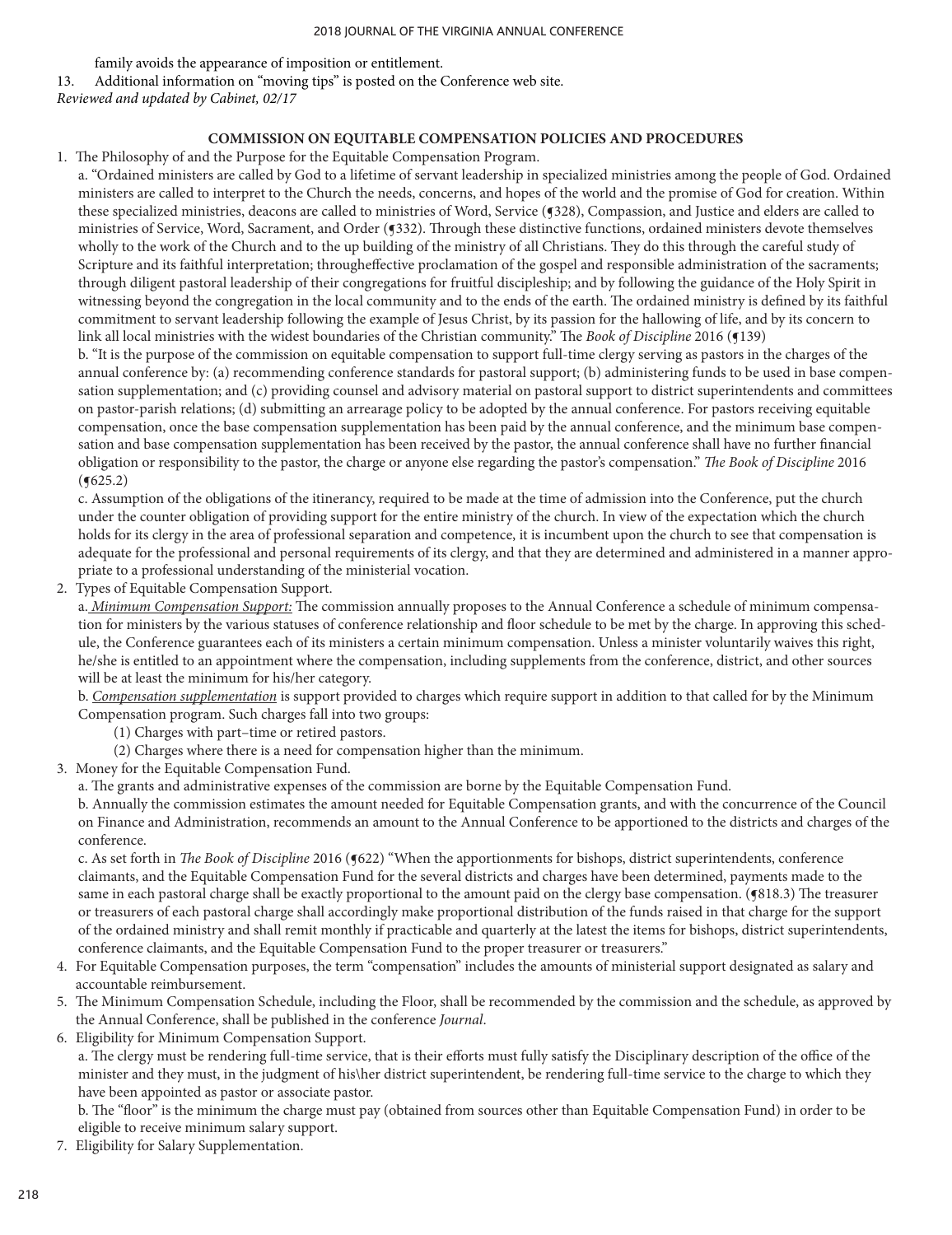a. All charges are eligible with special considerations made for ethnic pastors serving ethnic ministries.

b. The application must be supported by a recommendation of the district superintendent.

c. The commission strongly discourages applications from charges whose compensation is above the Conference Average Compensation (CAC).

8. Charges receiving support from the Equitable Compensation Commission are encouraged to take steps regularly toward becoming self-supporting and toward the increasing of the total level of support of their ministers. The following actions should encourage these steps:

a. The district superintendents will annually review each application for Equitable Compensation aid with the appropriate charge conference.

b. Equitable Compensation aid to each full-time pastor will be reduced \$1 for each \$2 increase established and paid by the charge. When salary paid by the church exceeds the minimum applicable level the Equitable Compensation support will cease, unless the Equitable Compensation Commission waives this requirement under special circumstances.

9. How applications for aid are submitted.

a. All applications shall be submitted on forms provided by the commission.

b. Applications shall include the name and district of the charge, the number of churches on the charge, the name and ministerial category of the minister, a statement of whether the minister is serving full or part time, together with all amounts of ministerial support listed by source both for the period ending and the period beginning. The application shall state the total salary needed for the minister and the amount of aid necessary to obtain that total.

c. Applications shall be prepared, signed by the chair of the staff-parish relationship committee of the charge and the district superintendent.

d. A copy of the current church/charge budget must be submitted with the application along with a copy of the most recent audited financial statements.

e. Applications shall be submitted to the conference treasurer who shall provide each member of the commission with a copy of each application at least one week before the meeting at which the application will be considered.

f. Applications are generally submitted in February and May for support to begin on July 1st. Mid-appointment year requests are submitted by October 31st. The deadline for such applications is listed each year in the Conference Calendar.

10. How appropriations are made.

a. The Commission meets twice during the appointment-making process in conjunction with the Cabinet's schedule to review applications for Equitable Compensation Grants. The Commission also meets in November to review any mid-appointment year requests. b. Requirements which a charge must meet in order to receive Minimum Compensation Support may be waived by a two-thirds vote of the commission.

c. Compensation Supplementation will be granted by action of the commission on recommendations of the district superintendent in the categories described in

Paragraph 7.

11. Methods of Payment.

a. Minimum compensation support and supplementation will be paid through Electronic Funds Transfer (EFT) by the conference treasurer to the charge receiving aid by the 10th day of each month.

b. If a charge fails to maintain a current status on Pension payments to VUMPI, the Conference Treasurer's Office shall send the Equitable Compensation Support directly to VUMPI until such arrearages are satisfied.

c. The commission chairperson shall keep the conference treasurer regularly informed as to the appropriations made by the commission and any changes in payments which may be necessary because of appointments or changes in ministerial status.

## *Updated 7/1/2016*

### **EQUITABLE COMPENSATION GUIDELINES**

The commission, at the request of the Bishop and the Cabinet, developed guidelines for requests, approval and time periods for supplementation provided by conference funds. It is felt that these guidelines will provide a uniform standard across the conference in support of the various charges that may require funds.

## I. New Requests

A. New Growth Situation Request/New Churches

1. Request must be approved by the District Board of Church Location and Building.

 2. Request with the written District Board of Church Location approval giving rational for the request should be received by the November Equitable

Compensation meeting in order to be approved for the following appointment year.

- 3. Will be funded according to the following formula:
	- -100% for first 18 months (e.g., July 2006 through Dec. 2007)
	- -80% second full calendar year
	- -60% third full calendar year
	- -continued reduction at 20% per year

### B. New Mission/Ethnic Churches

- 1. Request must be approved by the District Board of Church Location and Building.
- 2. Request with the written District Board of Church Location approval giving rationale for the request should be received by the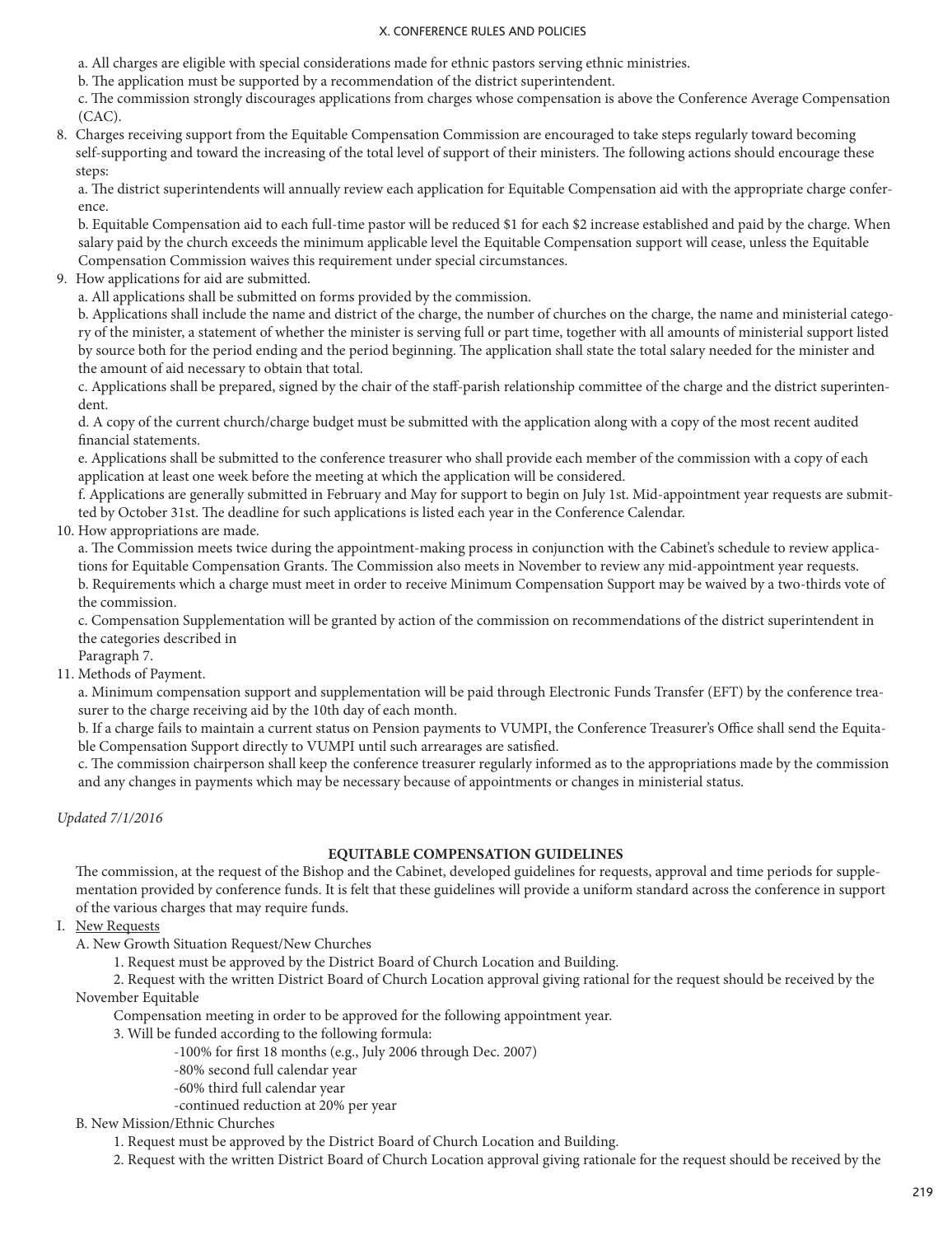November Equitable Compensation meeting in order to be approved for the following appointment year.

3. Will be funded according to the following formula:

-100% for first 30 months (e.g., July 2006 through Dec. 2008)

- -85% third full calendar year
- -70% fourth full calendar year
- -continued reduction at 15% per year

It is suggested that if a new church or mission is not expected to be self-sufficient at the end of this time, that alternate funding sources be identified (i.e. district or sponsoring churches) while a new church is in the planning stages.

## II. Ongoing Requests

All churches requesting Equitable Compensation assistance, *who are presently receiving Equitable Compensation assistance,* must have a yearly stewardship campaign, and submit Table I and II of the Year-End Reports, the Dec. 31 year-end treasurer's report and are asked to adhere to the following schedules:

# A. Ongoing "Maintenance" churches

All churches in the "Maintenance Category" should make every attempt to be off Equitable Compensation at the end of five years. In order to do this, the commission asks that any request be reduced at least 20% from the present year's request as follows:

-100% (present year)

-80% second year

-60% third year

- -40% fourth year
- -20% fifth year

If a church cannot adhere to this schedule, letters detailing the reasons must be submitted each year by the District Superintendent and the Church Council of the church/charge receiving Equitable Compensation assistance.

B. Ongoing Ethnic Minority/Mission Churches

All churches in the "Ethnic Minority/Mission Categories" should make every attempt to be off Equitable Compensation at the rate of 10% a year, whether by becoming self-sufficient or by developing new forms of funding. The suggested schedule is as follows:

-100% (present year)

-90% second year

-80% third year

-Continued reduction at 10% per year

If a church cannot adhere to this schedule, letters detailing the reasons must be submitted each year by the District Superintendent and the Church Council of the church/charge receiving Equitable Compensation assistance.

### **MINIMUM STANDARDS FOR THE PARSONAGE**

The *2016 Book of Discipline* of the United Methodist Church states that the Church Council shall "review the recommendation of the committee on pastor-parish relations regarding provision of adequate housing for the pastor(s), and report the same to the charge conference for approval. Housing provisions shall comply with the annual conference housing policy and parsonage standards. Housing shall not be considered as part of compensation or remuneration." ( $(252.4e)$ 

The Pastor/Staff-Parish Relations Committee also has consultative power and responsibilities for the parsonage (¶258.2g(16)). This committee is to consult with the Church Council to provide for "housing (which may be a church-owned parsonage or housing allowance in lieu of parsonage if in compliance with the policy of the annual conference)." This paragraph also includes these words: "The parsonage is to be mutually respected by the pastor's family as the property of the church and by the church as a place of privacy for the pastor's family. The committee will follow up to assure timely resolution of parsonage problems affecting the health of the pastor or pastor's family. The chairperson of the committee on pastor-parish relations, the chairperson of the board of trustees, and the pastor shall make an annual review of the church-owned parsonage to assure proper maintenance."

The Board of Trustees of the local church is charged with supervision, oversight and care of property, including the church-owned parsonage. The Charge Conference may assign some of these duties to the chair of a Parsonage Committee.

I. The House

A. Ownership: The parsonage is acquired and maintained by the charge, subject to the direction of the Charge Conference. The location, purchase, and/or building of a parsonage must be approved by the District Board of Church Location and Building. (¶2544) B. Title to Property: The parsonage property must be held by the charge Board of Trustees in trust for the use and occupancy of pastors in the United Methodist Church. (¶2503.2)

C. Location: The parsonage of a station church should be located within the geographical parish of the church. The parsonage of a charge should be near the center of the charge and accessible to members. It should be convenient to a school, a shopping area, and church of the charge. Preferably parsonages should not be located immediately adjacent to the church, so that the pastor's family will be ensured reasonable privacy. Such location also facilitates resale.

D. Planning and Financing: The purchase or building plan must be approved by the Charge Conference after 10 days' notice of the meeting. The pastor, district superintendent, and the district Board of Church Location and Building must consent to the purchase. Provisions of the *Book of Discipline* must be observed. The sale or relocation must conform to guidelines in the *Discipline*.

E. Administration: The *Discipline* requires the Pastor/Staff-Parish Relations Committee to see that the Trustees provide adequate and comfortable residence for the pastor and maintain its proper upkeep and furnishings. "The chairperson of the Trustees or the chairperson of the parsonage committee if one exists, the chairperson of the committee on pastor-parish relations, and the pastor shall make an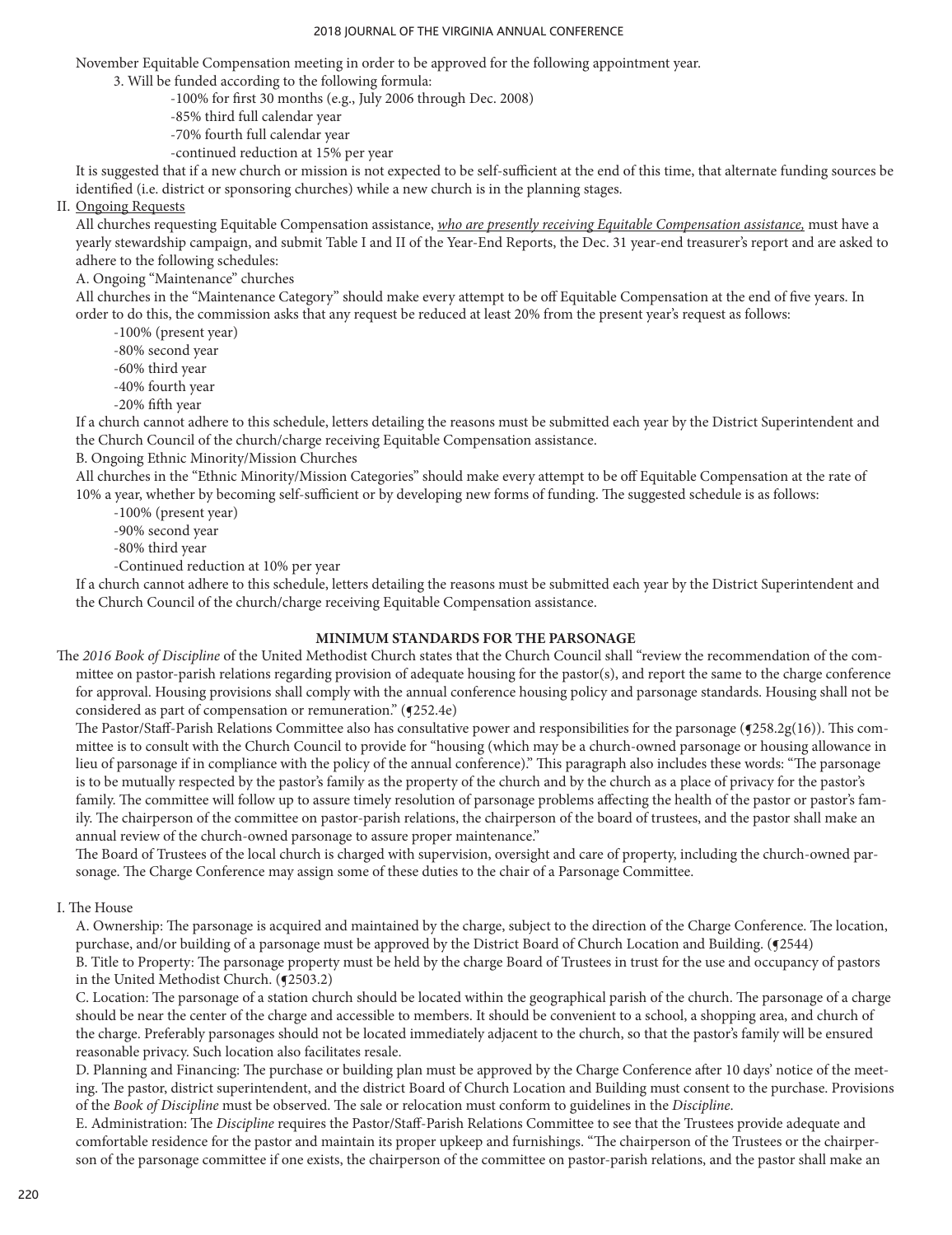annual review of the church-owned parsonage to ensure proper maintenance." (¶2533.4 and ¶258.2g(16)). The pastor's family should be consulted in the selection of equipment, fixtures, and color schemes. (See *Annual Review Inventory* form). The Annual Review Inventory Report shall be submitted to the District Superintendent and will be reviewed by the Parsonages' Support Committee.

The Trustees' annual budget should be adequate to provide maintenance of the parsonage and necessary replacement of furnishings for which the Trustees have responsibility.

Since insurance carried by the church will not cover personal effects of the parsonage family, the family is urged to secure a tenant's policy.

F. Inventory: A complete inventory of all furnishings, and equipment shall be maintained, one copy with the Pastor-Staff Parish Relations Committee and/or the Trustees, a second copy with the parsonage family, and a third copy for the district superintendent attached to the *Annual Review Inventory*. This inventory should include the purchase date of items listed, purchase price, and any major repair work done on each. Condition of furnishings at the time of the annual review should be noted. (See Parsonage Inventory Form)

## II. House Arrangement and Equipment

A. Minimum Size: The living room shall measure at least 280 square feet; or living and dining room combination shall be 330 square feet. Bedrooms shall measure no less than 144 square feet each, with one not less than 168 square feet.

B. Rooms: The parsonage should have a minimum of seven rooms: at least three bedrooms with ample closet space in each, living room, dining room, kitchen, study (if not furnished outside the parsonage), at least 1½ baths, and ample dry storage space large enough for major pieces of furniture and large packing boxes. An additional bedroom, a family room, a utility room, and a garage are also desirable. If a pastor's office is included, it should be on the first floor with an outside entrance or entry from front hall or both or on the terrace level with outside entry. Usual office furnishings, telephone, bookshelves, and a storage closet for supplies should be provided. Newly constructed or newly purchased parsonages shall include on the ground floor level one room which could be used as a bedroom by a person with a handicapping condition, a fully accessible bathroom and laundry facilities. (¶2533.6)

C. Housing Necessities:

- Central heating plant
- Complete insulation, including weather stripping, storm windows, ceiling, sidewall and floor insulation. Carpeting is desirable as a further means of insulation.
- Central air conditioning is desirable everywhere, and a necessity in some areas of the conference.
- Annual servicing of all heating and air conditioning equipment.
- At least one telephone jack on each floor.
- Dead bolt locks on all exterior doors.
- Smoke detectors and fire extinguishers.
- Housing must be maintained free of health hazards.
- Exterminator/pest control service and an annual termite inspection.
- All major appliances, including washer, dryer, stove, refrigerator, automatic hot water heater.
- Kitchen: sink, built-in cabinets, a storage or supply closet, counter work surfaces, adequate electrical outlets properly grounded. Where possible, a garbage disposal and dishwasher should be provided.
- At least one telephone permanently in the house.

## D. Furnishings and Maintenance:

1. Provided by the Church/Charge:

- Furniture for the parsonage living room, foyer, dining room, and kitchen shall be provided. If a parsonage has more than three bedrooms, the church/charge shall provide furnishings for all bedrooms over three. All parsonage wall-to-wall floor coverings or rugs shall be furnished by the church/charge. Regular professional cleaning shall be the responsibility of the church/charge for all living spaces furnished by church/charge.
- Window shades or blinds shall be provided in all rooms. Window treatments, and the responsibility for their maintenance/cleaning, shall be provided for the living room, dining room, and foyer.
- Adequate light fixtures/lamps shall be provided for all living spaces furnished.

### 2. Provided by the Pastor:

- Furniture as desired for all rooms except living room, foyer, dining room, kitchen, and bedrooms more than three.
- Window treatments as desired for rooms other than living room, foyer and dining room, as well as their maintenance/cleaning.
- Bed, bath, and kitchen linens.
- Cookware, utensils, and small appliances.
- China, crystal/glassware, flatware.
- Additional accessories such as pictures, lamps, family pieces, etc. which personalize a home.

E. Exterior

- Trees and shrubbery should be provided where needed.
- Landscaping and normal fertilization shall be the responsibility of the church/charge.
- Cutting of the lawn and trimming of the shrubs is the responsibility of the residents.
- A lawn mover, adequate for the size of the lawn, shall be provided by the church/charge.
- A TV antenna or cable hook-up should be provided.

### III. General Guidelines

A. Privacy and Care: Since the parsonage is the home of the pastor and his/her family, their rights and privacy should be respected by the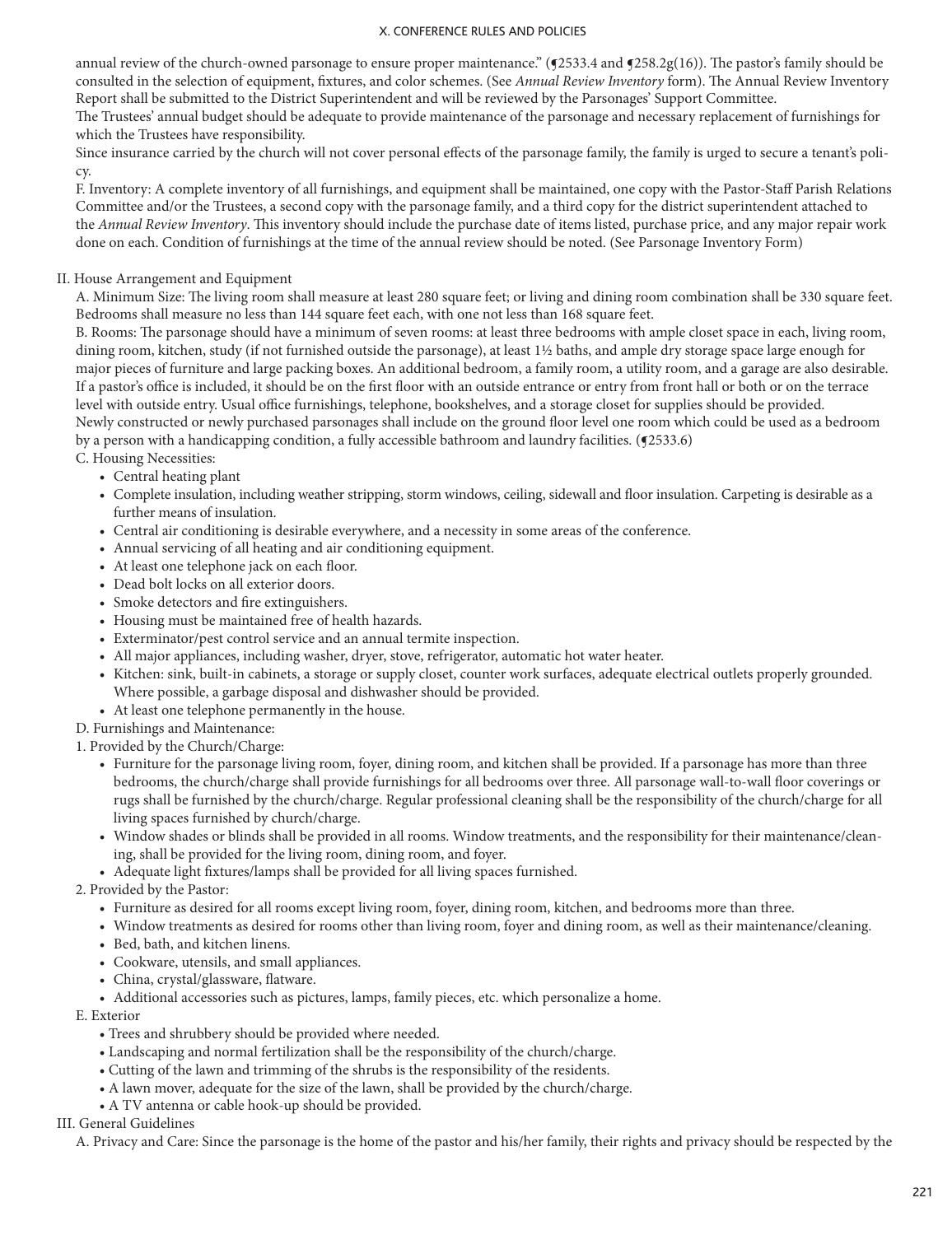congregation. The occupants must ensure that the parsonage receives proper care.

B. Gifts: A written statement should accompany any gift of furniture or furnishings, designating whether the gift is to permanently remain at the parsonage or is a personal gift to the pastor's family. Gifts shall be received without conditions and with right of refusal. C. Placement of Furniture: Use and placement of church-owned furnishings within the parsonage shall be at the discretion of the parsonage occupants.

D. When a move occurs, refer to the "*Policy at the Time of Change of Pastors*" below. *Updated by Cabinet, July 2002, revised 12/2009, updated 1/2013*

## **POLICY AT THE TIME OF CHANGE OF PASTORS**

- I. The Pastor/Staff-Parish Relations Committee will supply to the district superintendent the list of people serving on the Local Church Parsonage Committee with the chairperson's address and telephone number.
- II. The district superintendent will contact the chairperson of the Local Church Parsonage Committee asking that the committee meet at the parsonage with the pastor, pastor's spouse (if applicable), and if requested by the district superintendent, a representative from the Parsonages Support Committee to inspect the parsonage, using the following guidelines:

A. Check complete inventory (see *Inventory for Leaving the Parsonage*).

B. Inspect each room for needed repairs, refurbishing, paint, etc. with attention to who is accountable beyond normal wear and tear.

- C. Inspect electrical, heating, cooling, and plumbing systems..
- D. Evaluate conditions of structure, inside and outside, including church-owned furnishings, appliances and systems.

E. Pastor shall provide information about condition of appliances and systems known only to occupant.

III. After parsonage inspection by the Local Church Parsonage Committee and the pastor:

A. The Committee will:

- Work with the Church Council to arrange for needed repairs, refurbishing, painting, etc.
- Floors cleaned and waxed, rugs shampooed.
- Keep the district superintendent informed concerning condition of the parsonage.
- Inspect parsonage again nearer moving time.
- Check the Parsonage Inventory with the parsonage family before their departure, and with the new parsonage family upon their arrival.
- Have a representative of the Committee at the parsonage as the parsonage family moves.
- Make necessary last minute corrections to the parsonage before the new family arrives.
- Make sure that all utilities remain connected, the deposit for public utilities having been made by the church/charge.

### B. The pastor will:

- Leave the parsonage clean. The outgoing parsonage family is responsible for leaving the house and furnishings clean and in movein condition. This means at least:
	- No items should be left in storage areas (attic, garage, basement, shed, closets, etc.)
	- Windows washed.
	- Refrigerator emptied and cleaned.
	- Bathrooms scrubbed.
	- Stoves and vent hoods thoroughly cleaned.
	- Fireplace cleaned.
	- Yard trimmed and mowed.

# - All garbage removed from the property.

(see *Inventory for Leaving the Parsonage* form).

- Have repaired or cleaned at his/her expense, any damage due to negligence and/or pets.
- Assure uninterrupted utility service for the incoming pastor. Utilities should be in the church's name, with the parsonage address, to avoid termination of services.
- The parsonage family shall leave for the successor: a list of whom to call in case of…..; how to fix……; where to find……; and a file of guarantees, operating instructions, manuals, etc..
- IV.In those instances when a clergy moves out of a parsonage and leaves the house inadequately cleaned and/or damaged, and the parsonage requires work, the expense of which is clearly the responsibility of the outgoing clergy, then the expense for such cleaning/repair shall be billed to the outgoing minister.

A. The Local Church Parsonage Committee and two members of the Parsonages Support Committee shall inspect the parsonage on moving day or as soon as possible and decide how much of the required cleaning/repair work, if any, is the responsibility of the outgoing pastor.

B. The outgoing pastor shall be notified immediately by telephone and registered mail. The decision should be communicated to the pastor immediately, and if the pastor be deemed wholly or partially responsible, then the cleaning/repair bill should be sent to the outgoing pastor.

C. If, after 30 days, this bill is not paid, or arrangements made to pay it, a second notice shall be sent. If, by the end of 45 days, the bill remains unpaid, a copy of the bill and the reasons for it shall be sent to the minister's current district superintendent for assistance in securing payment.

*Updated by Cabinet, July 2002, revised 12/2009, updated 1/2013*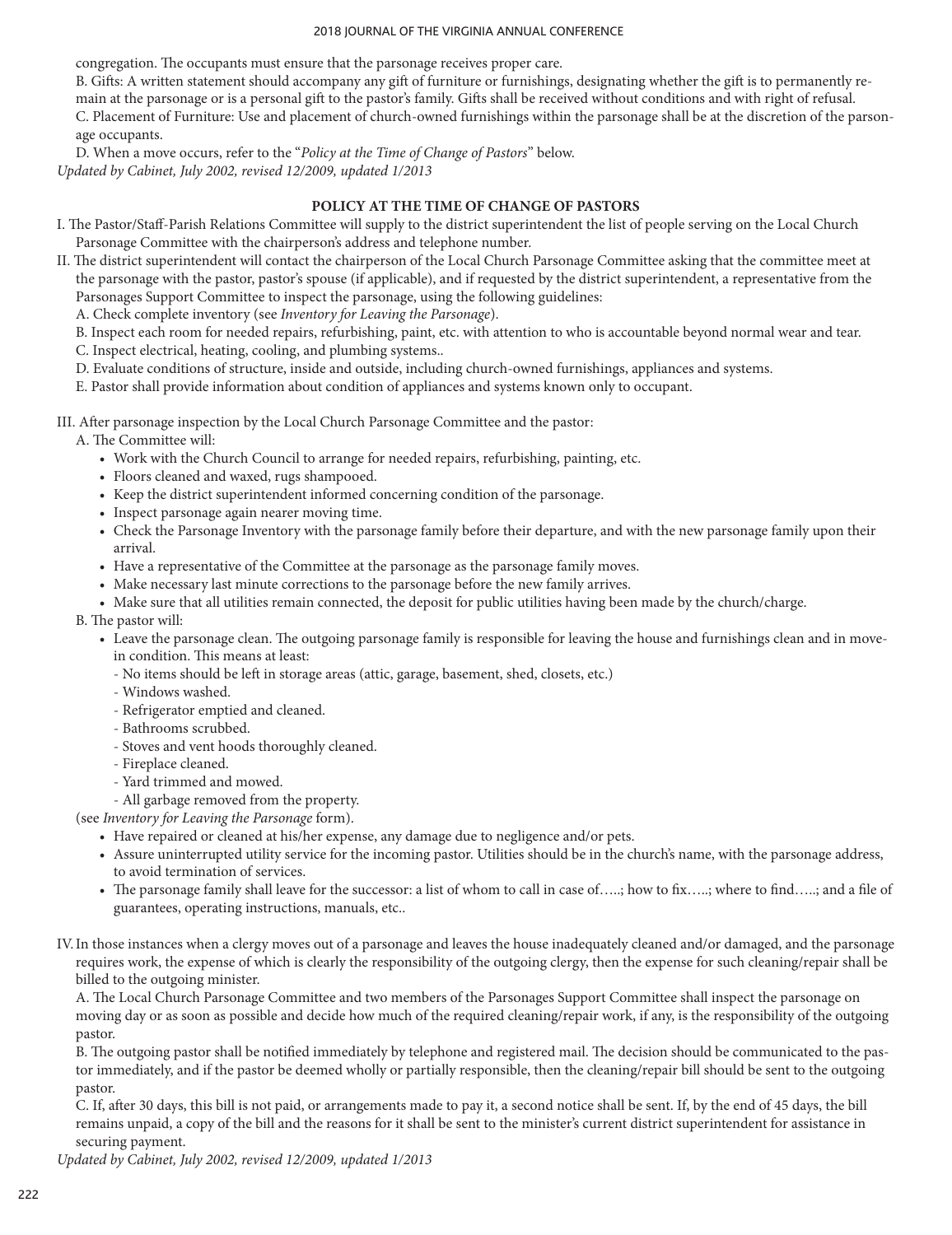#### **VIRGINIA CONFERENCE STATEMENT OF INVESTMENT POLICY**

## *Introduction*

The purpose of this Statement of Investment Objectives and Guidelines is to assist in the monitoring and supervision of the assets of the Virginia United Methodist Conference ("Conference"). The funds represent the Conference funds, Foundation funds, and the funds of various local churches.

- General Investment Principles
- Objectives
- Asset Allocation Guidelines
- Investment Manager Guidelines
- Investment Performance Objectives
- Performance Monitoring
- Investment Manager Responsibilities

Investment styles covered in this document include traditional investments (e.g., bonds, large cap growth and value equity) but do not include alternative investments (e.g., hedge funds, private equity, timberland).

## *General Investment Principles*

- The funds shall be invested with the care, skill, prudence, and diligence under the circumstances then prevailing that a prudent person would use in the investment of a Foundation of like character and with like aims.
- Investments shall be so diversified so as to minimize the risk of large losses.
- The trustees may employ one or more investment managers of varying styles and philosophies to attain their objectives.
- Cash is to be employed productively at all times by investment in short-term cash equivalents to provide safety, liquidity, and return.

*Investment Management Policy*

- Preservation of Capital Consistent with their respective investment styles and philosophies, investment managers should make reasonable efforts to preserve capital, understanding that losses may occur in individual securities.
- Risk Aversion Understanding that risk is present in all types of securities and investment styles, the trustees recognize that some risk is necessary to produce long-term investment results that are sufficient to meet the stated investment objectives. However, the investment managers are to make reasonable efforts to control risk, and will be evaluated regularly to ensure that that risk assumed is commensurate with the given investment style and objectives.
- Adherence to Investment Discipline Investment managers are expected to adhere to the investment management styles for which they were hired. Managers will be evaluated regularly for adherence to investment discipline.

### *Objectives*

The primary objective for the funds is to achieve an average annual net rate of return of CPI + 5.5%. The investment horizon of the funds is fairly long-term in nature. However, the trustees are sensitive to severe short-term losses in the funds on an absolute and relative basis.

### *Social Responsibility*

- As defined in the *2008 Book of Discipline* the Council on Finance and Administration ("Council") shall develop, maintain, and administer a comprehensive and coordinated plan of fiscal and administrative policies, procedures, and management services for the Annual Conference including
	- Policies governing the investment of Conference funds (except for pension funds) whether in debt or equity, short-term or longterm instruments, with the aim of maximizing funds available for mission in a manner consistent with the preservation of capital and with the Social Principles of the Church. A statement of such policies shall be presented in the conference Journal.
	- Authorizing the Conference Treasurer to invest in funds in accordance with policies' and procedures established by the Council. A listing of securities held shall be printed annually in the conference *Journal*.

## *Investment Manager Guidelines*

Note: The investment manager guidelines pertain to separately manager accounts. In the case of mutual funds or commingled funds, the guidelines are outlined in the fund's prospectus or offering memorandum.

*General Guidelines*

Restricted Transaction

- Purchasing of securities on margin or speculative short sales.
- Borrowing of money.
- Pledging, mortgaging, or hypothecating of any securities except for loans of securities that are fully collateralized.
- Purchase of the securities of the investment managers, its parent, or its affiliates.
- Purchase or sale of futures or options for speculation or leverage.
- Purchase or sale of commodities, commodity contracts, or illiquid interest in real estate or mortgages.
- Socially Responsible Investments It shall be the policy of The United Methodist Church that all general boards and agencies, including the General Board of Pension and Health Benefits, and all administrative agencies and institutions, including hospitals, homes, educational institutions, Annual Conferences, foundations, and local churches, shall, in the investment of money, make a conscious effort to invest in institutions, companies, corporations, or funds whose practices are consistent with the goals outlined in the Social Principles; and shall endeavor to avoid instruments that appear likely, directly or indirectly, to support racial discrimination, violation of human rights, sweatshop or forced labor, gambling, or the production of nuclear armaments, alcoholic beverages or tobacco, or companies dealing in pornography. The boards and agencies are to give careful consideration to shareholder advocacy, including advocacy of corporate disinvestment.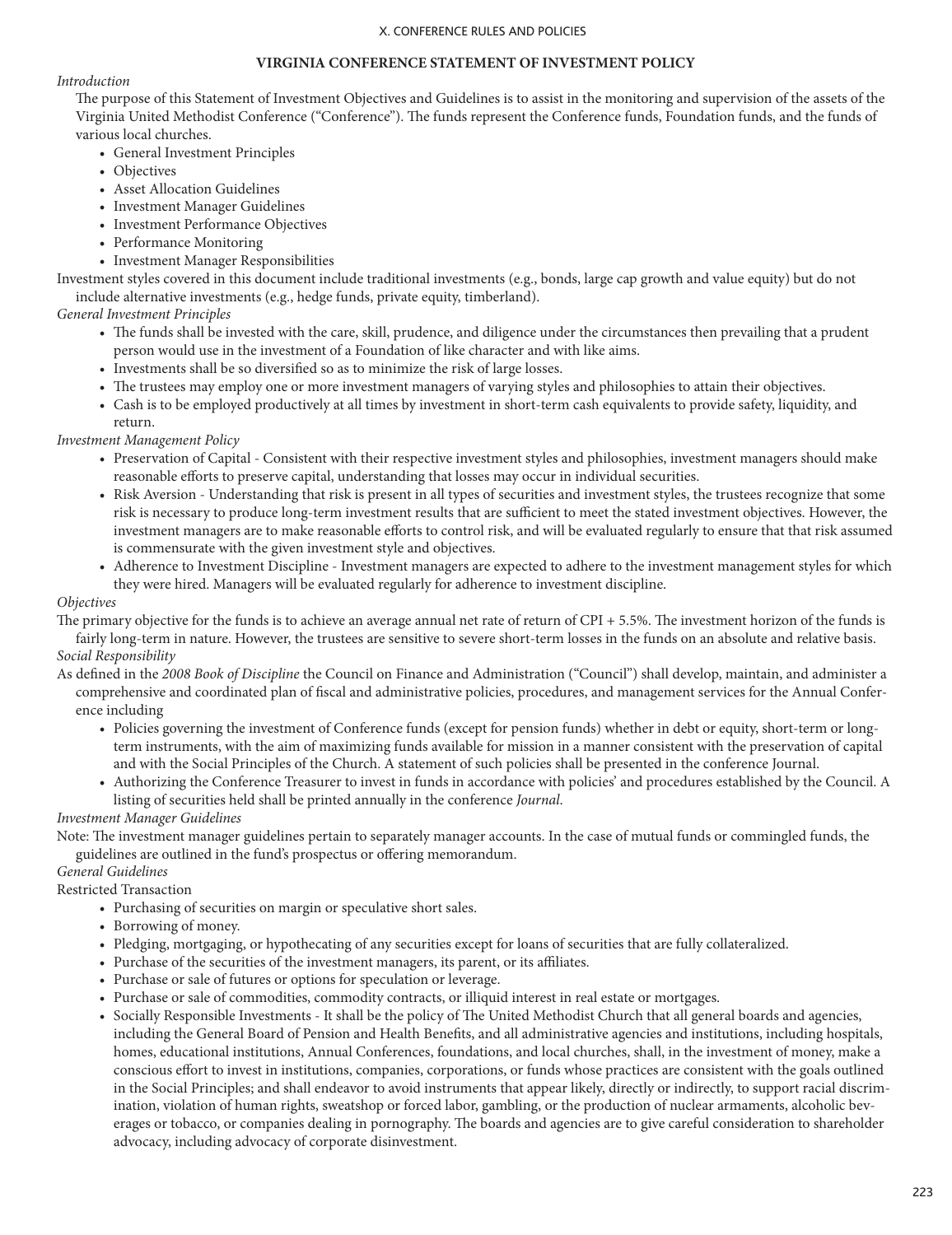### Diversification

Investment managers are responsible for achieving a level of diversification in their portfolio that is prudent and consistently applied. Concentrations in individual securities, industries and economic sectors should not be so high as to subject the overall portfolio to undue risk.

## Liquidity

When purchasing a security to place in a portfolio, it is expected that each manager will consider their aggregate holdings among all of their accounts to ensure that their total position in the security will not be so large as to inhibit rapid liquidation of the security.

## Cash

It is expected that the managers will run fully invested portfolios. It is not the policy of the Conference and Foundation to try to time the market. It is understood that frictional cash can be a result of the buy and sell process. However, if cash exceeds 10% of the manager's portfolio, the manager should communicate to the Foundation, Conference and its consultant in writing the reasons for the high cash level and the time frame needed to get the portfolio fully invested.

## *Domestic Equity Manager Guidelines*

- The majority of the holdings in these portfolios should consist of domestic (U.S.) common stock. Large to medium capitalization issues are preferred. Other acceptable investments on a limited basis include preferred stock, convertible securities and cash equivalents.
- Portfolios should be diversified. Specifically, 75% of each investment manager's portfolio should be diversified to the extent that no individual security makes up more than 5% of the total assets at the current market value. Discretion may be taken in the remaining 25% of a portfolio, but the manager should not allow any one position to exceed 8% of the portfolio's total market value.
- A concentration in one economic sector (e.g., transportation) should not be so great as to exceed 30% of the manager's portfolio measured at market value or two times the benchmark index, whichever is greater.
- The manager should follow a clearly defined sell discipline.

## *Fixed Income Manager Guidelines*

- Holdings should consist primarily of domestic (U.S.) fixed-income securities with adequate liquidity. The portfolio should maintain a weighted average portfolio quality rating of at least "A." Securities that are issued or guaranteed by the U.S. Treasury or Government agencies and instrumentalities will be considered AAA.
- The maximum position in a single issuer's securities should not exceed 5% of the portfolio's assets measured at cost or 8% of the portfolio measured at market value. Holdings in securities issued or guaranteed by the U.S. Treasury or U.S. Government agencies and instrumentalities are excepted from this restriction.
- The duration of the portfolio should be targeted to that of the Lehman Brothers Intermediate Aggregate Index. The duration may range within 20% of the duration of this index.
- Purchases should be limited to readily marketable securities.
- Purchases of securities rated below investment grade are limited to 10% of the portfolio, measured at market value, and area limited to a rating of "B" or better.
- Foreign (non-U.S. domiciled) securities denominated in U.S. dollars are limited to 10% of the portfolio, measured at market value.
- Non-U.S. dollar denominated securities area prohibited.

### *Investment Performance Objectives*

Investment managers will be reviewed on a quantitative basis in the form of quarterly reports to be provided by the consultant. Qualitative factors will also be considered such as adherence to each manager's stated investment process, and to the policy guidelines stated in this document. Managers will be reviewed on a net of fees basis.

## Large Cap Value Manager

Over a rolling three-year period, the annualized total return of the manager should exceed the annualized total return of the Russell 1000 Value Index. The manager should rank in the upper 25th percentile of a universe of similar managers for the rolling three-year period Large Cap Growth Manager

Over a rolling three-year period, the annualized total return of the manager should exceed the annualized total return of the Russell 1000 Growth Index. The manager should rank in the upper 25th percentile of a universe of similar managers for the rolling three-year period. Bond Manager

Over a rolling three-year period, the annualized total return of the manager should exceed the annualized total return of the Lehman Brothers Intermediate Aggregate Index. The manager should rank in the upper 25th percentile of a universe of similar managers for the rolling three-year period.

### Performance Meeting

The consultant and the Investment Committee shall monitor the overall performance of the funds to insure its meeting of its objectives. Individual manager monitoring will include the following:

- Maintaining both a short-term and long-term perspective, the Consultant will evaluate whether each manger has:
- Performed satisfactorily when compared with the specific objectives for its portfolio;
- Produced results that compare favorably to other investment managers with similar portfolios; and
- Adhered to the relevant policies and objectives.
- Among the events that the consultant will examine closely in its review of the investment managers are:
- Poor performance relative to objectives over a three- to five-year period,
- A change in the portfolio manager;
- The departure of one or more key investment professionals;
- Violation of an investment guideline; and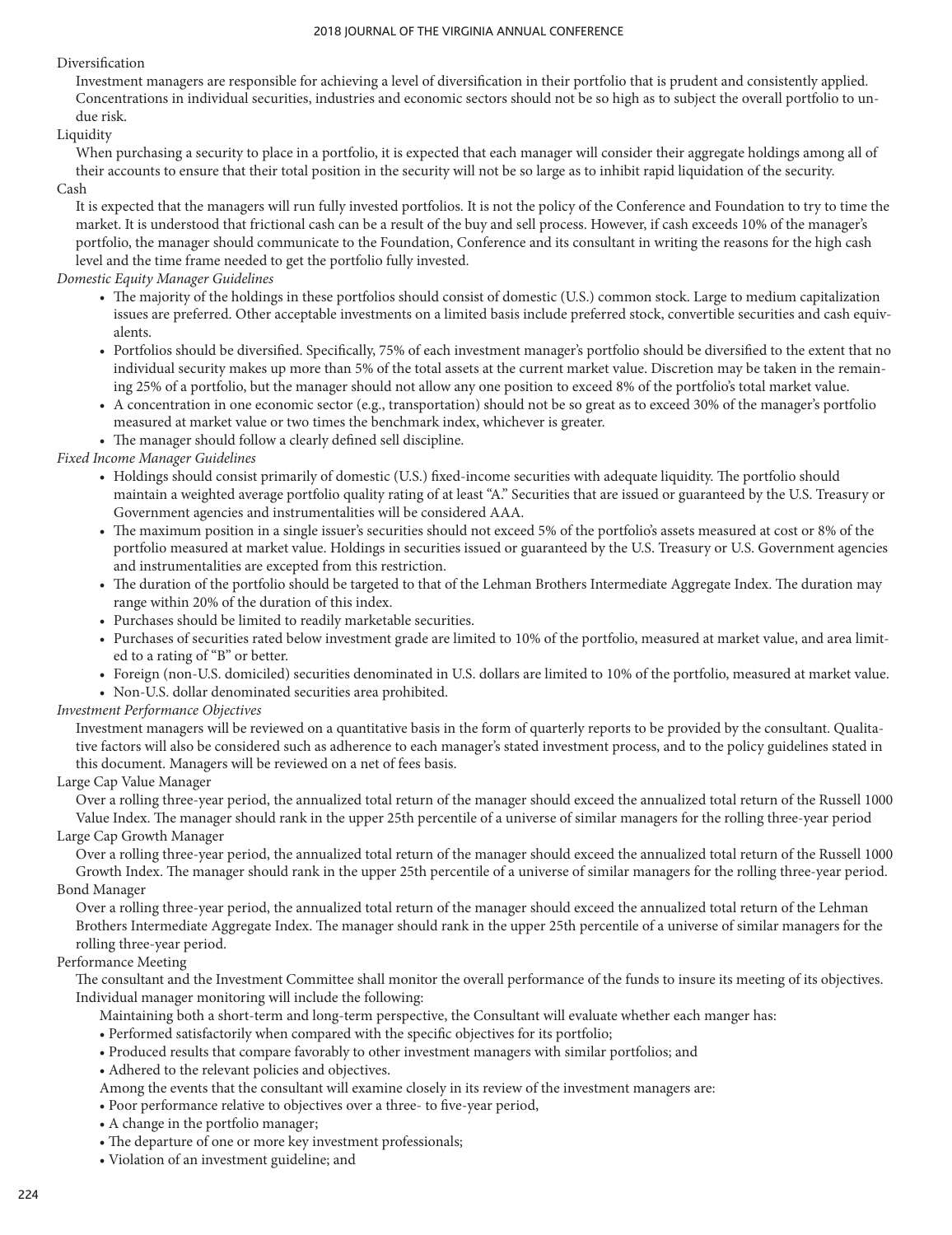• A change in the ownership or control of the investment management organization.

Any of the above factors will result in a discussion of whether to retain an investment manger. The consultant will provide input in the discussion, but final decisions for any changes rest with the Investment Committee.

*Investment Manager Responsibilities*

- Submit a written request to the trustees whenever the investment manager feels that the Statement of Investment Objectives should be changed
- Provide quarterly reports describing portfolio holdings, transactions, and performance.
- Vote proxies received after careful assessment of the issues involved.
- Promptly inform the trustees and its consultant of all significant matters pertaining to the investment management of the assets of the Foundation. For example, significant changes in the ownership, affiliation, organizational structure, financial condition, and staffing of the firm.
- Be available to meet with the trustees on a reasonable basis.
- Manage the funds in accordance with the policy guidelines and objectives expressed in this document, or in a separate written agreement that has received approval from the trustees when deviation is deemed prudent and desirable.

## **BENEFIT PLANS PROVIDED TO CLERGY IN THE VIRGINIA CONFERENCE**

Benefit plans provided to clergy in the Virginia Conference are primarily administered by Virginia United Methodist Pensions, Inc. (VUM-PI), an independent agency of the Virginia Conference. Several of the denominational plans are administered by **Wespath Benefits and Investments (Wespath), which is the administrative agency of The United Methodist Church charged with supervising and administering retirement plans, investment funds and health and welfare benefit plans for the benefit of active and retired clergy and lay employees of the Church. VUMPI assists Wespath with the administration of the denominational plans and serves as an advocate and resource for Virginia Conference clergy enrolled in those plans. VUMPI (or its vendors, if applicable) is responsible for determining if a participant qualifies to receive a benefit under programs administered by VUMPI. Wespath is responsible for determining if a participant qualifies to receive a benefit under one or more of the denominational pension, disability or life insurance plans, and what level of benefits will be payable to the participant or his or her beneficiaries.**

Funding, eligibility and plan designs of the various clergy benefit programs are recommended by VUMPI for Virginia Conference approval. The following plans are administered for the benefit of Virginia Conference Clergy and eligible lay employees:

- Active Clergy Health Plan
- Retired Clergy Health Plan
- Comprehensive Protection Plan (CPP)
- Supplemental Life Insurance Plan
- Denominational Pension and Savings Plans
	- o Pre-1982 Plan
	- o Ministerial Pension Plan (MPP)
	- o Clergy Retirement Security Program (CRSP)
	- o United Methodist Personal Investment Plan (UMPIP)
- Gift Benefit

Following are details regarding eligibility, administration and funding of the benefit programs administered by VUMPI:

## **Active Clergy Health Plan**

The Active Clergy Health Plan is a self insured health plan administered by VUMPI for the benefit of Virginia Conference clergy and eligible lay employees. The following are eligible for enrollment in the Active Clergy Health Plan:

- Full time clergy, including Elders, Deacons and Local Pastors, serving under episcopal appointment
- Clergy serving in full time Extension Ministry appointments in organizations controlled by The United Methodist Church, as determined by VUMPI
- Widowed spouses of active clergy that were enrolled in the active clergy health plan at the time of death are eligible to continue enrollment in the active clergy health plan until age 65, at which time their eligibility will be determined for the retired clergy health plan
- Eligible dependents of deceased active clergy that were enrolled in the active clergy health plan at the time of death are eligible to continue enrollment in the active clergy health plan until age 26
- Clergy on Medical Leave and receiving long-term disability income benefits from Wespath are eligible for the health plan designed for clergy on medical leave with CPP benefits, subject to payment of the required participant contribution for that plan
- Clergy on Medical Leave who are not receiving long-term disability income benefits from Wespath are eligible for the Active Clergy Health Plan for up to one year, subject to payment of the required participant contribution for the Active Clergy plan
- Clergy on Voluntary Leave of Absence or Sabbatical Leave may participate in the active clergy health plan for up to one year, provided they pay 100 percent of the Active Clergy Health Plan cost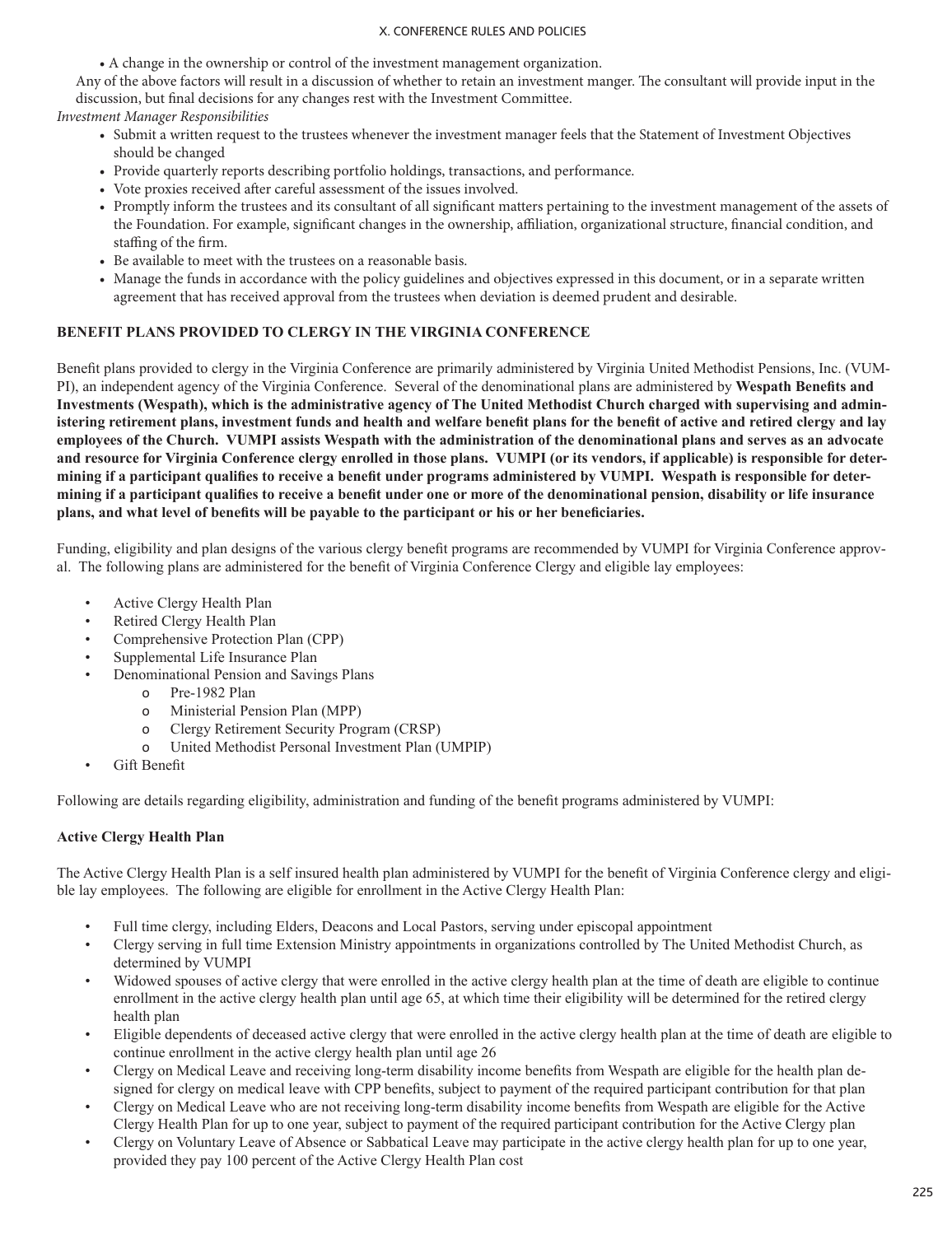- Student Local Pastors may participate in the active clergy health plan for up to one year, provided they pay 100 percent of the Active Clergy Health Plan cost
- Clergy appointed to attend seminary may participate in the active clergy health plan for up to one year, provided they pay 100 percent of the Active Clergy Health Plan cost

A Virginia Conference clergyperson who has retired from The United Methodist Church under ¶357 (or succeeding paragraph) of the 2016 *Book of Discipline* is no longer eligible to enroll in the Active Clergy Health Plan. If the clergyperson terminates his/her retired relationship to the Virginia Conference and returns to full time active appointment under an active Conference relationship status, that clergyperson and his/her spouse and eligible dependents may regain eligibility for enrollment in the Active Clergy Health Plan.

Clergy on Medical Leave and receiving long term disability income benefits from Wespath must file for and enroll in Medicare Parts A and B as soon as they become eligible in order to remain enrolled in the Active Clergy Health Plan.

The Active Clergy Health Plan is administered by VUMPI. The plan is self insured and is primarily funded by Conference resources through apportionments and contributions from plan participants. The continuation of this plan depends largely upon the ongoing ability of the Virginia Conference to finance the plan benefits. Plan design changes and participant contributions are recommended for Annual Conference approval. Due to ongoing increases in general health care costs, it should be expected that VUMPI will periodically recommend increases in the Active Clergy Health Plan apportionment and personal contributions. Similarly, reductions in plan benefits may be recommended in order to reduce the overall cost of the Active Clergy Health Plan. The adoption of the Active Clergy Health Plan is not considered binding upon the Conference for more than one year at a time.

Eligible clergy and lay employees who wish to enroll in the Active Clergy Health Plan may enroll through VUMPI. Prospective enrollees may contact VUMPI at either 804-521-1100 or 1-800-768-6040.

Summary plan descriptions and additional program details regarding the Active Clergy Health Plan are available at www.vumpi.org.

## **Retired Clergy Health Plan**

The health plan made available to eligible retirees of the Virginia Conference includes a plan for those retired clergy who are not yet eligible for Medicare and a separate plan for those who are eligible for and enrolled in Medicare. The plan for pre-Medicare-eligible retirees is a self insured health plan. The plan for Medicare-eligible retirees consists of a fully insured Medicare Advantage plan option and a Conference-funded Retiree Reimbursement Account option. The following are eligible for enrollment in the Retired Clergy Health Plan:

- A retired Virginia Conference clergyperson whose retirement date is effective prior to January 1, 2019, is eligible to participate in the Retired Clergy Health Plan if paragraphs 1 and 2 below are satisfied.
	- 1. A Clergy satisfies the requirements of this paragraph if he or she retires in connection with the Virginia United Methodist Conference under ¶357.1-3 of the *2016 Book of Discipline*.
	- 2. A Clergy or Diaconal Minister satisfies the requirements of this paragraph if he or she meets the criteria in either subparagraph a, b or c below:
		- $\alpha$ . This subparagraph is satisfied if a Clergy or Diaconal Minister is age 62 or above on the date of retirement, or has at least 30 years of service on the date of retirement, and has served the Virginia United Methodist Conference during the 10 consecutive years immediately prior to retirement in full time Episcopal appointments where the salary paying units have contributed towards the Active Clergy Health Plan apportionment, or
		- b. This subparagraph is satisfied if a Clergy or Diaconal Minister is age 62 or above on the date of retirement, or has at least 30 years of service on the date of retirement, and has served the Virginia United Methodist Conference a minimum of 30 years in full time Episcopal appointments where the salary paying units have contributed towards the Active Clergy Health Plan apportionment, or
		- $\chi$ . This subparagraph is satisfied if a Clergy or Diaconal Minister who has served 10 years in full time Episcopal appointments with the Virginia United Methodist Conference where the salary paying units have contributed towards the Active Clergy Health Plan apportionment, retires prior to age 62 with fewer than 30 years of service, or is appointed to Approved Leave, e.g., Sabbatical, Family Leave or Voluntary Leave of Absence, or is appointed to Extension Ministry (to an agency that is not eligible to participate in the Active Clergy Health Plan), or is appointed On Loan to another United Methodist Conference. A Clergy or Diaconal Minister meeting the requirements of this subparagraph maintains eligibility to enroll in the Retiree Health Plan by paying a monthly Retiree Health Plan Access Fee until the date of enrollment in the Retiree Health Plan.

The Retiree Health Plan Access Fee is determined annually by the VUMPI Board of Directors and is published in the *Journal* of the Virginia United Methodist Conference. Payment of the Retiree Health Plan Access Fee freezes the clergyperson's years of credit that had been accumulated prior to entering one of the above-mentioned statuses. Payment of the access fee does not constitute enrollment in the Active Clergy Health Plan or the Retired Clergy Health Plan. Additional years of credit for eligibility or the vesting and contribution schedule are not accrued while the Retiree Health Plan Access Fee is paid.

The Retiree Health Plan Access Fee must be paid monthly (unless other arrangements have been made with VUMPI, in writing and signed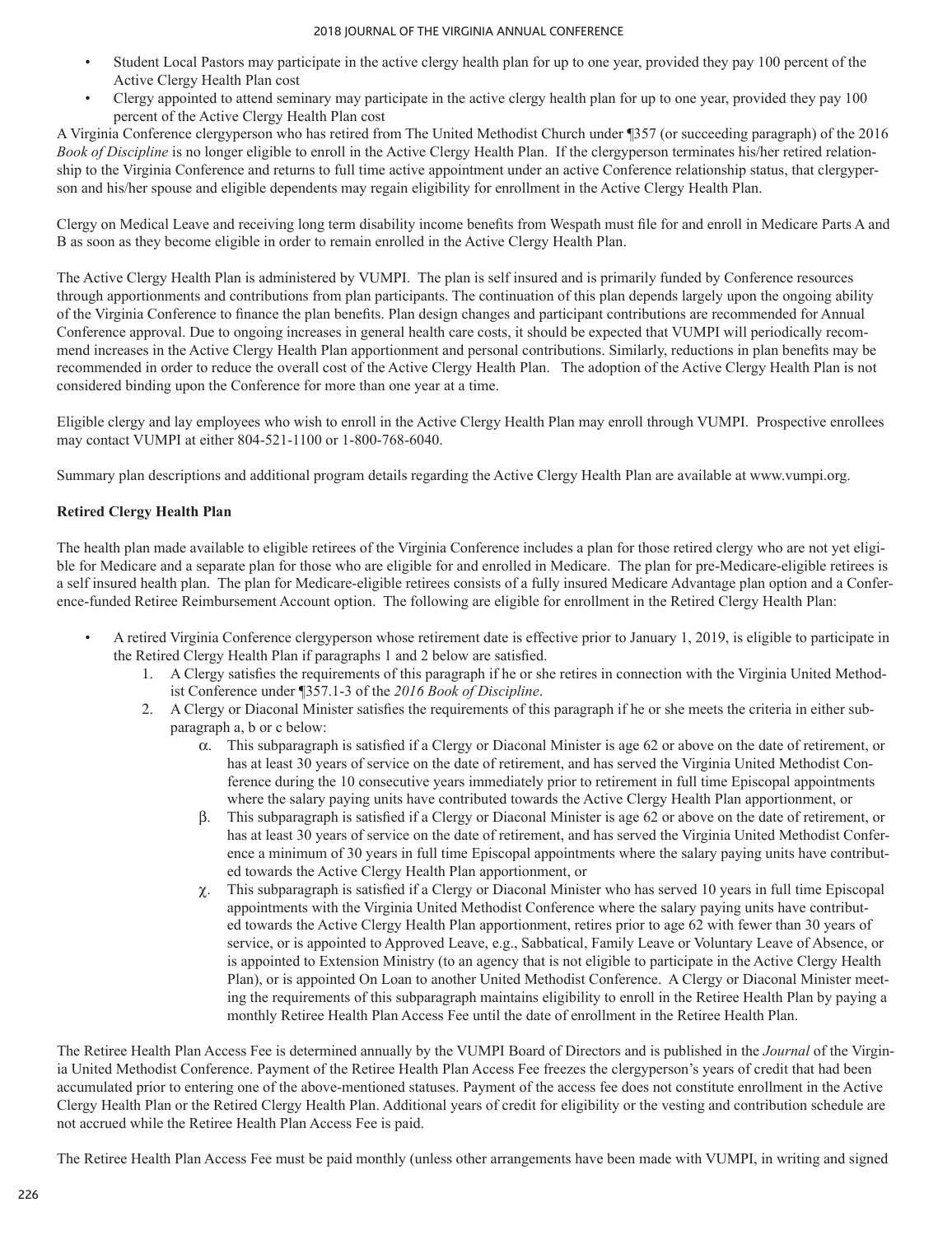by both parties) until the clergyperson is eligible to enroll in the Retired Clergy Health Plan.

There was a one time open enrollment period (January 1-31, 2004) for those described in this paragraph who were not enrolled in the Active Clergy Health Plan, and who wanted to freeze their eligibility for the Retired Clergy Health Plan. If retirement occurs prior to age 62 and the retiree does not have 30 years of service, the retiree may continue enrollment in the Active Clergy Health Plan until attaining the age of 62, by paying 100 percent of the Active Clergy Health Plan cost.

For clergy retiring on or after January 1, 2019, the following years are to be counted towards determining eligibility for the Conference-sponsored retiree health plans:

- All years of full time ministry in Virginia Conference churches, plus
- All years of full time ministry other than in appointment to Virginia Conference churches but with enrollment in the Virginia Conference-sponsored health plan

Beginning January 1, 2019 there will no longer be a requirement to have ten consecutive years of full time ministry immediately preceding retirement. With this change, the Retiree Health Plan Access Fee will no longer be required in 2019.

Clergy retiring under ¶357.2.a of the *2016 Book of Discipline* (voluntary retirement with twenty years of service) may remain enrolled in the Conference-sponsored health plan for active clergy, and are required to pay the full rates for lay employees. At the age of 62, the retiree becomes eligible for enrollment in the Retired Clergy Health Plan, with plan eligibility and participant contributions consistent with their years of credit at retirement.

Additional points of clarification:

- 1. Years of credit will be determined at retirement.
- 2. A Year of credit equals a year served in the Virginia United Methodist Conference in a full time Episcopal Appointment where the salary paying unit was contributing towards the Active Clergy Health Plan apportionment.
- 3. Years of service in other United Methodist conferences are not qualifying years of credit toward eligibility for the Virginia Conference Retired Clergy Health Plan.
- 4. Retired Clergy and Diaconal Ministers who were participating in the Virginia United Methodist Conference Retired Clergy Health Plan, as well as those active clergy who had met the Retired Clergy Health Plan eligibility criteria on or before January 1, 2004, are considered vested with 30+ total years of credit. Therefore they are eligible to enroll in the Retired Clergy Health Plan with personal contributions according to the 30+ total years of credit contribution rate.
- 5. Eligible dependents are those who were eligible for coverage at the time of the participant's date of retirement.
- 6. Retired clergy and/or their dependents that are participating in the Retired Clergy Health Plan must file for and enroll in Medicare Parts A and B as soon as they become eligible in order to receive and continue their health benefits under the Retired Clergy Health Plan.

The Retired Clergy Health Plan is administered by VUMPI. The plan is primarily funded by Conference resources through apportionments and contributions from plan participants. The continuation of this plan depends largely upon the ongoing ability of the Virginia Conference to finance the plan benefits. Plan design changes and participant contributions are recommended for Annual Conference approval. Due to ongoing increases in general health care costs, it should be expected that VUMPI will periodically recommend increases in the Retired Clergy Health Plan apportionment and personal contributions. Similarly, reductions in plan benefits may be recommended in order to reduce the overall cost of the Retired Clergy Health Plan. The adoption of the Retired Clergy Health Plan is not considered binding upon the Conference for more than one year at a time.

Eligible retirees who wish to enroll in the Retired Clergy Health Plan may enroll either through VUMPI or directly with the insurer administering the health plan for Medicare-eligible retirees, depending on the Medicare eligibility status of the retiree. Prospective enrollees may contact VUMPI at either 804-521-1100 or 1-800-768-6040 for additional details regarding enrollment in the plan.

Summary plan descriptions and additional program details regarding the Retired Clergy Health Plan are available at www.vumpi.org.

## **Comprehensive Protection Plan**

The CPP is the denominational long term disability and life insurance program administered by Wespath. Program details are as follows:

The following are eligible for long term disability and death benefits through the CPP program, subject to the limitations and exclusions specified in that program:

- 1. Full time Elders, Deacons and Local Pastors with compensation of at least 25% of the Denominational Average Compensation
- 2. Elders and Deacons appointed to 75% appointments with compensation of at least 25% of the Denominational Average Compensation
- 3. Clergy on Medical Leave who were actively enrolled in CPP immediately prior to entering Medical Leave status may remain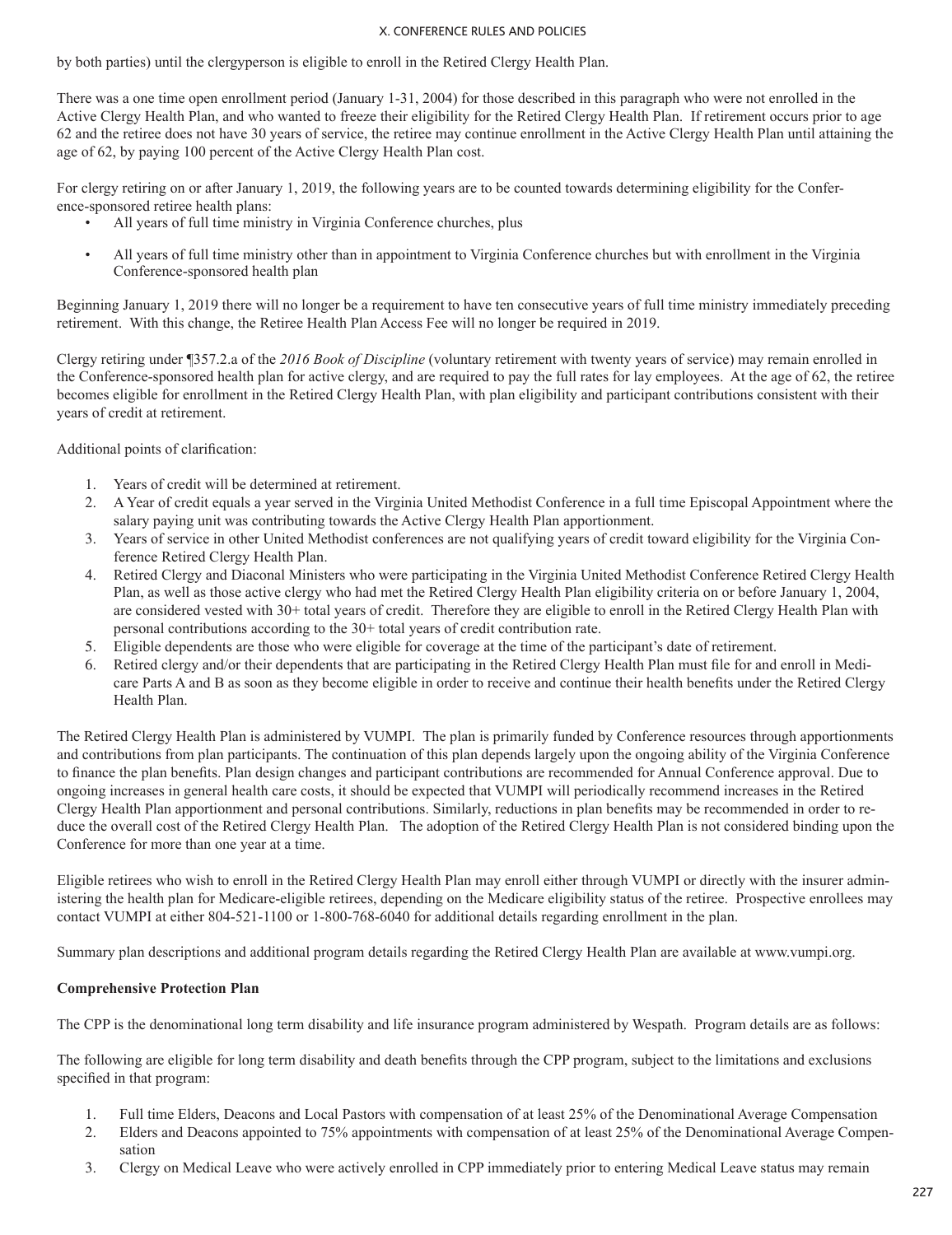enrolled in CPP at the Conference's expense for up to one year if not receiving disability benefits under CPP; clergy receiving disability benefits under CPP remain enrolled until disability benefits are terminated

4. Clergy on Sabbatical Leave or Voluntary Leave, or appointment to attend school, and who were actively enrolled in CPP immediately prior to taking the approved leave or appointment, are eligible to remain enrolled in CPP at the Conference's expense for up to one year

Continuation of CPP disability benefits is subject to ongoing evaluation of the recipient's medical condition and prognosis.

Retirees meeting certain eligibility requirements receive an ongoing CPP death benefit in retirement. To be eligible for death benefits in retirement, a clergyperson must have been covered in CPP for a specified number of years. Retirees with 25 or more years of enrollment in CPP are automatically eligible for the death benefits in retirement, and the eligibility criteria for those with fewer than 25 years in CPP is phased in with one-year increments, as detailed in the table below:

| <b>Retirement Year</b> | <b>CPP Enrollment Requirement for Death</b><br><b>Benefit Eligibility</b> |
|------------------------|---------------------------------------------------------------------------|
| 2013                   | 6 of last 10 years                                                        |
| 2014                   | 7 of last 10 years                                                        |
| 2015                   | 8 of last 11 years                                                        |
| 2016                   | 9 of last 12 years                                                        |
| 2017                   | 10 of last 13 years                                                       |
| 2018                   | 11 of last 14 years                                                       |
| $2019+$                | 12 of last 15 years                                                       |

### **Supplemental Life Insurance Plan**

VUMPI administers a Supplemental Life Insurance Plan to augment the death benefits provided through CPP. The Supplemental Life Insurance Plan includes a supplemental death benefit for qualifying active and retired clergy, as well as a voluntary life insurance plan that is fully funded by the enrollee. Clergy eligible for and enrolled in CPP are eligible for the supplemental death benefit and the voluntary life insurance plan through the Supplemental Life Insurance Plan.

The supplemental death benefit for active clergy enrolled in CPP is \$25,000. This Conference Supplemental Death Benefit is payable in addition to the CPP death benefit. During retirement, a \$5,000 Conference Supplemental Death Benefit will be payable to retirees who are eligible for a CPP death benefit in retirement, in addition to the CPP death benefit.

The voluntary life insurance benefit available to active clergy enrolled in CPP is available in amounts from \$25,000 to \$300,000. The cost of the voluntary life insurance benefit is 100% participant paid, and is subject to underwriting. The voluntary coverage is portable for those enrollees who leave the ministry or retire. In addition, dependent life is available in amounts from \$10,000 to \$50,000 for spousal coverage, and from \$5,000 to \$10,000 for children.

VUMPI will automatically enroll those who are eligible for the CPP and Supplemental Life Insurance Plan. Those desiring to enroll in voluntary life insurance coverage can enroll during VUMPI's annual open enrollment in the 4th quarter of each calendar year. Unless otherwise elected by the participant, the beneficiary will always be the spouse.

Summary plan descriptions and additional program details regarding CPP are available at www.wespath.org. Additional detail regarding the supplemental and voluntary life insurance programs is available at www.vumpi.org.

### **Denominational Pension and Savings Plans**

VUMPI assists with the administration of the denominational pension and savings plans, which are primarily administered by Wespath. The pension and savings plans include the following:

- Pre-1982 Plan: for years of ministry served prior to 1982
- Ministerial Pension Plan (MPP): for years of ministry served from 1982 through 2006
- Clergy Retirement Security Program (CRSP): for years of ministry served beginning in 2007 and thereafter
- United Methodist Personal Investment Plan (UMPIP): an Internal Revenue Code section 403(b) retirement savings plan for clergy and lay employees of The United Methodist Church